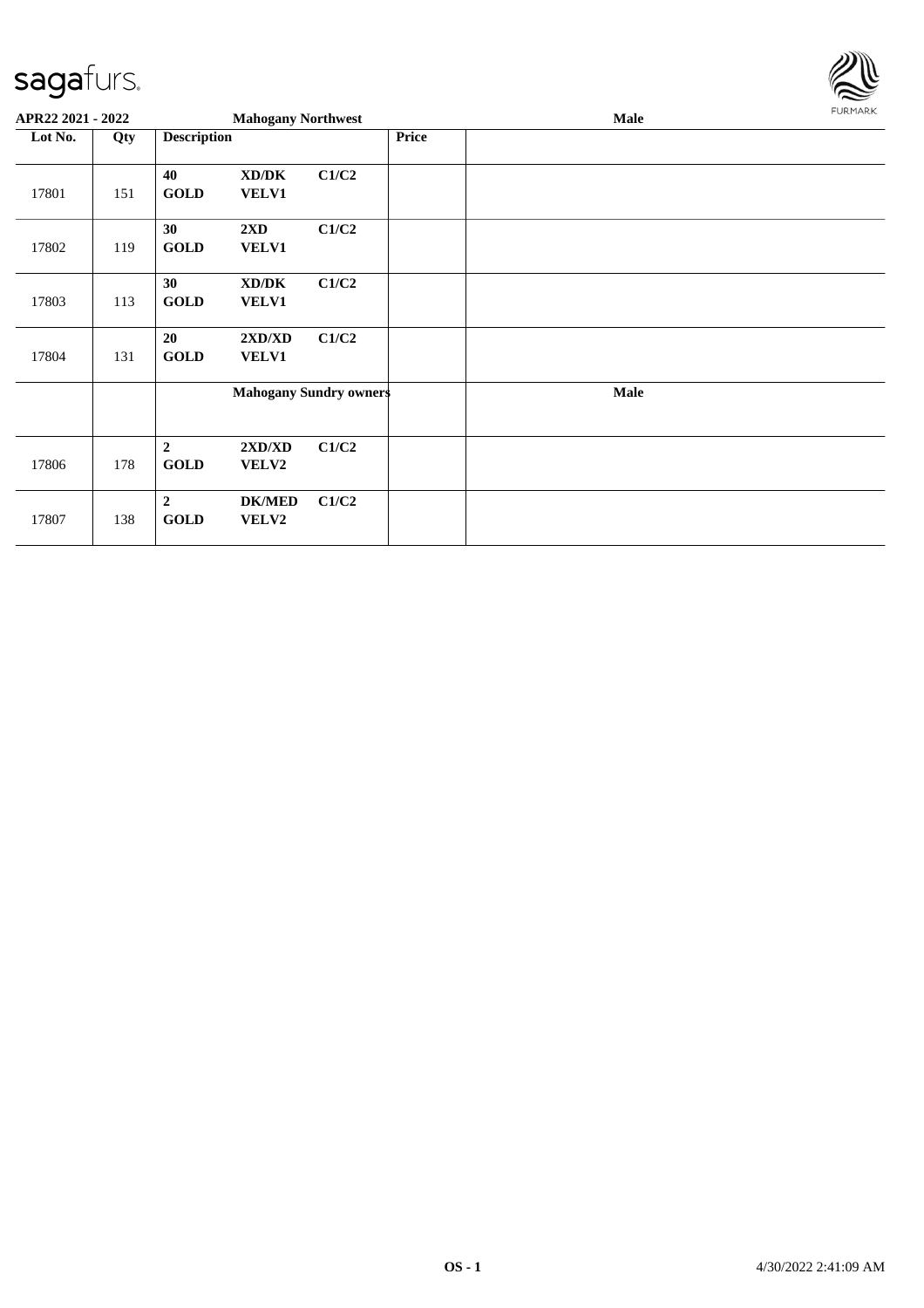

| APR22 2021 - 2022                        |     |                             | <b>Mahogany Dixon mink</b>       |       |                         | Male | <b>FURMARK</b> |
|------------------------------------------|-----|-----------------------------|----------------------------------|-------|-------------------------|------|----------------|
| Lot No.                                  | Qty | <b>Description</b>          |                                  |       | Price                   |      |                |
| 17821                                    | 208 | 30<br><b>GOLD</b>           | 2XD/XD<br>VELV2                  | C1/C2 |                         |      |                |
| **************                           |     | 20                          | $2\mathbf{X}\mathbf{D}$          | C1/C2 |                         |      |                |
| * 17822<br>$\ast$                        | 245 | <b>GOLD</b>                 | VELV2                            |       |                         |      |                |
| $*$                                      |     |                             |                                  |       | $\ast$                  |      |                |
| $* 17823$<br>* * * * * * * * * * * * * * | 103 |                             | 348 Skins                        |       | ∗<br>* * * * * * *      |      |                |
| * * * * * * * * * * * * * *              |     | 20                          | XD/DK                            | C1/C2 |                         |      |                |
| * 17824<br>$\ast$                        | 245 | <b>GOLD</b>                 | VELV2                            |       |                         |      |                |
| $*$                                      |     |                             |                                  |       | $\ast$                  |      |                |
| $* 17825$<br>* * * * * * * * * * * * * * | 58  |                             | 303 Skins                        |       | $\ast$<br>* * * * * * * |      |                |
| **************<br>$* 17826$<br>$\ast$    | 265 | $\mathbf{0}$<br><b>GOLD</b> | $2\mathbf{X}\mathbf{D}$<br>VELV2 | C1/C2 |                         |      |                |
| $*$                                      |     |                             |                                  |       | $\ast$                  |      |                |
| * 17827<br>* * * * * * * * * * * * * *   | 121 |                             | 386 Skins                        |       | *<br>* * * * * * *      |      |                |
| 17828                                    | 285 | $\bf{0}$<br><b>GOLD</b>     | XD/DK<br>VELV2                   | C1/C2 |                         |      |                |
| 17829                                    | 309 | 1<br><b>GOLD</b>            | 2XD/XD<br>VELV2                  | C1/C2 |                         |      |                |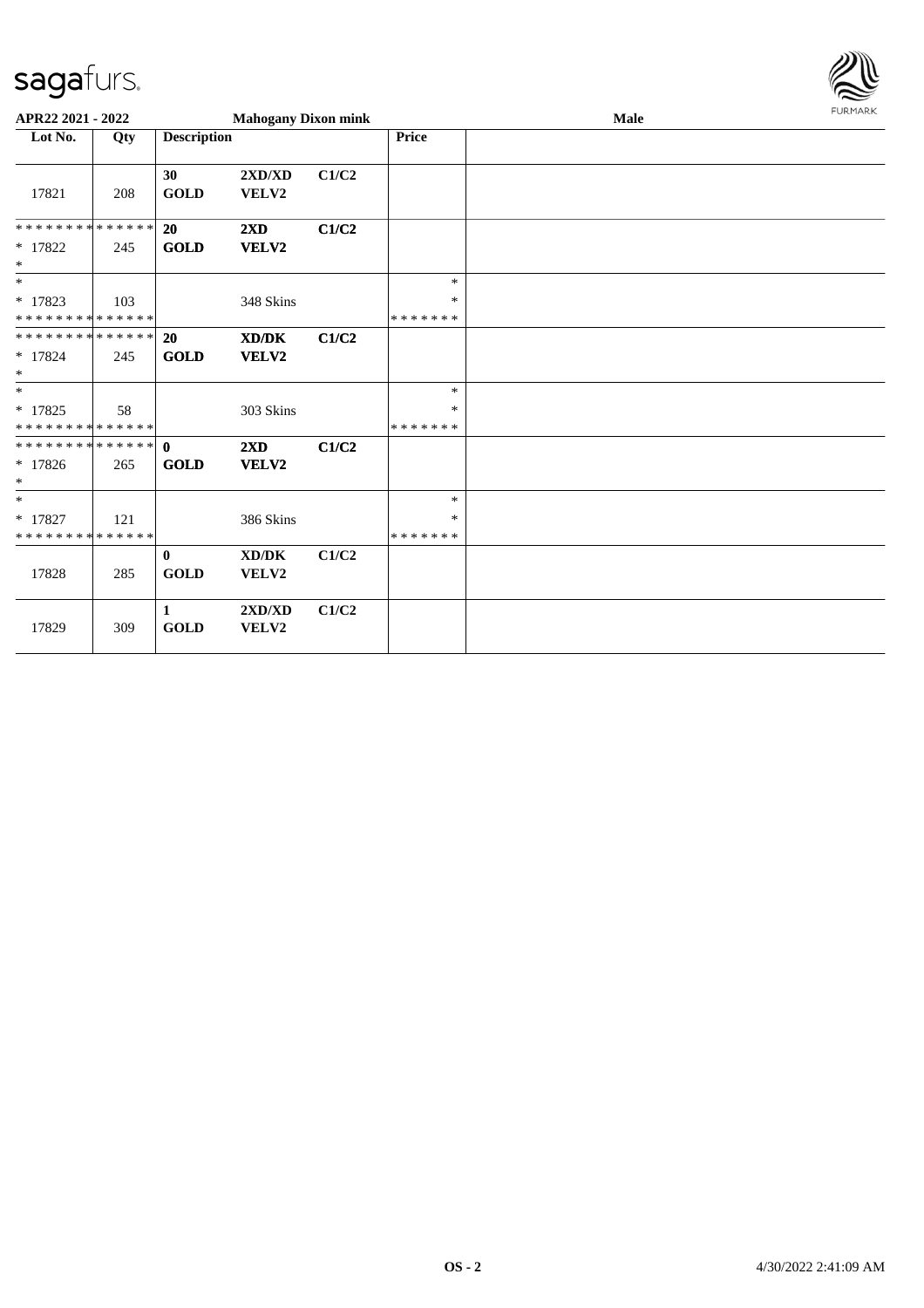

| APR22 2021 - 2022                        |     |                    | <b>Mahogany Sandy Bay</b>                                   |       |               | Male |  |
|------------------------------------------|-----|--------------------|-------------------------------------------------------------|-------|---------------|------|--|
| Lot No.                                  | Qty | <b>Description</b> |                                                             |       | Price         |      |  |
|                                          |     |                    |                                                             |       |               |      |  |
| **************                           |     | 40                 | 2XD                                                         | C1/C2 |               |      |  |
| $* 17841$                                | 205 | <b>GOLD</b>        | VELV2                                                       |       |               |      |  |
| $\ast$                                   |     |                    |                                                             |       |               |      |  |
| $\ast$                                   |     |                    |                                                             |       | $\ast$        |      |  |
| $* 17842$                                | 53  |                    | 258 Skins                                                   |       | ∗             |      |  |
| * * * * * * * * * * * * * *              |     |                    |                                                             |       | * * * * * * * |      |  |
|                                          |     |                    |                                                             |       |               |      |  |
|                                          |     | 40                 | 2XD/XD                                                      | C1/C2 |               |      |  |
| 17843                                    | 90  | <b>GOLD</b>        | VELV2                                                       |       |               |      |  |
|                                          |     |                    |                                                             |       |               |      |  |
|                                          |     | 40                 | $\bold{X}\bold{D}/\bold{D}\bold{K}$                         | C1/C2 |               |      |  |
| 17844                                    | 117 | <b>GOLD</b>        | VELV2                                                       |       |               |      |  |
|                                          |     |                    |                                                             |       |               |      |  |
| ******** <mark>******</mark>             |     | 30                 | $2\mathbf{X}\mathbf{D}$                                     | C1    |               |      |  |
| $* 17845$                                | 205 | <b>GOLD</b>        | <b>VELV2</b>                                                |       |               |      |  |
| $\ast$                                   |     |                    |                                                             |       |               |      |  |
| $\ast$                                   |     |                    |                                                             |       | $\ast$        |      |  |
| $* 17846$                                | 180 |                    | $\boldsymbol{2}$                                            |       | $\ast$        |      |  |
| $\ast$                                   |     |                    |                                                             |       | $\ast$        |      |  |
| $\ast$                                   |     |                    |                                                             |       | $\ast$        |      |  |
|                                          |     |                    |                                                             |       |               |      |  |
| $* 17847$                                | 156 |                    | 541 Skins                                                   |       | $\ast$        |      |  |
| * * * * * * * * * * * * * *              |     |                    |                                                             |       | * * * * * * * |      |  |
|                                          |     | 30                 | $2\mathbf{X}\mathbf{D}$                                     | C2    |               |      |  |
| 17848                                    | 243 | <b>GOLD</b>        | VELV2                                                       |       |               |      |  |
|                                          |     |                    |                                                             |       |               |      |  |
| * * * * * * * * * * * * * *              |     | 30                 | $\boldsymbol{\mathrm{XD}}$                                  | C1/C2 |               |      |  |
| * 17849                                  | 205 | <b>GOLD</b>        | VELV2                                                       |       |               |      |  |
| $\ast$                                   |     |                    |                                                             |       |               |      |  |
| $\ast$                                   |     |                    |                                                             |       | $\ast$        |      |  |
| * 17850                                  | 143 |                    | 348 Skins                                                   |       | ∗             |      |  |
| * * * * * * * * * * * * * *              |     |                    |                                                             |       | * * * * * * * |      |  |
| **************                           |     | 30                 | $\boldsymbol{\text{X} \text{D} \text{/} \text{D} \text{K}}$ | C1/C2 |               |      |  |
| $* 17851$                                |     |                    |                                                             |       |               |      |  |
| $\ast$                                   | 205 | <b>GOLD</b>        | <b>VELV2</b>                                                |       |               |      |  |
| $\ast$                                   |     |                    |                                                             |       | $\ast$        |      |  |
|                                          |     |                    |                                                             |       | $\ast$        |      |  |
| $* 17852$                                | 104 |                    | 309 Skins                                                   |       |               |      |  |
| **************                           |     |                    |                                                             |       | * * * * * * * |      |  |
|                                          |     | 30                 | <b>Dark</b>                                                 | C1/C2 |               |      |  |
| 17853                                    | 203 | <b>GOLD</b>        | VELV2                                                       |       |               |      |  |
|                                          |     |                    |                                                             |       |               |      |  |
| * * * * * * * * * * * * * * *            |     | 20                 | $2\mathbf{X}\mathbf{D}$                                     | C1    |               |      |  |
| $* 17854$                                | 245 | <b>GOLD</b>        | VELV2                                                       |       |               |      |  |
| $*$                                      |     |                    |                                                             |       |               |      |  |
| $\ast$                                   |     |                    |                                                             |       | $\ast$        |      |  |
| $* 17855$                                | 220 |                    | 2                                                           |       | $\ast$        |      |  |
| $*$                                      |     |                    |                                                             |       | $\ast$        |      |  |
| $\ast$                                   |     |                    |                                                             |       | $\ast$        |      |  |
| * 17856                                  | 220 |                    | 3                                                           |       | ∗             |      |  |
| $*$                                      |     |                    |                                                             |       | $\ast$        |      |  |
| $*$                                      |     |                    |                                                             |       | $\ast$        |      |  |
|                                          |     |                    |                                                             |       | ∗             |      |  |
| $* 17857$<br>* * * * * * * * * * * * * * | 50  |                    | 735 Skins                                                   |       | *******       |      |  |
|                                          |     |                    |                                                             |       |               |      |  |
| ******** <mark>******</mark>             |     | 20                 | $2\mathbf{X}\mathbf{D}$                                     | C2    |               |      |  |
| $* 17858$                                | 245 | <b>GOLD</b>        | VELV2                                                       |       |               |      |  |
| $*$                                      |     |                    |                                                             |       |               |      |  |
| $*$                                      |     |                    |                                                             |       | $\ast$        |      |  |
| * 17859                                  | 220 |                    | 2                                                           |       | ∗             |      |  |
| $\ast$                                   |     |                    |                                                             |       | $\ast$        |      |  |
| $*$                                      |     |                    |                                                             |       | $\ast$        |      |  |
| * 17860                                  | 74  |                    | 539 Skins                                                   |       | ∗             |      |  |
| * * * * * * * * * * * * * *              |     |                    |                                                             |       | * * * * * * * |      |  |
|                                          |     |                    |                                                             |       |               |      |  |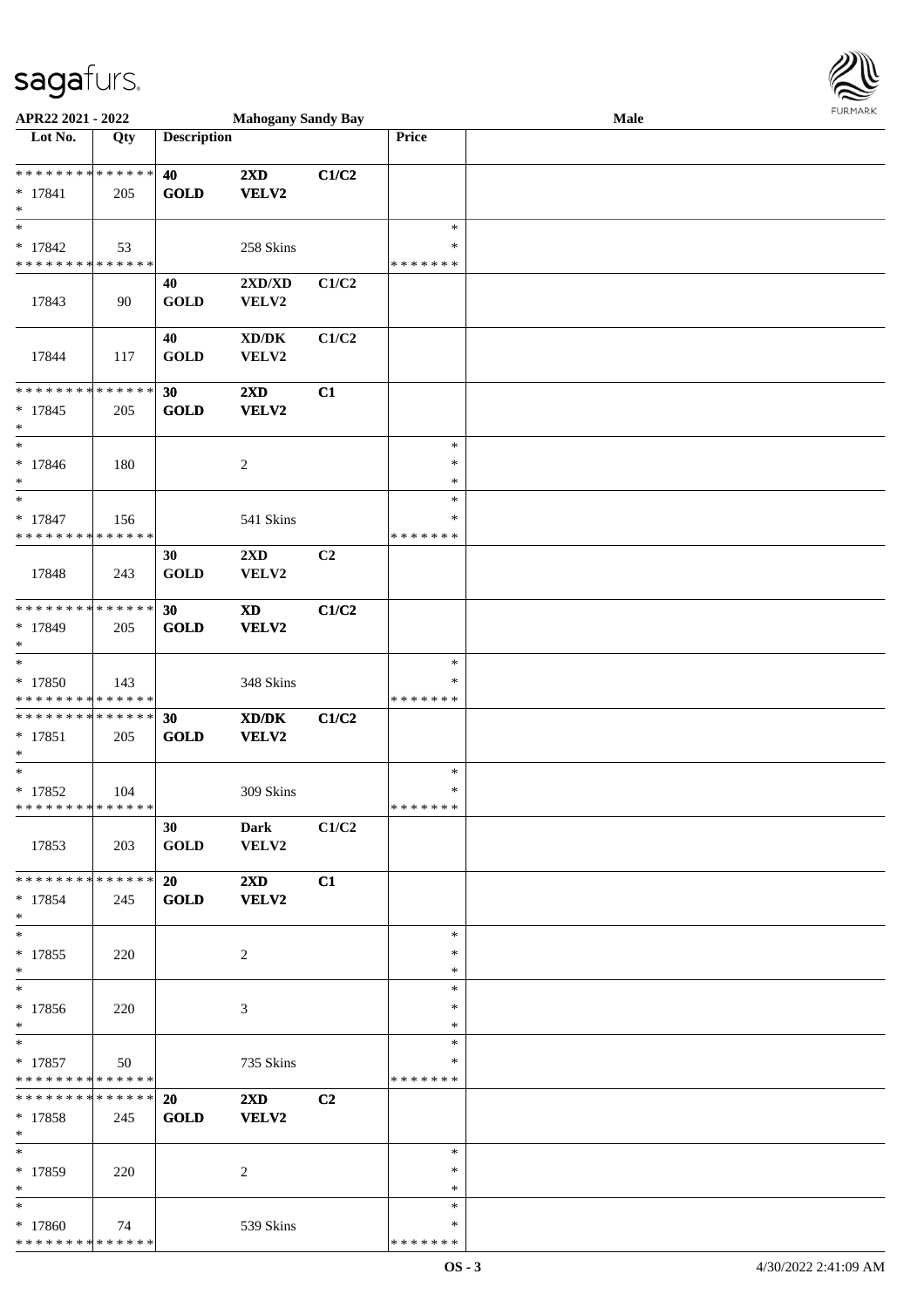

| APR22 2021 - 2022                                 |     |                    | <b>Mahogany Sandy Bay</b>                            |       |               | <b>FURMARK</b><br>Male |  |  |
|---------------------------------------------------|-----|--------------------|------------------------------------------------------|-------|---------------|------------------------|--|--|
| $\overline{\phantom{1}}$ Lot No.                  | Qty | <b>Description</b> |                                                      |       | <b>Price</b>  |                        |  |  |
| * * * * * * * * * * * * * * *                     |     | 20                 | <b>XD</b>                                            | C1/C2 |               |                        |  |  |
| $* 17861$<br>$\ast$                               | 245 | <b>GOLD</b>        | VELV2                                                |       |               |                        |  |  |
| $\ast$                                            |     |                    |                                                      |       | $\ast$        |                        |  |  |
| * 17862<br>$\ast$                                 | 220 |                    | $\overline{c}$                                       |       | $\ast$<br>*   |                        |  |  |
| $\ast$                                            |     |                    |                                                      |       | $\ast$        |                        |  |  |
| $* 17863$                                         | 182 |                    | 647 Skins                                            |       | $\ast$        |                        |  |  |
| * * * * * * * * * * * * * *                       |     |                    |                                                      |       | * * * * * * * |                        |  |  |
| 17864                                             | 124 | 20<br><b>GOLD</b>  | $\mathbf{X}\mathbf{D}/\mathbf{D}\mathbf{K}$<br>VELV2 | C1/C2 |               |                        |  |  |
| ******** <mark>******</mark>                      |     | 20                 | <b>Dark</b>                                          | C1/C2 |               |                        |  |  |
| * 17865                                           | 245 | <b>GOLD</b>        | VELV2                                                |       |               |                        |  |  |
| $\ast$                                            |     |                    |                                                      |       |               |                        |  |  |
| $*$                                               |     |                    |                                                      |       | $\ast$        |                        |  |  |
| * 17866                                           | 93  |                    | 338 Skins                                            |       | $\ast$        |                        |  |  |
| * * * * * * * * * * * * * * *<br>************** 0 |     |                    |                                                      |       | * * * * * * * |                        |  |  |
|                                                   |     | <b>GOLD</b>        | $2\mathbf{X}\mathbf{D}$<br>VELV2                     | C1    |               |                        |  |  |
| * 17867<br>$\ast$                                 | 265 |                    |                                                      |       |               |                        |  |  |
| $\ast$                                            |     |                    |                                                      |       | $\ast$        |                        |  |  |
| * 17868                                           | 203 |                    | 468 Skins                                            |       | *             |                        |  |  |
| * * * * * * * * * * * * * * *                     |     |                    |                                                      |       | * * * * * * * |                        |  |  |
|                                                   |     | $\bf{0}$           | 2XD                                                  | C2    |               |                        |  |  |
| 17869                                             | 255 | <b>GOLD</b>        | VELV2                                                |       |               |                        |  |  |
| **************                                    |     | $\mathbf{0}$       | $\mathbf{X}\mathbf{D}/\mathbf{D}\mathbf{K}$          | C1/C2 |               |                        |  |  |
| $* 17870$                                         | 265 | <b>GOLD</b>        | VELV2                                                |       |               |                        |  |  |
| $\ast$                                            |     |                    |                                                      |       |               |                        |  |  |
| $\ast$                                            |     |                    |                                                      |       | $\ast$        |                        |  |  |
| $* 17871$                                         | 155 |                    | 420 Skins                                            |       | $\ast$        |                        |  |  |
| **************                                    |     |                    |                                                      |       | * * * * * * * |                        |  |  |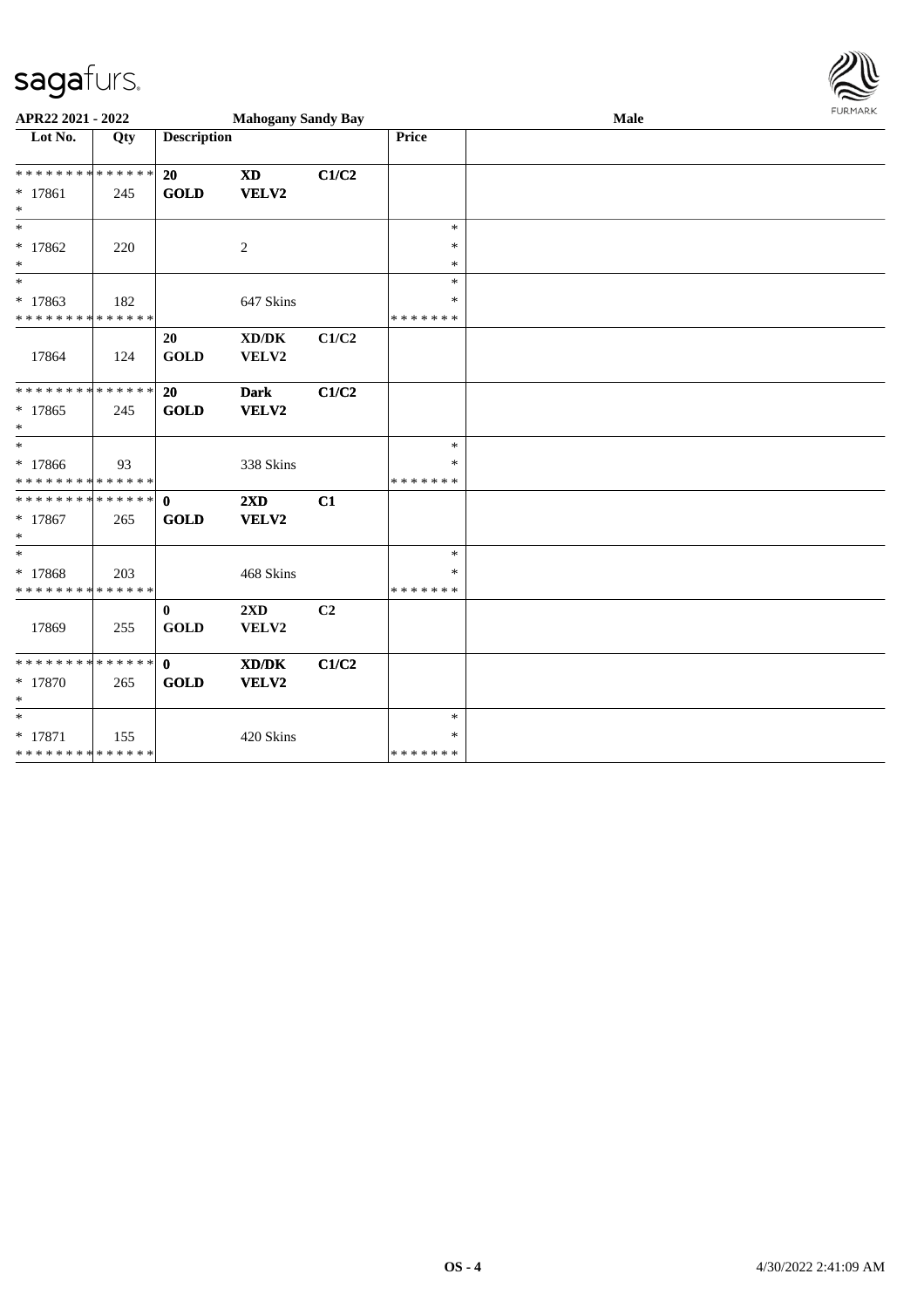

#### **APR22 2021 - 2022 Mahogany Rees-Keyes Male Lot No. Qty Description Price** 17881 180 **20 2XD/XD C1/C2 GOLD VELV3**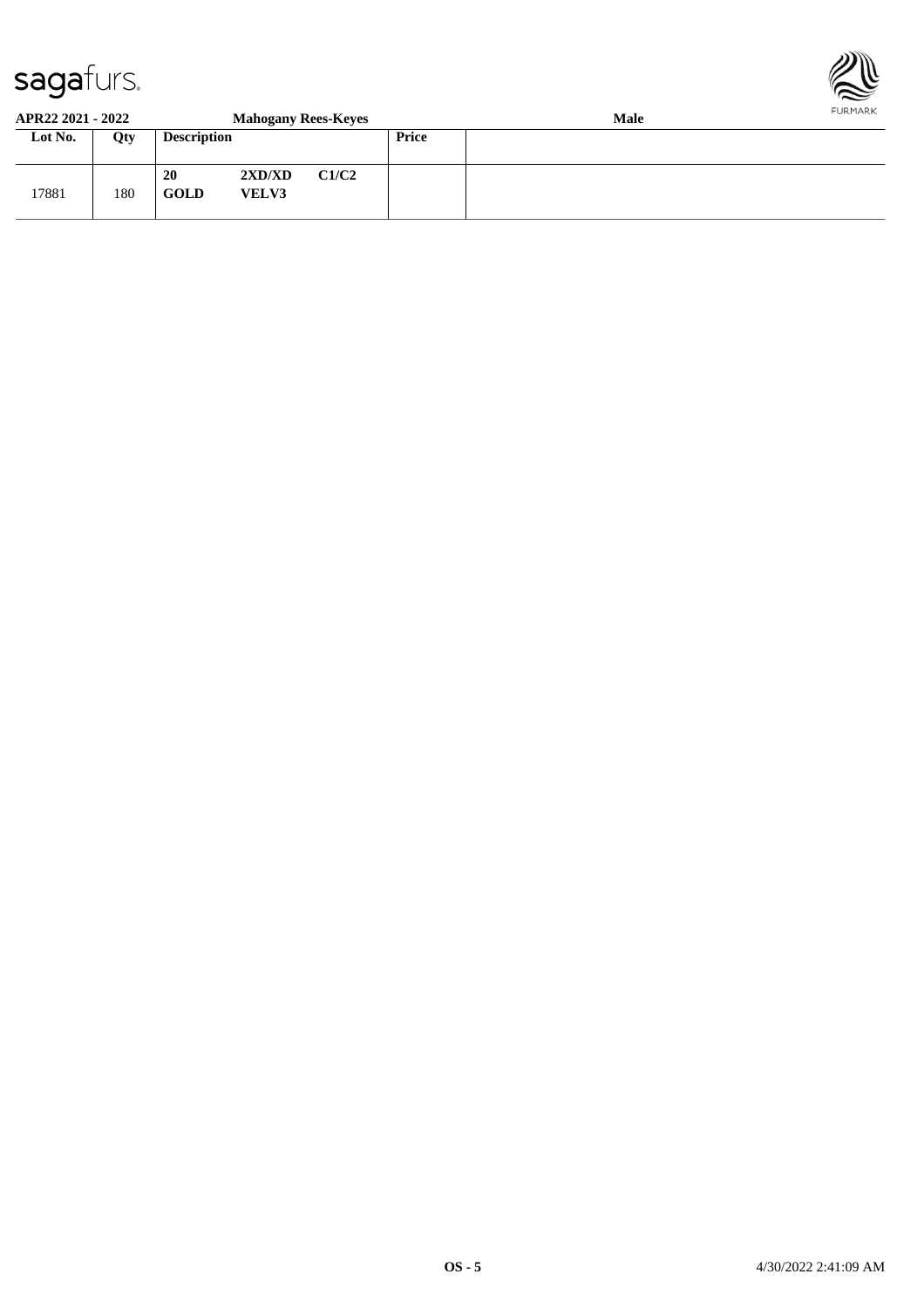

| APR22 2021 - 2022                          |             |                    | <b>Mahogany Northwest</b>                                   |       |               | Male |  |
|--------------------------------------------|-------------|--------------------|-------------------------------------------------------------|-------|---------------|------|--|
| Lot No.                                    | Qty         | <b>Description</b> |                                                             |       | Price         |      |  |
|                                            |             |                    |                                                             |       |               |      |  |
| 17901                                      | 102         | 40<br><b>SLVR</b>  | 2XD/XD<br><b>VELV1</b>                                      | C1/C2 |               |      |  |
|                                            |             |                    |                                                             |       |               |      |  |
| 17902                                      | 126         | 30<br><b>SLVR</b>  | 2XD/XD<br><b>VELV1</b>                                      | C1/C2 |               |      |  |
|                                            |             | $20\,$             | 2XD/XD                                                      | C1/C2 |               |      |  |
| 17903                                      | 107         | <b>SLVR</b>        | VELV1                                                       |       |               |      |  |
|                                            |             |                    | <b>Mahogany Dixon mink</b>                                  |       |               | Male |  |
|                                            |             | 20                 | 2XD/XD                                                      | C1/C2 |               |      |  |
| 17905                                      | 258         | <b>SLVR</b>        | VELV2                                                       |       |               |      |  |
|                                            |             | $\bf{0}$           | 2XD/XD                                                      | C1/C2 |               |      |  |
| 17906                                      | 189         | <b>SLVR</b>        | VELV2                                                       |       |               |      |  |
|                                            |             |                    | <b>Mahogany Sandy Bay</b>                                   |       |               | Male |  |
|                                            |             |                    |                                                             |       |               |      |  |
| * * * * * * * * * * * * * * *              |             | 30                 | 2XD                                                         | C1/C2 |               |      |  |
| * 17908                                    | 225         | <b>SLVR</b>        | VELV2                                                       |       |               |      |  |
| $\ast$                                     |             |                    |                                                             |       |               |      |  |
| $\ast$                                     |             |                    |                                                             |       | $\ast$        |      |  |
| * 17909                                    | 229         |                    | 454 Skins                                                   |       | ∗             |      |  |
| * * * * * * * *                            | * * * * * * |                    |                                                             |       | * * * * * * * |      |  |
|                                            |             | 30                 | $2{\bf X}{\bf D}$                                           | C1/C2 |               |      |  |
| 17910                                      | 106         | SLVR               | VELV2                                                       |       |               |      |  |
|                                            |             |                    |                                                             |       |               |      |  |
| * * * * * * * * <mark>* * * * * *</mark>   |             | 30                 | $\boldsymbol{\text{X} \text{D} \text{/} \text{D} \text{K}}$ | C1/C2 |               |      |  |
| $* 17911$                                  | 225         | <b>SLVR</b>        | VELV2                                                       |       |               |      |  |
| $\ast$                                     |             |                    |                                                             |       |               |      |  |
| $\ast$                                     |             |                    |                                                             |       | $\ast$        |      |  |
| $* 17912$                                  | 74          |                    | 299 Skins                                                   |       | $\ast$        |      |  |
| * * * * * * * * <mark>* * * * * * *</mark> |             |                    |                                                             |       | *******       |      |  |
|                                            |             | 30                 | XD/DK                                                       | C1/C2 |               |      |  |
| 17913                                      | 111         | <b>SLVR</b>        | VELV2                                                       |       |               |      |  |
|                                            |             |                    |                                                             |       |               |      |  |
| * * * * * * * * * * * * * * *              |             | 20                 | $2\mathbf{X}\mathbf{D}$                                     | C1/C2 |               |      |  |
| $* 17914$                                  | 265         | <b>SLVR</b>        | VELV2                                                       |       |               |      |  |
| $*$                                        |             |                    |                                                             |       |               |      |  |
| $*$                                        |             |                    |                                                             |       | $\ast$        |      |  |
| $* 17915$                                  | 240         |                    | 2                                                           |       | ∗             |      |  |
| $*$                                        |             |                    |                                                             |       | $\ast$        |      |  |
| $_{*}$                                     |             |                    |                                                             |       | $\ast$        |      |  |
| $* 17916$                                  | 105         |                    | 610 Skins                                                   |       | ∗             |      |  |
| * * * * * * * * * * * * * *                |             |                    |                                                             |       | *******       |      |  |
|                                            |             | 20                 | $2{\bf X}{\bf D}/{\bf X}{\bf D}$                            | C1/C2 |               |      |  |
| 17917                                      | 128         | <b>SLVR</b>        | VELV2                                                       |       |               |      |  |
|                                            |             |                    |                                                             |       |               |      |  |
| ******** <mark>******</mark>               |             | <b>20</b>          | XD/DK                                                       | C1/C2 |               |      |  |
| $* 17918$                                  | 265         | <b>SLVR</b>        | VELV2                                                       |       |               |      |  |
| $*$                                        |             |                    |                                                             |       |               |      |  |
| $*$                                        |             |                    |                                                             |       | $\ast$        |      |  |
| * 17919                                    | 225         |                    | 490 Skins                                                   |       | ∗             |      |  |
| * * * * * * * * * * * * * * *              |             |                    |                                                             |       | *******       |      |  |
|                                            |             | $\bf{0}$           | $2\mathbf{X}\mathbf{D}$                                     | C1/C2 |               |      |  |
| 17920                                      | 321         | <b>SLVR</b>        | VELV2                                                       |       |               |      |  |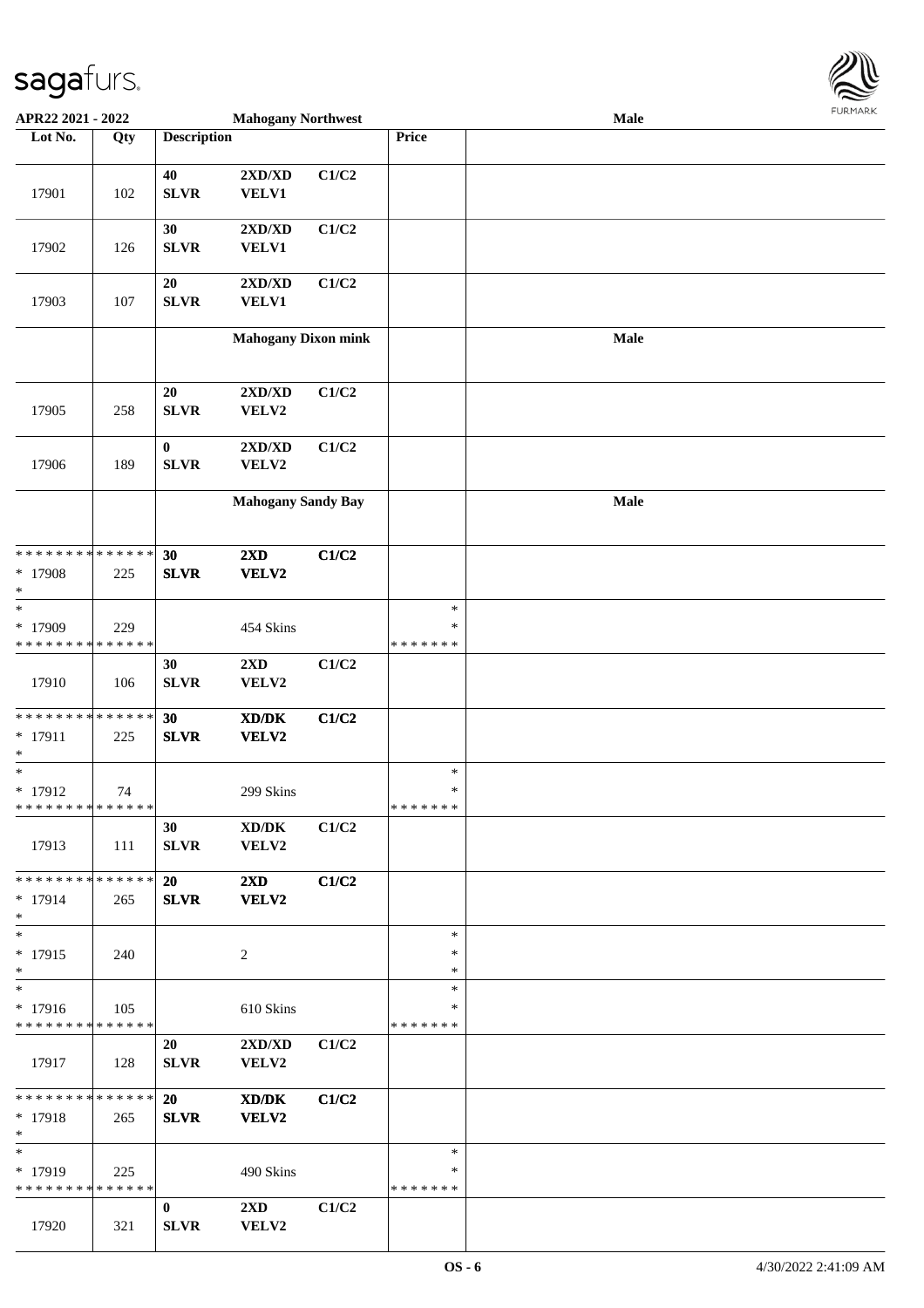

#### **APR22 2021 - 2022 Mahogany Sandy Bay Male Lot No. Qty Description Price** 17921 226 **0 XD/DK C1/C2 SLVR VELV2**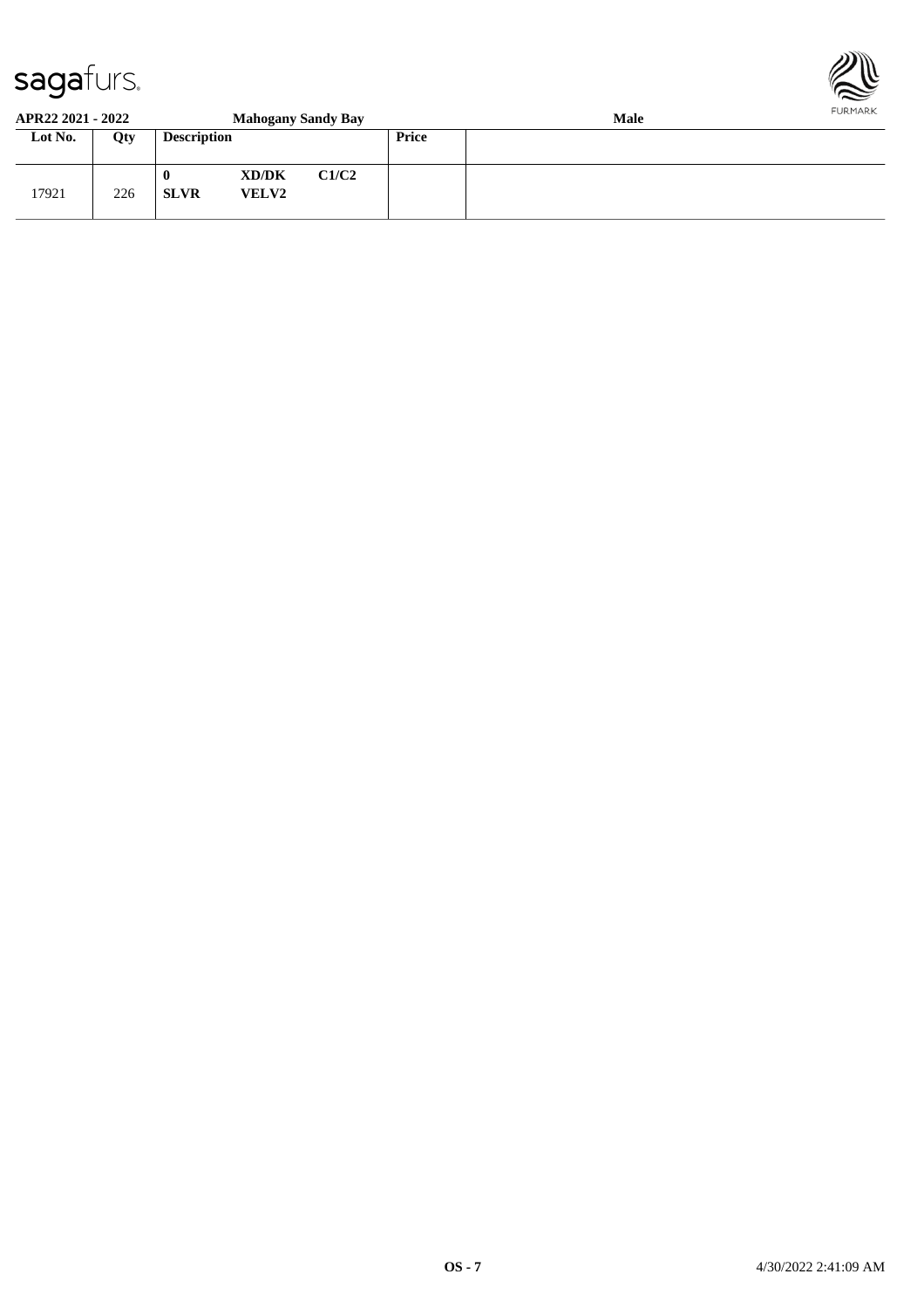

| APR22 2021 - 2022                                 |     |                            | <b>Mahogany Dixon mink</b>                   |       |                                   | Male | <b>FURMARK</b> |
|---------------------------------------------------|-----|----------------------------|----------------------------------------------|-------|-----------------------------------|------|----------------|
| Lot No.                                           | Qty | <b>Description</b>         |                                              |       | Price                             |      |                |
| 17941                                             | 78  | 30<br><b>VSLA</b>          | $2{\bf X}{\bf D}/{\bf X}{\bf D}$<br>VELV2    | C1/C2 |                                   |      |                |
|                                                   |     |                            | <b>Mahogany Sandy Bay</b>                    |       |                                   | Male |                |
| * * * * * * * * * * * * * *<br>$*17943$<br>$*$    | 205 | 30<br><b>VSLA</b>          | $2\mathbf{X}\mathbf{D}$<br>VELV2             | C1/C2 |                                   |      |                |
| $\ast$<br>$*17944$<br>* * * * * * * * * * * * * * | 75  |                            | 280 Skins                                    |       | $\ast$<br>∗<br>* * * * * * *      |      |                |
| 17945                                             | 99  | 30<br><b>VSLA</b>          | 2XD/XD<br>VELV2                              | C1/C2 |                                   |      |                |
| 17946                                             | 210 | 30<br><b>VSLA</b>          | $\bold{X}\bold{D}/\bold{D}\bold{K}$<br>VELV2 | C1/C2 |                                   |      |                |
| * * * * * * * * * * * * * *<br>* 17947<br>$\ast$  | 245 | 20<br><b>VSLA</b>          | 2XD<br>VELV2                                 | C1/C2 |                                   |      |                |
| $*$<br>$* 17948$<br>* * * * * * * * * * * * * *   | 99  |                            | 344 Skins                                    |       | $\ast$<br>∗<br>* * * * * * *      |      |                |
| * * * * * * * * * * * * * *<br>* 17949<br>$\ast$  | 245 | 20<br><b>VSLA</b>          | XD/DK<br>VELV2                               | C1/C2 |                                   |      |                |
| $\ast$<br>$*17950$<br>* * * * * * * * * * * * * * | 56  |                            | 301 Skins                                    |       | $\ast$<br>$\ast$<br>* * * * * * * |      |                |
| * * * * * * * * * * * * * * *<br>* 17951<br>$*$   | 265 | $\mathbf 0$<br><b>VSLA</b> | $2\mathbf{X}\mathbf{D}$<br>VELV2             | C1/C2 |                                   |      |                |
| $*$<br>* 17952<br>* * * * * * * * * * * * * *     | 53  |                            | 318 Skins                                    |       | $\ast$<br>∗<br>* * * * * * *      |      |                |
| 17953                                             | 242 | $\bf{0}$<br><b>VSLA</b>    | $\bold{X}\bold{D}/\bold{D}\bold{K}$<br>VELV2 | C1/C2 |                                   |      |                |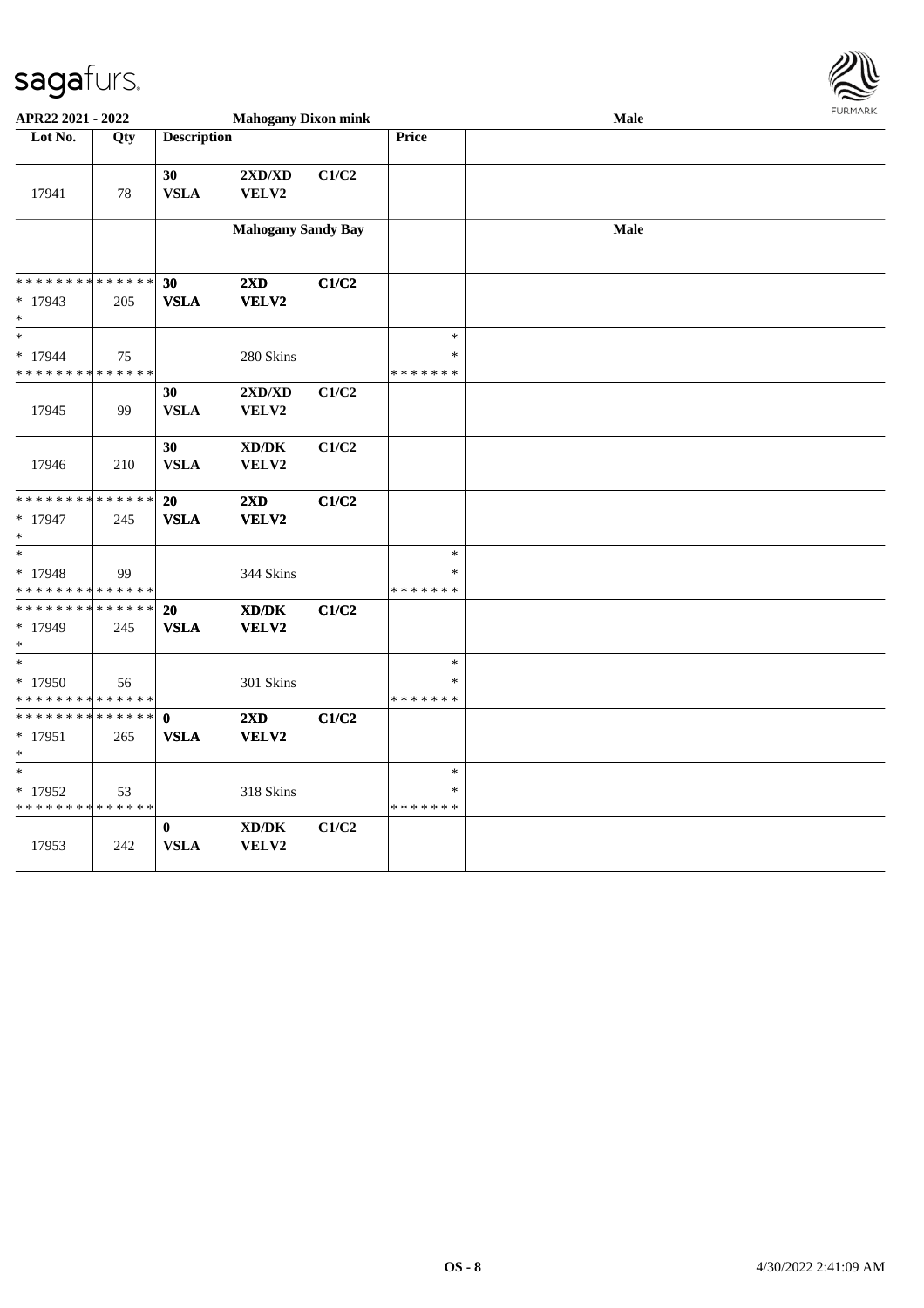

| APR22 2021 - 2022 |     |                         | <b>Mahogany Northwest</b> |       |       | Female |  |  |
|-------------------|-----|-------------------------|---------------------------|-------|-------|--------|--|--|
| Lot No.           | Qty | <b>Description</b>      |                           |       | Price |        |  |  |
| 27801             | 145 | $\bf{0}$<br><b>GOLD</b> | 2XD/XD<br><b>VELV1</b>    | C1/C2 |       |        |  |  |
| 27802             | 262 | $\bf{0}$<br><b>GOLD</b> | 2XD/XD<br><b>VELV1</b>    | C1/C2 |       |        |  |  |
| 27803             | 314 | <b>GOLD</b>             | 2XD/XD<br><b>VELV1</b>    | C1/C2 |       |        |  |  |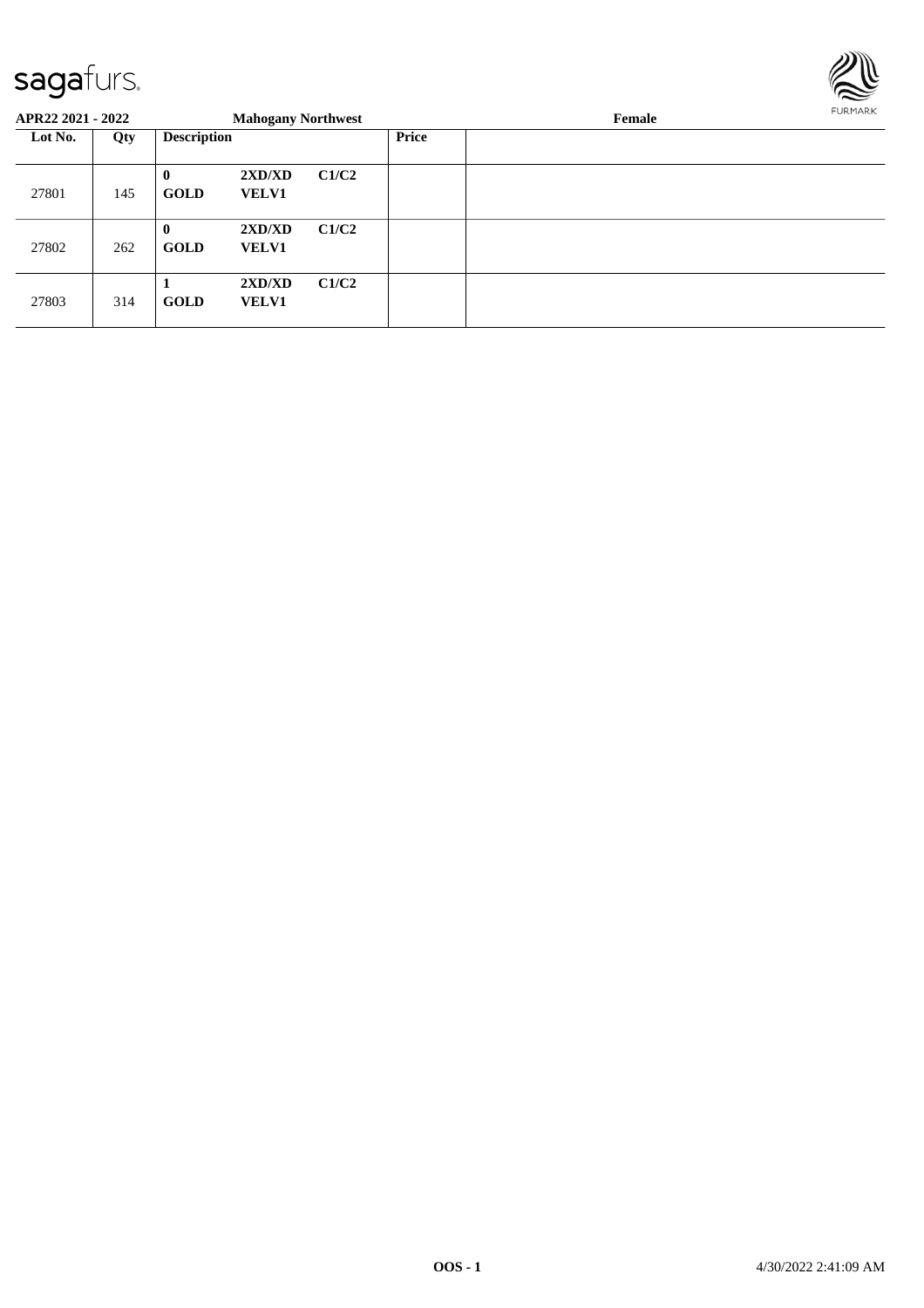

| APR22 2021 - 2022 |     |                                 | <b>Mahogany Dixon mink</b>       |       |              | Female | FURMARK |
|-------------------|-----|---------------------------------|----------------------------------|-------|--------------|--------|---------|
| Lot No.           | Qty | <b>Description</b>              |                                  |       | <b>Price</b> |        |         |
| 27821             | 267 | 1<br><b>GOLD</b>                | $2\mathbf{X}\mathbf{D}$<br>VELV2 | C1/C2 |              |        |         |
| 27822             | 253 | 1<br><b>GOLD</b>                | XD/DK<br>VELV2                   | C1/C2 |              |        |         |
| 27823             | 285 | $\mathbf{2}$<br><b>GOLD</b>     | $2\mathbf{X}\mathbf{D}$<br>VELV2 | C1/C2 |              |        |         |
| 27824             | 263 | $\boldsymbol{2}$<br><b>GOLD</b> | XD/DK<br><b>VELV2</b>            | C1/C2 |              |        |         |
| 27825             | 136 | 3<br><b>GOLD</b>                | 2XD/XD<br><b>VELV2</b>           | C1/C2 |              |        |         |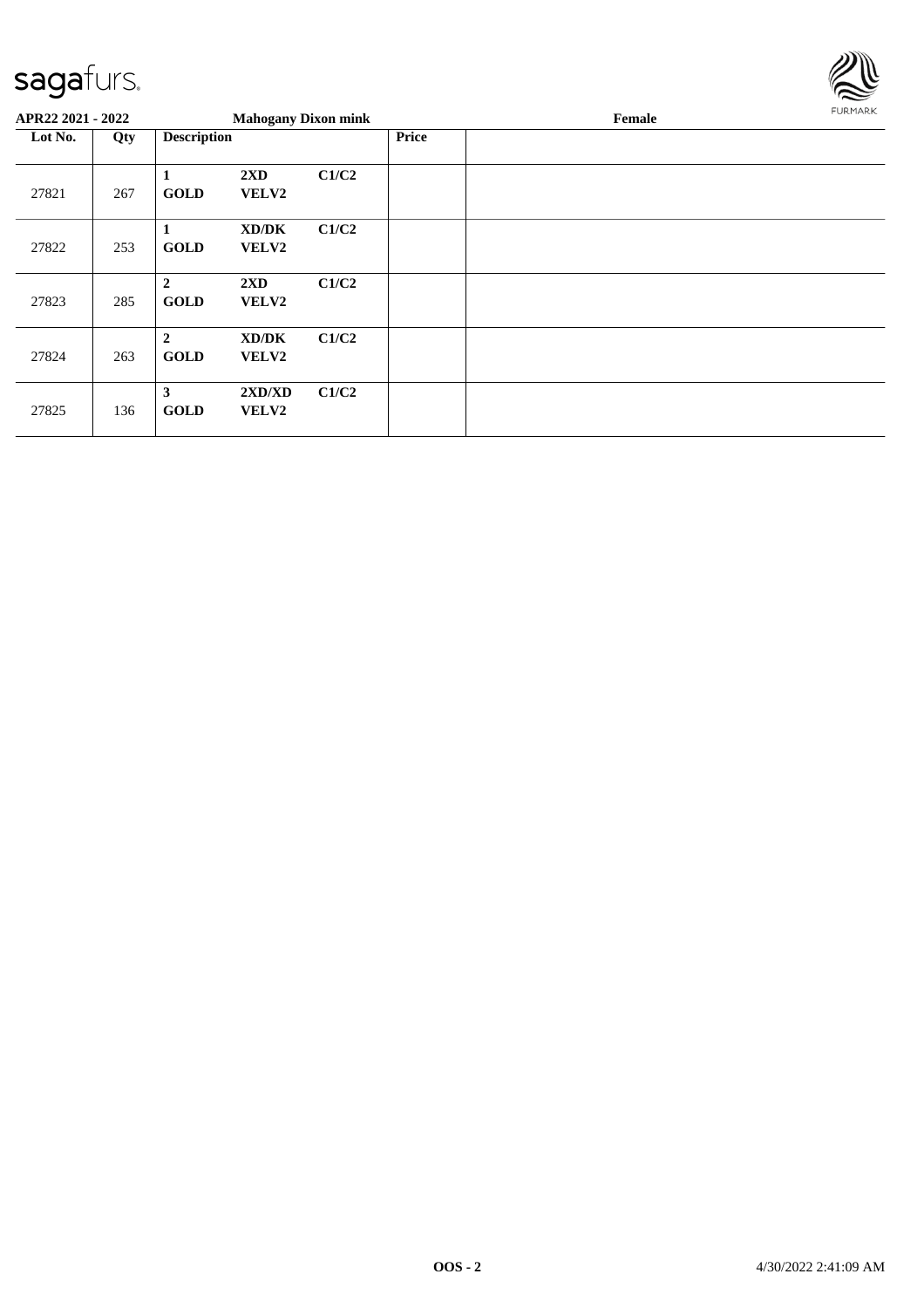

| APR22 2021 - 2022                                |     |                                       | <b>Mahogany Sandy Bay</b>                    |                |                                   | Female |  |
|--------------------------------------------------|-----|---------------------------------------|----------------------------------------------|----------------|-----------------------------------|--------|--|
| Lot No.                                          | Qty | <b>Description</b>                    |                                              |                | Price                             |        |  |
| 27841                                            | 279 | $\bf{0}$<br><b>GOLD</b>               | 2XD<br>VELV2                                 | C1             |                                   |        |  |
| 27842                                            | 182 | $\bf{0}$<br><b>GOLD</b>               | 2XD<br>VELV2                                 | C1/C2          |                                   |        |  |
| 27843                                            | 246 | $\bf{0}$<br><b>GOLD</b>               | 2XD<br>VELV2                                 | C <sub>2</sub> |                                   |        |  |
| 27844                                            | 183 | $\bf{0}$<br><b>GOLD</b>               | $\bold{X}\bold{D}/\bold{D}\bold{K}$<br>VELV2 | C1/C2          |                                   |        |  |
| 27845                                            | 239 | $\bf{0}$<br><b>GOLD</b>               | $\bold{X}\bold{D}/\bold{D}\bold{K}$<br>VELV2 | C1/C2          |                                   |        |  |
| * * * * * * * * * * * * * *<br>* 27846<br>$*$    | 465 | $\mathbf{1}$<br><b>GOLD</b>           | 2XD<br>VELV2                                 | C1             |                                   |        |  |
| $\ast$<br>* 27847<br>* * * * * * * * * * * * * * | 281 |                                       | 746 Skins                                    |                | $\ast$<br>∗<br>* * * * * * *      |        |  |
| 27848                                            | 351 | $\mathbf{1}$<br><b>GOLD</b>           | 2XD<br>VELV2                                 | C1/C2          |                                   |        |  |
| * * * * * * * * * * * * * *<br>* 27849<br>$*$    | 465 | 1<br><b>GOLD</b>                      | 2XD<br>VELV2                                 | C <sub>2</sub> |                                   |        |  |
| $\ast$<br>* 27850<br>$*$                         | 440 |                                       | $\boldsymbol{2}$                             |                | $\ast$<br>$\ast$<br>$\ast$        |        |  |
| $\ast$<br>* 27851<br>* * * * * * * * * * * * * * | 161 |                                       | 1066 Skins                                   |                | $\ast$<br>$\ast$<br>* * * * * * * |        |  |
| 27852                                            | 369 | $\mathbf{1}$<br>GOLD                  | $\boldsymbol{\mathrm{XD}}$<br>VELV2          | C1/C2          |                                   |        |  |
| 27853                                            | 323 | $\mathbf{1}$<br><b>GOLD</b>           | XD/DK<br>VELV2                               | C1/C2          |                                   |        |  |
| 27854                                            | 298 | $1 \quad \blacksquare$<br><b>GOLD</b> | <b>Dark</b><br>VELV2                         | C1/C2          |                                   |        |  |
| * * * * * * * * * * * * * * *<br>* 27855<br>$*$  | 465 | $2^{\circ}$<br><b>GOLD</b>            | $2\mathbf{X}\mathbf{D}$<br>VELV2             | C1             |                                   |        |  |
| $*$<br>* 27856<br>$*$                            | 440 |                                       | 2                                            |                | $\ast$<br>∗<br>$\ast$             |        |  |
| $*$<br>$* 27857$<br>* * * * * * * * * * * * * *  | 254 |                                       | 1159 Skins                                   |                | $\ast$<br>*<br>* * * * * * *      |        |  |
| 27858                                            | 514 | $\overline{2}$<br><b>GOLD</b>         | $2\mathbf{X}\mathbf{D}$<br>VELV2             | C <sub>2</sub> |                                   |        |  |
| 27859                                            | 161 | $\overline{2}$<br>GOLD                | 2XD/XD<br>VELV2                              | C1/C2          |                                   |        |  |
| 27860                                            | 358 | $\overline{2}$<br><b>GOLD</b>         | $\mathbf{X}\mathbf{D}$<br>VELV2              | C1/C2          |                                   |        |  |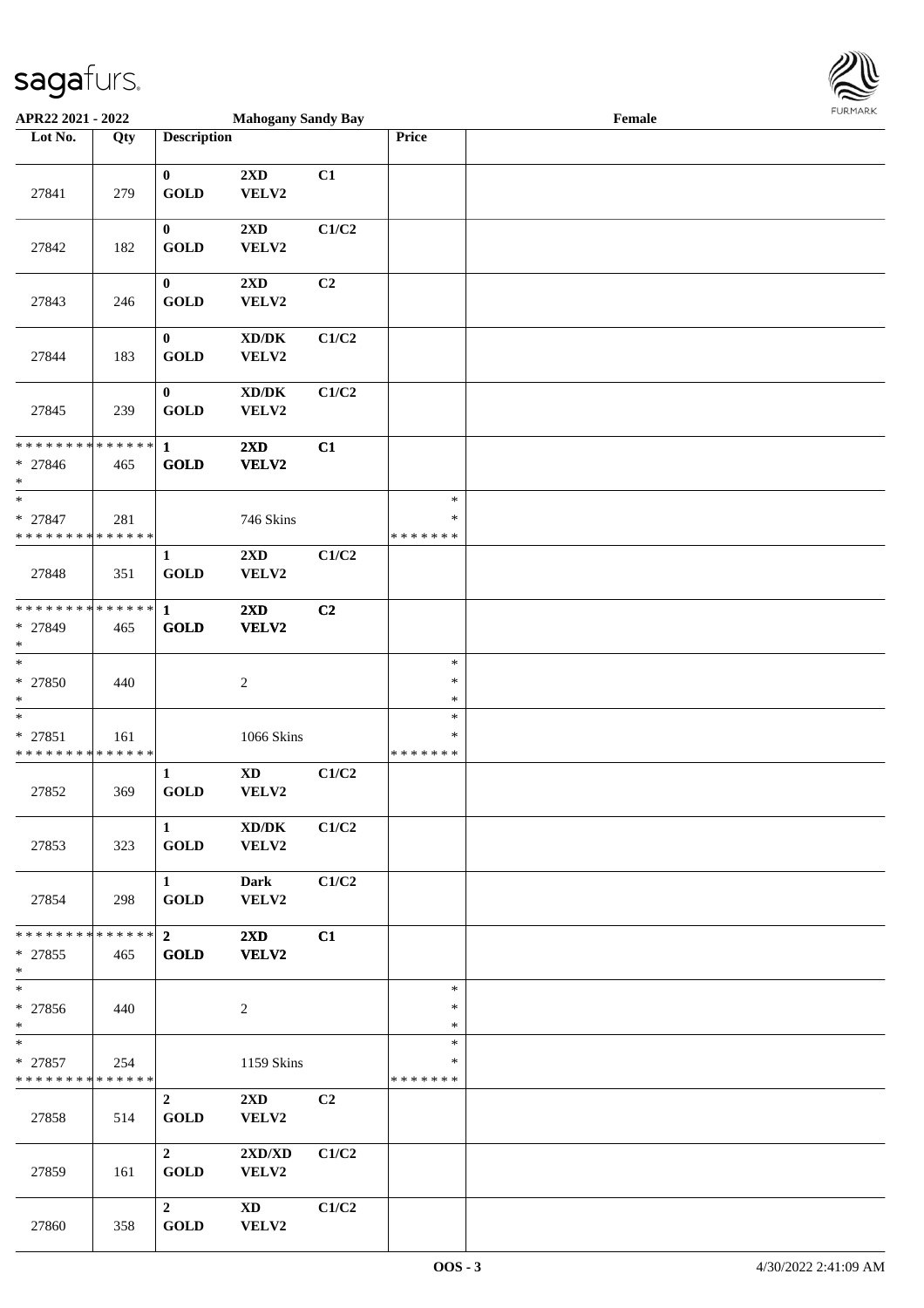

#### **APR22 2021 - 2022 Mahogany Sandy Bay Female Lot No. Qty Description Price** 27861 172 **2 Dark C1/C2 GOLD VELV2**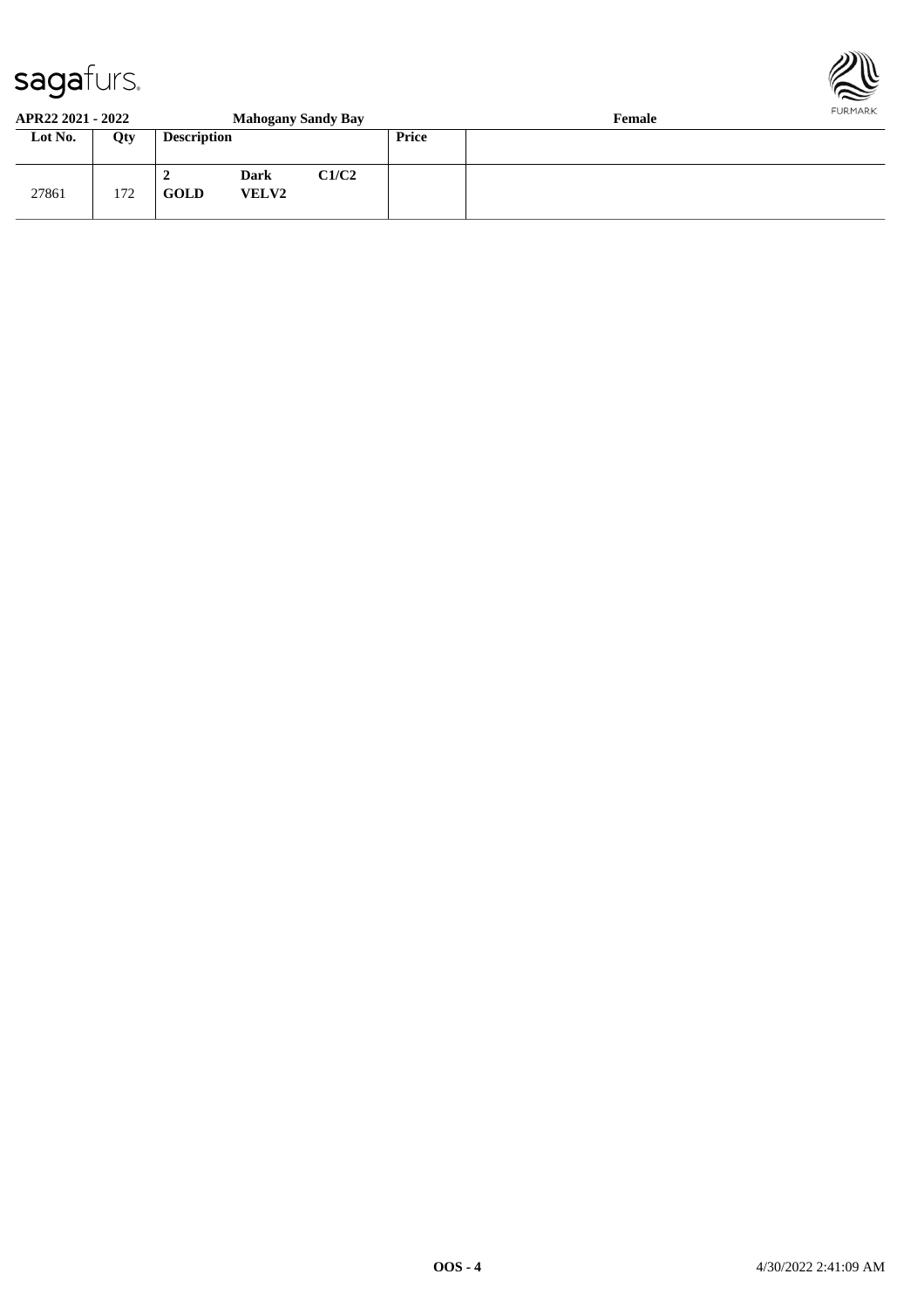

#### **APR22 2021 - 2022 Mahogany Rees-Keyes Female Lot No. Qty Description Price** 27881 144 **2 XD/DK C1/C2 GOLD VELV3**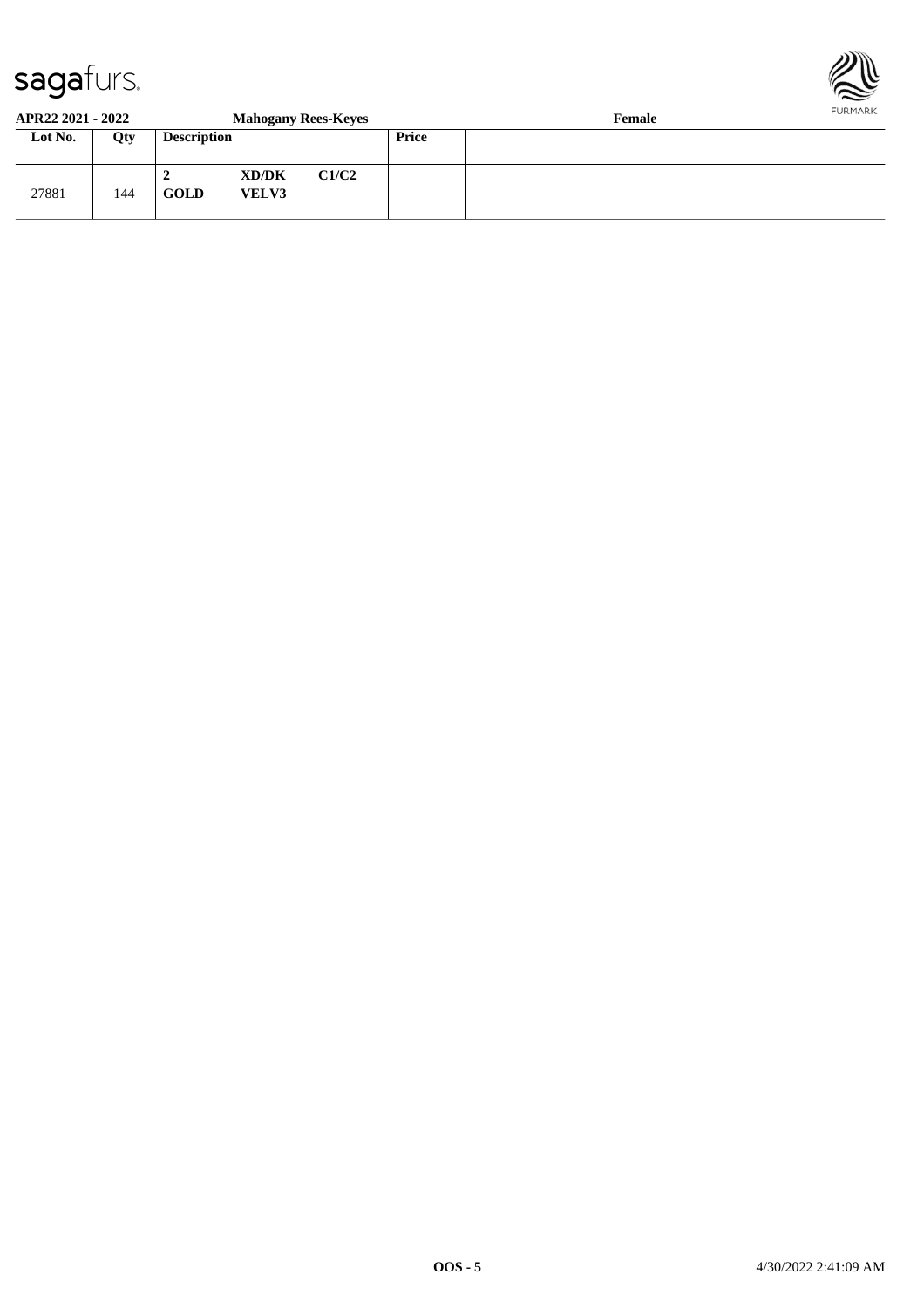

| APR22 2021 - 2022 |     |                                 | <b>Mahogany Northwest</b>                            |       |       | Female | FURMARK |
|-------------------|-----|---------------------------------|------------------------------------------------------|-------|-------|--------|---------|
| Lot No.           | Qty | <b>Description</b>              |                                                      |       | Price |        |         |
| 27901             | 126 | $\pmb{0}$<br><b>SLVR</b>        | $2{\bf X}{\bf D}/{\bf X}{\bf D}$<br>VELV1            | C1/C2 |       |        |         |
| 27902             | 183 | $\mathbf{1}$<br><b>SLVR</b>     | $2{\bf X}{\bf D}/{\bf X}{\bf D}$<br><b>VELV1</b>     | C1/C2 |       |        |         |
|                   |     |                                 | <b>Mahogany Dixon mink</b>                           |       |       | Female |         |
| 27904             | 220 | $\mathbf{1}$<br><b>SLVR</b>     | 2XD/XD<br>VELV2                                      | C1/C2 |       |        |         |
| 27905             | 127 | $\boldsymbol{2}$<br><b>SLVR</b> | $2{\bf X}{\bf D}/{\bf X}{\bf D}$<br>VELV2            | C1/C2 |       |        |         |
|                   |     |                                 | <b>Mahogany Sandy Bay</b>                            |       |       | Female |         |
| 27907             | 513 | $\mathbf{1}$<br><b>SLVR</b>     | 2XD<br>VELV2                                         | C1/C2 |       |        |         |
| 27908             | 160 | $\mathbf{1}$<br><b>SLVR</b>     | 2XD<br>VELV2                                         | C1/C2 |       |        |         |
| 27909             | 266 | $\mathbf{1}$<br><b>SLVR</b>     | $\mathbf{X}\mathbf{D}/\mathbf{D}\mathbf{K}$<br>VELV2 | C1/C2 |       |        |         |
| 27910             | 141 | $\mathbf{1}$<br><b>SLVR</b>     | $\bold{X}\bold{D}/\bold{D}\bold{K}$<br>VELV2         | C1/C2 |       |        |         |
| 27911             | 451 | $\overline{2}$<br><b>SLVR</b>   | $2{\bf X}{\bf D}$<br>VELV2                           | C1/C2 |       |        |         |
| 27912             | 242 | $\overline{2}$<br><b>SLVR</b>   | $\bold{X}\bold{D}/\bold{D}\bold{K}$<br>VELV2         | C1/C2 |       |        |         |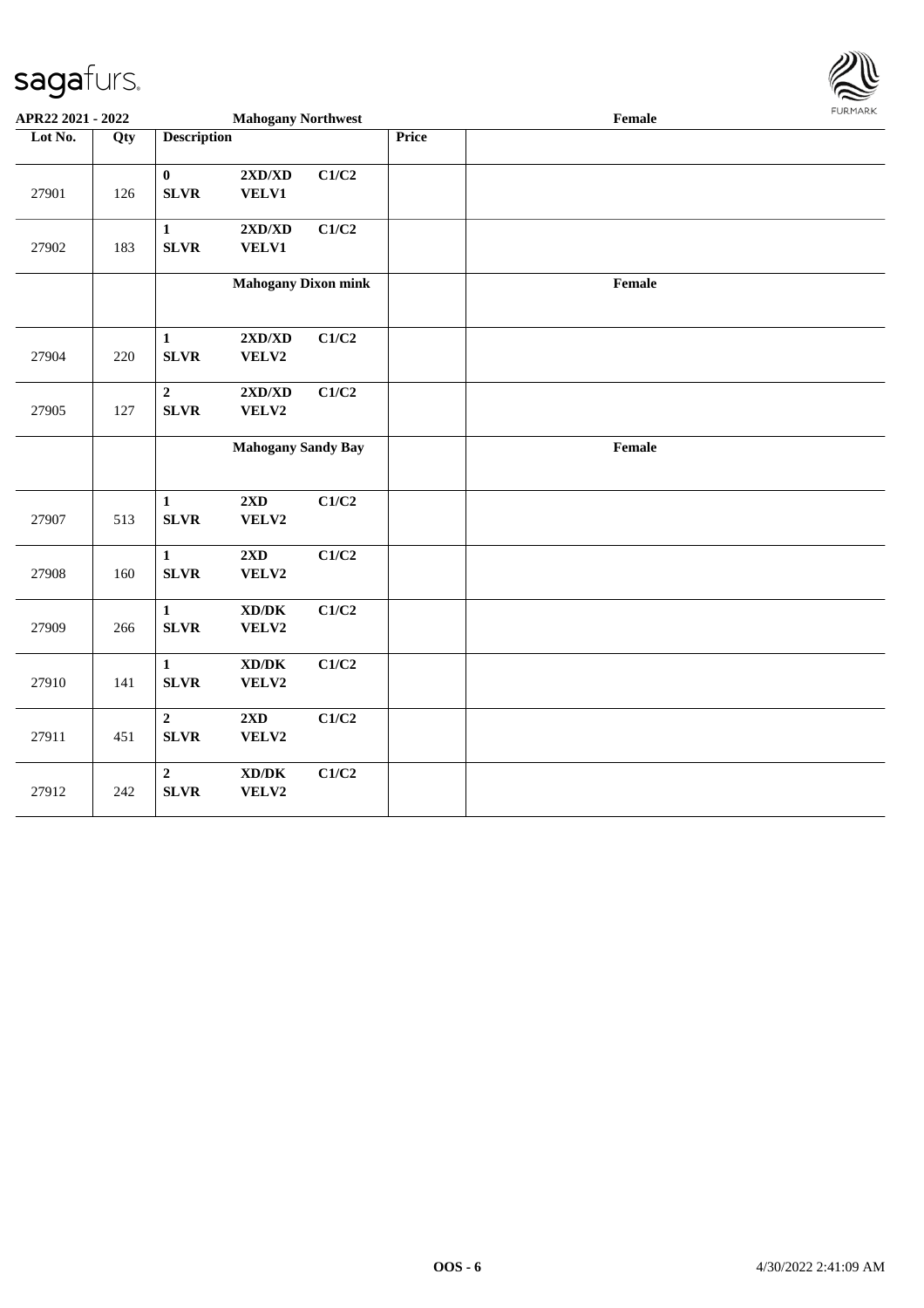

| APR22 2021 - 2022                      |     |                                 | <b>Mahogany Dixon mink</b> |       |                         | Female | FURMARK |
|----------------------------------------|-----|---------------------------------|----------------------------|-------|-------------------------|--------|---------|
| Lot No.                                | Qty | <b>Description</b>              |                            |       | Price                   |        |         |
| 27921                                  | 237 | $\boldsymbol{2}$<br><b>VSLA</b> | 2XD/XD<br>VELV2            | C1/C2 |                         |        |         |
|                                        |     |                                 | <b>Mahogany Sandy Bay</b>  |       |                         | Female |         |
|                                        |     |                                 | 2XD                        | C1/C2 |                         |        |         |
| * 27923<br>$\ast$                      | 465 | <b>VSLA</b>                     | VELV2                      |       |                         |        |         |
| $\ast$                                 |     |                                 |                            |       | $\ast$                  |        |         |
| * 27924<br>* * * * * * * * * * * * * * | 115 |                                 | 580 Skins                  |       | $\ast$<br>* * * * * * * |        |         |
| 27925                                  | 311 | 1<br><b>VSLA</b>                | XD/DK<br>VELV2             | C1/C2 |                         |        |         |
| 27926                                  | 475 | $\overline{2}$<br><b>VSLA</b>   | 2XD<br>VELV2               | C1/C2 |                         |        |         |
| 27927                                  | 346 | $\overline{2}$<br><b>VSLA</b>   | XD/DK<br>VELV2             | C1/C2 |                         |        |         |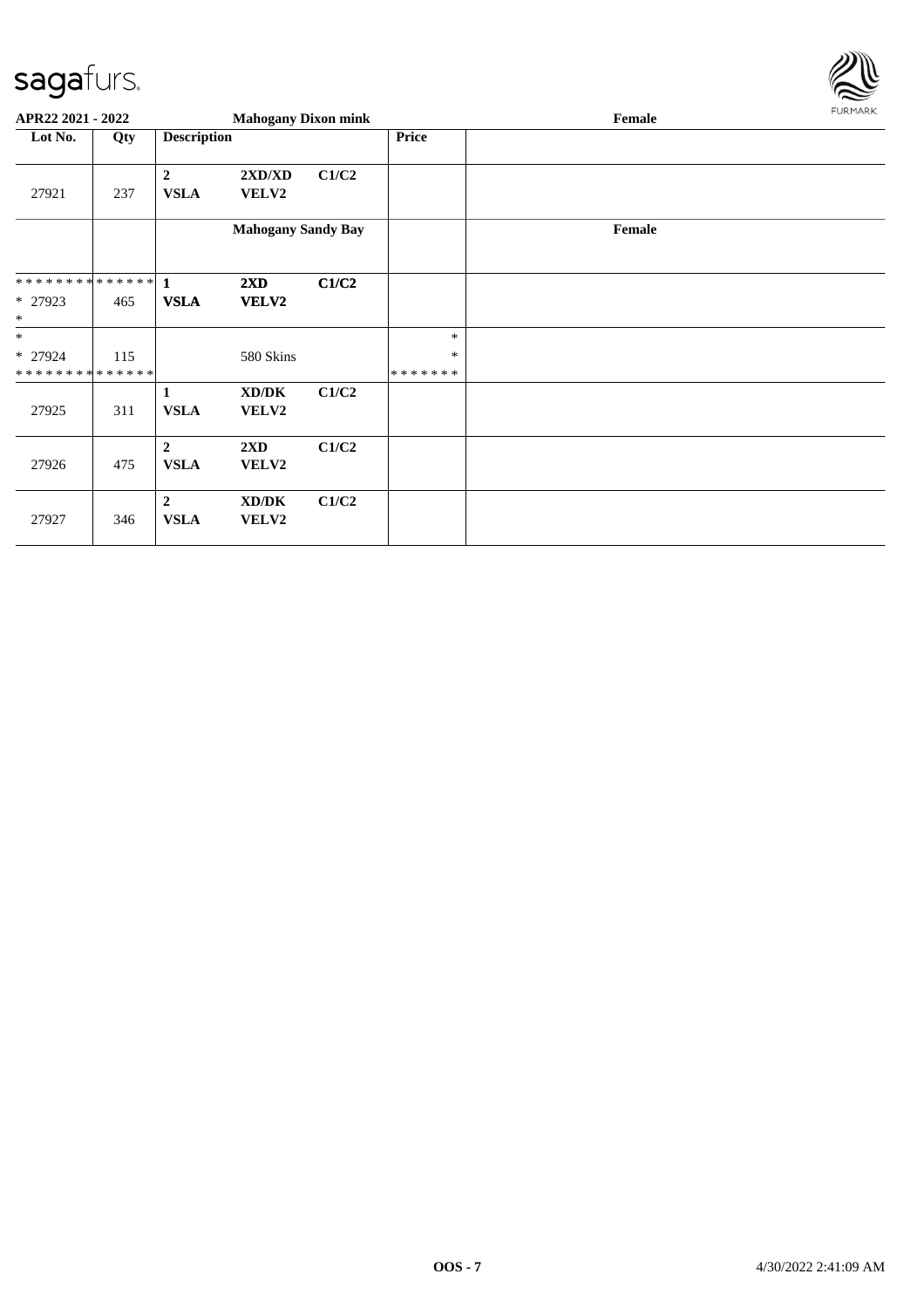

| APR22 2021 - 2022                                 |     |                       | Mahogany                    |                | Male                        |  |  |  |  |
|---------------------------------------------------|-----|-----------------------|-----------------------------|----------------|-----------------------------|--|--|--|--|
| Lot No.                                           | Qty | <b>Description</b>    |                             |                | <b>Price</b>                |  |  |  |  |
| 319001                                            | 136 | 30<br>SI              | $2\mathbf{X}\mathbf{D}$     | C1/C2          |                             |  |  |  |  |
| 319002                                            | 224 | 30<br>SI              | $\mathbf{X}\mathbf{D}$      | C1/C2          |                             |  |  |  |  |
| * * * * * * * * * * * * * *<br>* 319003<br>$\ast$ | 246 | 30<br>SI              | <b>Dark</b>                 | C1/C2          |                             |  |  |  |  |
| $*$<br>* 319004<br>* * * * * * * * * * * * * *    | 157 |                       | 403 Skins                   |                | $\ast$<br>$\ast$<br>******* |  |  |  |  |
| 319005                                            | 123 | 30<br>$\mathbf{I}$    | $\mathbf{ALL}$              | C2             |                             |  |  |  |  |
| **************<br>* 319006<br>$\ast$              | 225 | 30<br>$\mathbf{SAGA}$ | <b>Dark</b>                 | C <sub>2</sub> |                             |  |  |  |  |
| $\overline{\phantom{0}}$<br>* 319007<br>$\ast$    | 200 |                       | $\sqrt{2}$                  |                | $\ast$<br>$\ast$<br>$\ast$  |  |  |  |  |
| $\ast$<br>* 319008<br>$\ast$                      | 200 |                       | $\boldsymbol{\mathfrak{Z}}$ |                | $\ast$<br>$\ast$<br>$\ast$  |  |  |  |  |
| $*$<br>$* 319009$<br>* * * * * * * * * * * * * *  | 161 |                       | 786 Skins                   |                | $\ast$<br>$\ast$<br>******* |  |  |  |  |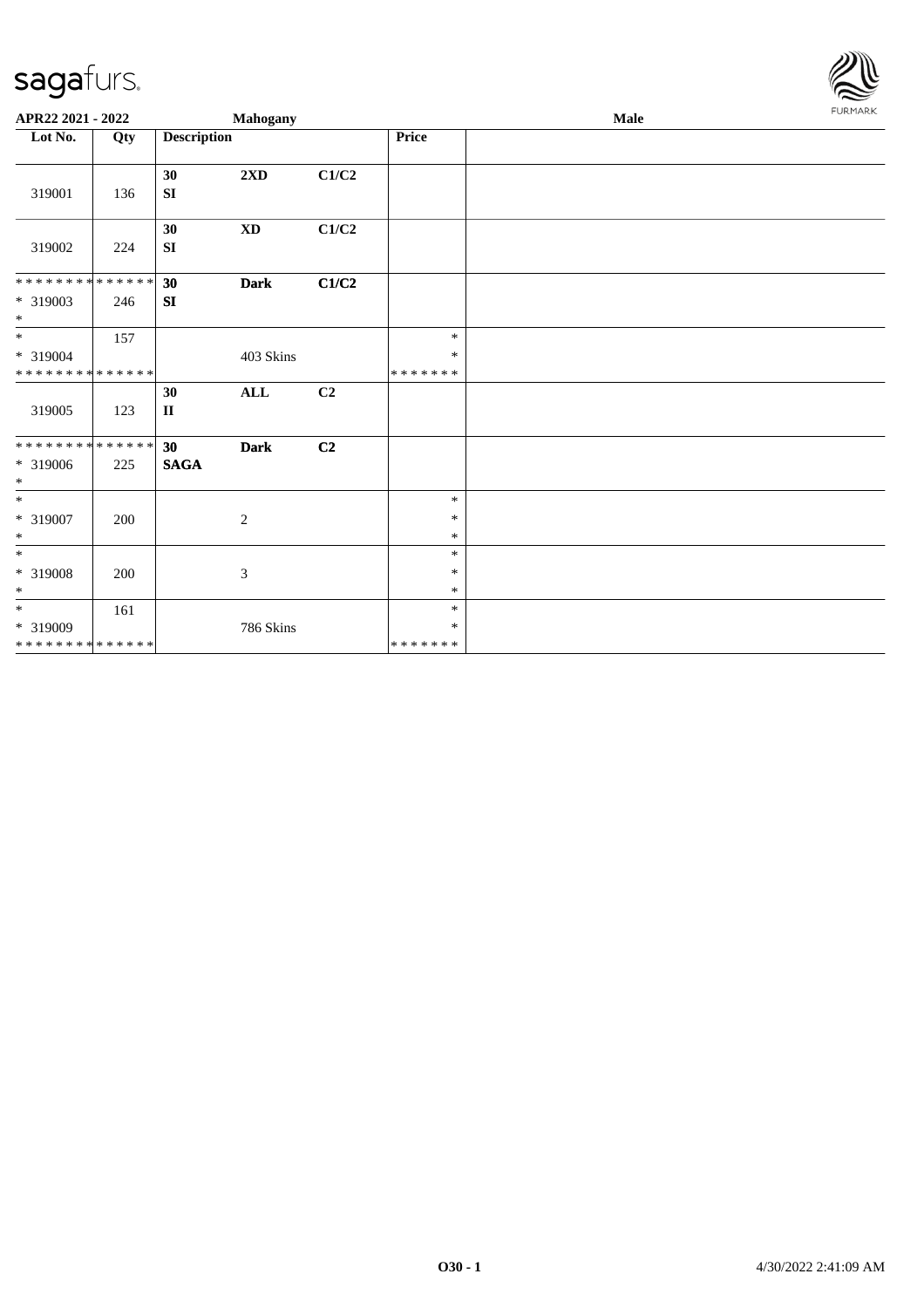

| APR22 2021 - 2022            |     |                    | <b>Mahogany Velvet</b>     |                |               | Male |  |
|------------------------------|-----|--------------------|----------------------------|----------------|---------------|------|--|
| Lot No.                      | Qty | <b>Description</b> |                            |                | Price         |      |  |
|                              |     |                    |                            |                |               |      |  |
| **************               |     | 40                 | $2\mathbf{X}\mathbf{D}$    | C1/C2          |               |      |  |
| * 319061                     | 225 | SI                 | <b>VELV1</b>               |                |               |      |  |
| $\ast$                       |     |                    |                            |                |               |      |  |
| $\ast$                       | 218 |                    |                            |                | $\ast$        |      |  |
|                              |     |                    |                            |                | ∗             |      |  |
| * 319062                     |     |                    | 443 Skins                  |                |               |      |  |
| * * * * * * * * * * * * * *  |     |                    |                            |                | * * * * * * * |      |  |
|                              |     | 40                 | 2XD                        | C <sub>3</sub> |               |      |  |
| 319063                       | 171 | SI                 | <b>VELV1</b>               |                |               |      |  |
|                              |     |                    |                            |                |               |      |  |
| * * * * * * * * * * * * * *  |     | 40                 | $\boldsymbol{\mathrm{XD}}$ | C1/C2          |               |      |  |
| * 319064                     | 225 | ${\bf S}{\bf I}$   | <b>VELV1</b>               |                |               |      |  |
| $\ast$                       |     |                    |                            |                |               |      |  |
| $\ast$                       | 181 |                    |                            |                | $\ast$        |      |  |
| * 319065                     |     |                    | 406 Skins                  |                | $\ast$        |      |  |
| * * * * * * * * * * * * * *  |     |                    |                            |                | * * * * * * * |      |  |
|                              |     | 40                 | <b>XD</b>                  | C3             |               |      |  |
| 319066                       |     | SI                 | VELV1                      |                |               |      |  |
|                              | 146 |                    |                            |                |               |      |  |
|                              |     |                    |                            |                |               |      |  |
|                              |     | 40                 | <b>Dark</b>                | C1             |               |      |  |
| 319067                       | 113 | SI                 | <b>VELV1</b>               |                |               |      |  |
|                              |     |                    |                            |                |               |      |  |
| * * * * * * * * * * * * * *  |     | 40                 | <b>Dark</b>                | C <sub>2</sub> |               |      |  |
| * 319068                     | 225 | SI                 | <b>VELV1</b>               |                |               |      |  |
| $\ast$                       |     |                    |                            |                |               |      |  |
| $\ast$                       |     |                    |                            |                | $\ast$        |      |  |
| * 319069                     | 180 |                    | $\boldsymbol{2}$           |                | $\ast$        |      |  |
| $\ast$                       |     |                    |                            |                | $\ast$        |      |  |
| $\overline{\phantom{a}}$     | 41  |                    |                            |                | $\ast$        |      |  |
| * 319070                     |     |                    | 446 Skins                  |                | ∗             |      |  |
| * * * * * * * * * * * * * *  |     |                    |                            |                | * * * * * * * |      |  |
|                              |     | 40                 | <b>Dark</b>                | C3             |               |      |  |
|                              |     |                    |                            |                |               |      |  |
| 319071                       | 171 | SI                 | VELV1                      |                |               |      |  |
|                              |     |                    |                            |                |               |      |  |
| ******** <mark>******</mark> |     | 40                 | 2XD                        | C1/C2          |               |      |  |
| * 319072                     | 225 | SI                 | <b>VELV2</b>               |                |               |      |  |
| $*$                          |     |                    |                            |                |               |      |  |
| $\ast$                       | 140 |                    |                            |                | $\ast$        |      |  |
| * 319073                     |     |                    | 365 Skins                  |                | ∗             |      |  |
| * * * * * * * * * * * * * *  |     |                    |                            |                | * * * * * * * |      |  |
|                              |     | 40                 | 2XD                        | C3             |               |      |  |
| 319074                       | 165 | SI                 | VELV2                      |                |               |      |  |
|                              |     |                    |                            |                |               |      |  |
| * * * * * * * * * * * * * *  |     | 40                 | XD                         | C1/C2          |               |      |  |
| * 319075                     | 226 | SI                 | VELV2                      |                |               |      |  |
| $\ast$                       |     |                    |                            |                |               |      |  |
| $\ast$                       | 90  |                    |                            |                | $\ast$        |      |  |
| * 319076                     |     |                    | 316 Skins                  |                | ∗             |      |  |
| * * * * * * * * * * * * * *  |     |                    |                            |                | * * * * * * * |      |  |
|                              |     |                    |                            |                |               |      |  |
|                              |     | 40                 | $\mathbf{X}\mathbf{D}$     | C3             |               |      |  |
| 319077                       | 127 | SI                 | VELV2                      |                |               |      |  |
|                              |     |                    |                            |                |               |      |  |
| **************               |     | 40                 | <b>Dark</b>                | C1/C2          |               |      |  |
| * 319078                     | 225 | SI                 | VELV2                      |                |               |      |  |
| $\ast$                       |     |                    |                            |                |               |      |  |
| $\ast$                       | 187 |                    |                            |                | $\ast$        |      |  |
| * 319079                     |     |                    | 412 Skins                  |                | ∗             |      |  |
| * * * * * * * * * * * * * *  |     |                    |                            |                | * * * * * * * |      |  |
|                              |     | 40                 | Dark                       | C3             |               |      |  |
| 319080                       | 133 | SI                 | VELV2                      |                |               |      |  |
|                              |     |                    |                            |                |               |      |  |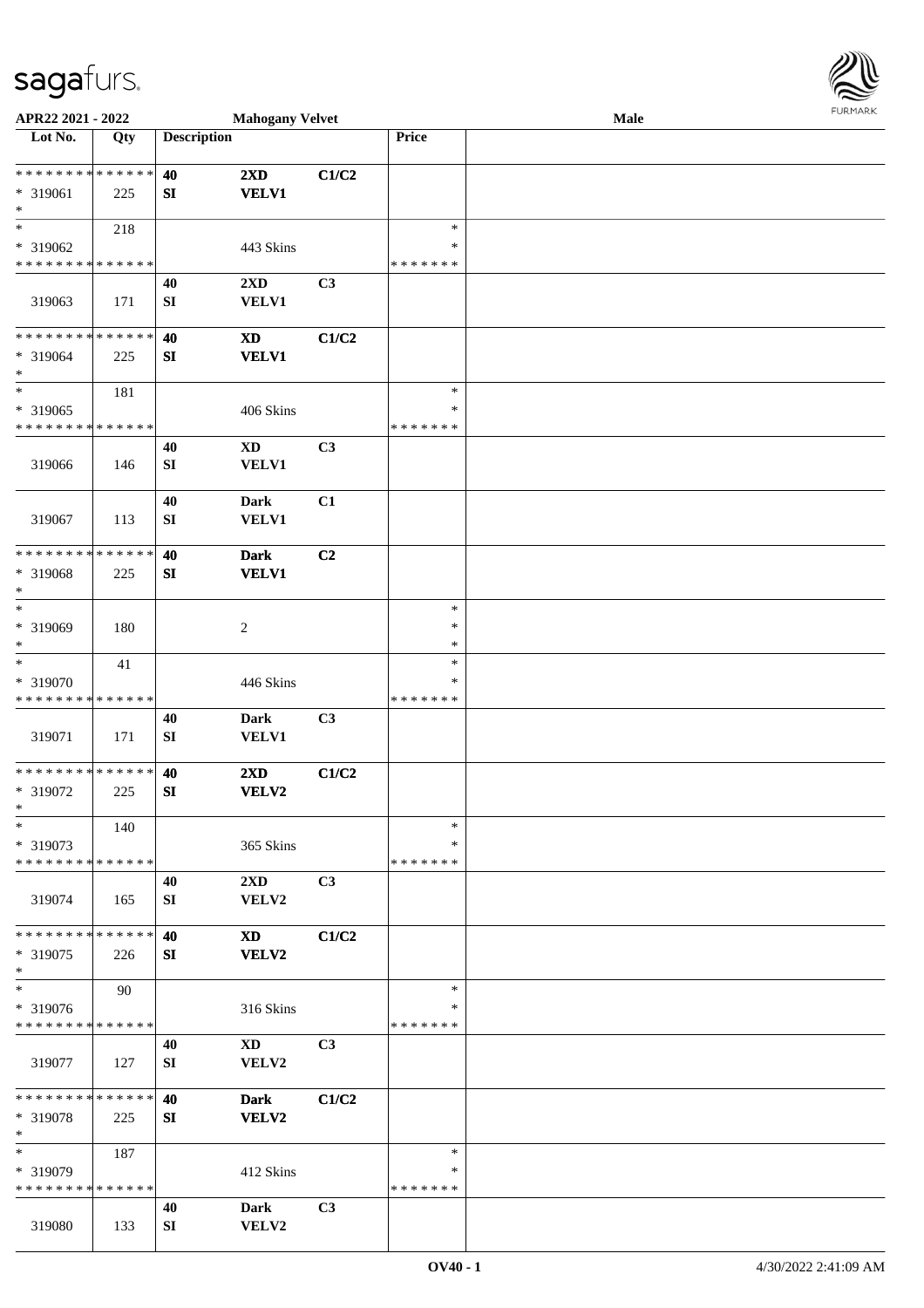| <b>Description</b><br>Lot No.<br>Price<br>Qty<br>40<br>2XD<br>C1<br><b>VELV1</b><br>319081<br>188<br><b>SAGA</b><br>* * * * * * * * <mark>* * * * * * *</mark><br>2XD<br>40<br>C2<br><b>VELV1</b><br>* 319082<br><b>SAGA</b><br>205<br>$\ast$<br>$\ast$<br>* 319083<br>180<br>2<br>∗<br>$\ast$<br>$\ast$<br>$*$<br>107<br>$\ast$<br>* 319084<br>492 Skins<br>$\ast$<br>* * * * * * * * * * * * * *<br>* * * * * * *<br>2XD<br>C3<br>40<br><b>SAGA</b><br><b>VELV1</b><br>319085<br>132<br>C1<br>40<br>$\mathbf{X}\mathbf{D}$<br><b>SAGA</b><br>319086<br><b>VELV1</b><br>204<br>* * * * * * * * * * * * * *<br>40<br>$\mathbf{X}\mathbf{D}$<br>C2<br>* 319087<br><b>VELV1</b><br><b>SAGA</b><br>205<br>$\ast$<br>$\ast$<br>$\ast$<br>* 319088<br>$\overline{2}$<br>$\ast$<br>180<br>$\ast$<br>$\ast$<br>$\ast$<br>171<br>* 319089<br>556 Skins<br>∗<br>* * * * * * * * <mark>* * * * * * *</mark><br>* * * * * * *<br><b>XD</b><br>C3<br>40<br><b>SAGA</b><br>319090<br>VELV1<br>136<br>* * * * * * * * <mark>* * * * * * *</mark><br>40<br><b>Dark</b><br>C1<br>* 319091<br>$\mathbf{SAGA}$<br><b>VELV1</b><br>205<br>$*$<br>$\ast$<br>118<br>$\ast$<br>* 319092<br>323 Skins<br>$\ast$<br>* * * * * * * * * * * * * * *<br>* * * * * * *<br>* * * * * * * * <mark>* * * * * *</mark> *<br>C2<br>40<br><b>Dark</b><br>* 319093<br><b>VELV1</b><br><b>SAGA</b><br>205<br>$*$<br>$\ast$<br>$\ast$<br>* 319094<br>180<br>2<br>∗<br>$*$<br>$\ast$<br>$\overline{\ast}$<br>$\ast$<br>* 319095<br>180<br>3<br>∗<br>$\ast$<br>$\ast$<br>$\overline{\ast}$<br>$\ast$<br>* 319096<br>180<br>∗<br>4<br>$\ast$<br>$\ast$<br>$\ast$<br>$\ast$<br>45<br>* 319097<br>790 Skins<br>*<br>* * * * * * * * <mark>* * * * * * *</mark><br>*******<br>40<br><b>Dark</b><br>C <sub>3</sub><br><b>SAGA</b><br><b>VELV1</b><br>319098<br>205<br>40<br>$2\mathbf{X}\mathbf{D}$<br>C1<br>319099<br>199<br><b>SAGA</b><br>VELV2<br>* * * * * * * * <mark>* * * * * * *</mark><br>40<br>$2\mathbf{X}\mathbf{D}$<br>C <sub>2</sub><br><b>VELV2</b><br><b>SAGA</b><br>* 319100<br>205 | APR22 2021 - 2022 |  | <b>Mahogany Velvet</b> |  | Male |  |
|-----------------------------------------------------------------------------------------------------------------------------------------------------------------------------------------------------------------------------------------------------------------------------------------------------------------------------------------------------------------------------------------------------------------------------------------------------------------------------------------------------------------------------------------------------------------------------------------------------------------------------------------------------------------------------------------------------------------------------------------------------------------------------------------------------------------------------------------------------------------------------------------------------------------------------------------------------------------------------------------------------------------------------------------------------------------------------------------------------------------------------------------------------------------------------------------------------------------------------------------------------------------------------------------------------------------------------------------------------------------------------------------------------------------------------------------------------------------------------------------------------------------------------------------------------------------------------------------------------------------------------------------------------------------------------------------------------------------------------------------------------------------------------------------------------------------------------------------------------------------------------------------------------------------------------------------------------------------------------------------------------------------------------------------------------------|-------------------|--|------------------------|--|------|--|
|                                                                                                                                                                                                                                                                                                                                                                                                                                                                                                                                                                                                                                                                                                                                                                                                                                                                                                                                                                                                                                                                                                                                                                                                                                                                                                                                                                                                                                                                                                                                                                                                                                                                                                                                                                                                                                                                                                                                                                                                                                                           |                   |  |                        |  |      |  |
|                                                                                                                                                                                                                                                                                                                                                                                                                                                                                                                                                                                                                                                                                                                                                                                                                                                                                                                                                                                                                                                                                                                                                                                                                                                                                                                                                                                                                                                                                                                                                                                                                                                                                                                                                                                                                                                                                                                                                                                                                                                           |                   |  |                        |  |      |  |
|                                                                                                                                                                                                                                                                                                                                                                                                                                                                                                                                                                                                                                                                                                                                                                                                                                                                                                                                                                                                                                                                                                                                                                                                                                                                                                                                                                                                                                                                                                                                                                                                                                                                                                                                                                                                                                                                                                                                                                                                                                                           |                   |  |                        |  |      |  |
|                                                                                                                                                                                                                                                                                                                                                                                                                                                                                                                                                                                                                                                                                                                                                                                                                                                                                                                                                                                                                                                                                                                                                                                                                                                                                                                                                                                                                                                                                                                                                                                                                                                                                                                                                                                                                                                                                                                                                                                                                                                           |                   |  |                        |  |      |  |
|                                                                                                                                                                                                                                                                                                                                                                                                                                                                                                                                                                                                                                                                                                                                                                                                                                                                                                                                                                                                                                                                                                                                                                                                                                                                                                                                                                                                                                                                                                                                                                                                                                                                                                                                                                                                                                                                                                                                                                                                                                                           |                   |  |                        |  |      |  |
|                                                                                                                                                                                                                                                                                                                                                                                                                                                                                                                                                                                                                                                                                                                                                                                                                                                                                                                                                                                                                                                                                                                                                                                                                                                                                                                                                                                                                                                                                                                                                                                                                                                                                                                                                                                                                                                                                                                                                                                                                                                           |                   |  |                        |  |      |  |
|                                                                                                                                                                                                                                                                                                                                                                                                                                                                                                                                                                                                                                                                                                                                                                                                                                                                                                                                                                                                                                                                                                                                                                                                                                                                                                                                                                                                                                                                                                                                                                                                                                                                                                                                                                                                                                                                                                                                                                                                                                                           |                   |  |                        |  |      |  |
|                                                                                                                                                                                                                                                                                                                                                                                                                                                                                                                                                                                                                                                                                                                                                                                                                                                                                                                                                                                                                                                                                                                                                                                                                                                                                                                                                                                                                                                                                                                                                                                                                                                                                                                                                                                                                                                                                                                                                                                                                                                           |                   |  |                        |  |      |  |
|                                                                                                                                                                                                                                                                                                                                                                                                                                                                                                                                                                                                                                                                                                                                                                                                                                                                                                                                                                                                                                                                                                                                                                                                                                                                                                                                                                                                                                                                                                                                                                                                                                                                                                                                                                                                                                                                                                                                                                                                                                                           |                   |  |                        |  |      |  |
|                                                                                                                                                                                                                                                                                                                                                                                                                                                                                                                                                                                                                                                                                                                                                                                                                                                                                                                                                                                                                                                                                                                                                                                                                                                                                                                                                                                                                                                                                                                                                                                                                                                                                                                                                                                                                                                                                                                                                                                                                                                           |                   |  |                        |  |      |  |
|                                                                                                                                                                                                                                                                                                                                                                                                                                                                                                                                                                                                                                                                                                                                                                                                                                                                                                                                                                                                                                                                                                                                                                                                                                                                                                                                                                                                                                                                                                                                                                                                                                                                                                                                                                                                                                                                                                                                                                                                                                                           |                   |  |                        |  |      |  |
|                                                                                                                                                                                                                                                                                                                                                                                                                                                                                                                                                                                                                                                                                                                                                                                                                                                                                                                                                                                                                                                                                                                                                                                                                                                                                                                                                                                                                                                                                                                                                                                                                                                                                                                                                                                                                                                                                                                                                                                                                                                           |                   |  |                        |  |      |  |
|                                                                                                                                                                                                                                                                                                                                                                                                                                                                                                                                                                                                                                                                                                                                                                                                                                                                                                                                                                                                                                                                                                                                                                                                                                                                                                                                                                                                                                                                                                                                                                                                                                                                                                                                                                                                                                                                                                                                                                                                                                                           |                   |  |                        |  |      |  |
|                                                                                                                                                                                                                                                                                                                                                                                                                                                                                                                                                                                                                                                                                                                                                                                                                                                                                                                                                                                                                                                                                                                                                                                                                                                                                                                                                                                                                                                                                                                                                                                                                                                                                                                                                                                                                                                                                                                                                                                                                                                           |                   |  |                        |  |      |  |
|                                                                                                                                                                                                                                                                                                                                                                                                                                                                                                                                                                                                                                                                                                                                                                                                                                                                                                                                                                                                                                                                                                                                                                                                                                                                                                                                                                                                                                                                                                                                                                                                                                                                                                                                                                                                                                                                                                                                                                                                                                                           |                   |  |                        |  |      |  |
|                                                                                                                                                                                                                                                                                                                                                                                                                                                                                                                                                                                                                                                                                                                                                                                                                                                                                                                                                                                                                                                                                                                                                                                                                                                                                                                                                                                                                                                                                                                                                                                                                                                                                                                                                                                                                                                                                                                                                                                                                                                           |                   |  |                        |  |      |  |
|                                                                                                                                                                                                                                                                                                                                                                                                                                                                                                                                                                                                                                                                                                                                                                                                                                                                                                                                                                                                                                                                                                                                                                                                                                                                                                                                                                                                                                                                                                                                                                                                                                                                                                                                                                                                                                                                                                                                                                                                                                                           |                   |  |                        |  |      |  |
|                                                                                                                                                                                                                                                                                                                                                                                                                                                                                                                                                                                                                                                                                                                                                                                                                                                                                                                                                                                                                                                                                                                                                                                                                                                                                                                                                                                                                                                                                                                                                                                                                                                                                                                                                                                                                                                                                                                                                                                                                                                           |                   |  |                        |  |      |  |
|                                                                                                                                                                                                                                                                                                                                                                                                                                                                                                                                                                                                                                                                                                                                                                                                                                                                                                                                                                                                                                                                                                                                                                                                                                                                                                                                                                                                                                                                                                                                                                                                                                                                                                                                                                                                                                                                                                                                                                                                                                                           |                   |  |                        |  |      |  |
|                                                                                                                                                                                                                                                                                                                                                                                                                                                                                                                                                                                                                                                                                                                                                                                                                                                                                                                                                                                                                                                                                                                                                                                                                                                                                                                                                                                                                                                                                                                                                                                                                                                                                                                                                                                                                                                                                                                                                                                                                                                           |                   |  |                        |  |      |  |
|                                                                                                                                                                                                                                                                                                                                                                                                                                                                                                                                                                                                                                                                                                                                                                                                                                                                                                                                                                                                                                                                                                                                                                                                                                                                                                                                                                                                                                                                                                                                                                                                                                                                                                                                                                                                                                                                                                                                                                                                                                                           |                   |  |                        |  |      |  |
|                                                                                                                                                                                                                                                                                                                                                                                                                                                                                                                                                                                                                                                                                                                                                                                                                                                                                                                                                                                                                                                                                                                                                                                                                                                                                                                                                                                                                                                                                                                                                                                                                                                                                                                                                                                                                                                                                                                                                                                                                                                           |                   |  |                        |  |      |  |
|                                                                                                                                                                                                                                                                                                                                                                                                                                                                                                                                                                                                                                                                                                                                                                                                                                                                                                                                                                                                                                                                                                                                                                                                                                                                                                                                                                                                                                                                                                                                                                                                                                                                                                                                                                                                                                                                                                                                                                                                                                                           |                   |  |                        |  |      |  |
|                                                                                                                                                                                                                                                                                                                                                                                                                                                                                                                                                                                                                                                                                                                                                                                                                                                                                                                                                                                                                                                                                                                                                                                                                                                                                                                                                                                                                                                                                                                                                                                                                                                                                                                                                                                                                                                                                                                                                                                                                                                           |                   |  |                        |  |      |  |
|                                                                                                                                                                                                                                                                                                                                                                                                                                                                                                                                                                                                                                                                                                                                                                                                                                                                                                                                                                                                                                                                                                                                                                                                                                                                                                                                                                                                                                                                                                                                                                                                                                                                                                                                                                                                                                                                                                                                                                                                                                                           |                   |  |                        |  |      |  |
|                                                                                                                                                                                                                                                                                                                                                                                                                                                                                                                                                                                                                                                                                                                                                                                                                                                                                                                                                                                                                                                                                                                                                                                                                                                                                                                                                                                                                                                                                                                                                                                                                                                                                                                                                                                                                                                                                                                                                                                                                                                           |                   |  |                        |  |      |  |
|                                                                                                                                                                                                                                                                                                                                                                                                                                                                                                                                                                                                                                                                                                                                                                                                                                                                                                                                                                                                                                                                                                                                                                                                                                                                                                                                                                                                                                                                                                                                                                                                                                                                                                                                                                                                                                                                                                                                                                                                                                                           |                   |  |                        |  |      |  |
|                                                                                                                                                                                                                                                                                                                                                                                                                                                                                                                                                                                                                                                                                                                                                                                                                                                                                                                                                                                                                                                                                                                                                                                                                                                                                                                                                                                                                                                                                                                                                                                                                                                                                                                                                                                                                                                                                                                                                                                                                                                           |                   |  |                        |  |      |  |
|                                                                                                                                                                                                                                                                                                                                                                                                                                                                                                                                                                                                                                                                                                                                                                                                                                                                                                                                                                                                                                                                                                                                                                                                                                                                                                                                                                                                                                                                                                                                                                                                                                                                                                                                                                                                                                                                                                                                                                                                                                                           |                   |  |                        |  |      |  |
|                                                                                                                                                                                                                                                                                                                                                                                                                                                                                                                                                                                                                                                                                                                                                                                                                                                                                                                                                                                                                                                                                                                                                                                                                                                                                                                                                                                                                                                                                                                                                                                                                                                                                                                                                                                                                                                                                                                                                                                                                                                           |                   |  |                        |  |      |  |
|                                                                                                                                                                                                                                                                                                                                                                                                                                                                                                                                                                                                                                                                                                                                                                                                                                                                                                                                                                                                                                                                                                                                                                                                                                                                                                                                                                                                                                                                                                                                                                                                                                                                                                                                                                                                                                                                                                                                                                                                                                                           |                   |  |                        |  |      |  |
|                                                                                                                                                                                                                                                                                                                                                                                                                                                                                                                                                                                                                                                                                                                                                                                                                                                                                                                                                                                                                                                                                                                                                                                                                                                                                                                                                                                                                                                                                                                                                                                                                                                                                                                                                                                                                                                                                                                                                                                                                                                           |                   |  |                        |  |      |  |
|                                                                                                                                                                                                                                                                                                                                                                                                                                                                                                                                                                                                                                                                                                                                                                                                                                                                                                                                                                                                                                                                                                                                                                                                                                                                                                                                                                                                                                                                                                                                                                                                                                                                                                                                                                                                                                                                                                                                                                                                                                                           |                   |  |                        |  |      |  |
|                                                                                                                                                                                                                                                                                                                                                                                                                                                                                                                                                                                                                                                                                                                                                                                                                                                                                                                                                                                                                                                                                                                                                                                                                                                                                                                                                                                                                                                                                                                                                                                                                                                                                                                                                                                                                                                                                                                                                                                                                                                           |                   |  |                        |  |      |  |
|                                                                                                                                                                                                                                                                                                                                                                                                                                                                                                                                                                                                                                                                                                                                                                                                                                                                                                                                                                                                                                                                                                                                                                                                                                                                                                                                                                                                                                                                                                                                                                                                                                                                                                                                                                                                                                                                                                                                                                                                                                                           |                   |  |                        |  |      |  |
|                                                                                                                                                                                                                                                                                                                                                                                                                                                                                                                                                                                                                                                                                                                                                                                                                                                                                                                                                                                                                                                                                                                                                                                                                                                                                                                                                                                                                                                                                                                                                                                                                                                                                                                                                                                                                                                                                                                                                                                                                                                           |                   |  |                        |  |      |  |
|                                                                                                                                                                                                                                                                                                                                                                                                                                                                                                                                                                                                                                                                                                                                                                                                                                                                                                                                                                                                                                                                                                                                                                                                                                                                                                                                                                                                                                                                                                                                                                                                                                                                                                                                                                                                                                                                                                                                                                                                                                                           |                   |  |                        |  |      |  |
|                                                                                                                                                                                                                                                                                                                                                                                                                                                                                                                                                                                                                                                                                                                                                                                                                                                                                                                                                                                                                                                                                                                                                                                                                                                                                                                                                                                                                                                                                                                                                                                                                                                                                                                                                                                                                                                                                                                                                                                                                                                           |                   |  |                        |  |      |  |
|                                                                                                                                                                                                                                                                                                                                                                                                                                                                                                                                                                                                                                                                                                                                                                                                                                                                                                                                                                                                                                                                                                                                                                                                                                                                                                                                                                                                                                                                                                                                                                                                                                                                                                                                                                                                                                                                                                                                                                                                                                                           |                   |  |                        |  |      |  |
|                                                                                                                                                                                                                                                                                                                                                                                                                                                                                                                                                                                                                                                                                                                                                                                                                                                                                                                                                                                                                                                                                                                                                                                                                                                                                                                                                                                                                                                                                                                                                                                                                                                                                                                                                                                                                                                                                                                                                                                                                                                           |                   |  |                        |  |      |  |
|                                                                                                                                                                                                                                                                                                                                                                                                                                                                                                                                                                                                                                                                                                                                                                                                                                                                                                                                                                                                                                                                                                                                                                                                                                                                                                                                                                                                                                                                                                                                                                                                                                                                                                                                                                                                                                                                                                                                                                                                                                                           |                   |  |                        |  |      |  |
|                                                                                                                                                                                                                                                                                                                                                                                                                                                                                                                                                                                                                                                                                                                                                                                                                                                                                                                                                                                                                                                                                                                                                                                                                                                                                                                                                                                                                                                                                                                                                                                                                                                                                                                                                                                                                                                                                                                                                                                                                                                           |                   |  |                        |  |      |  |

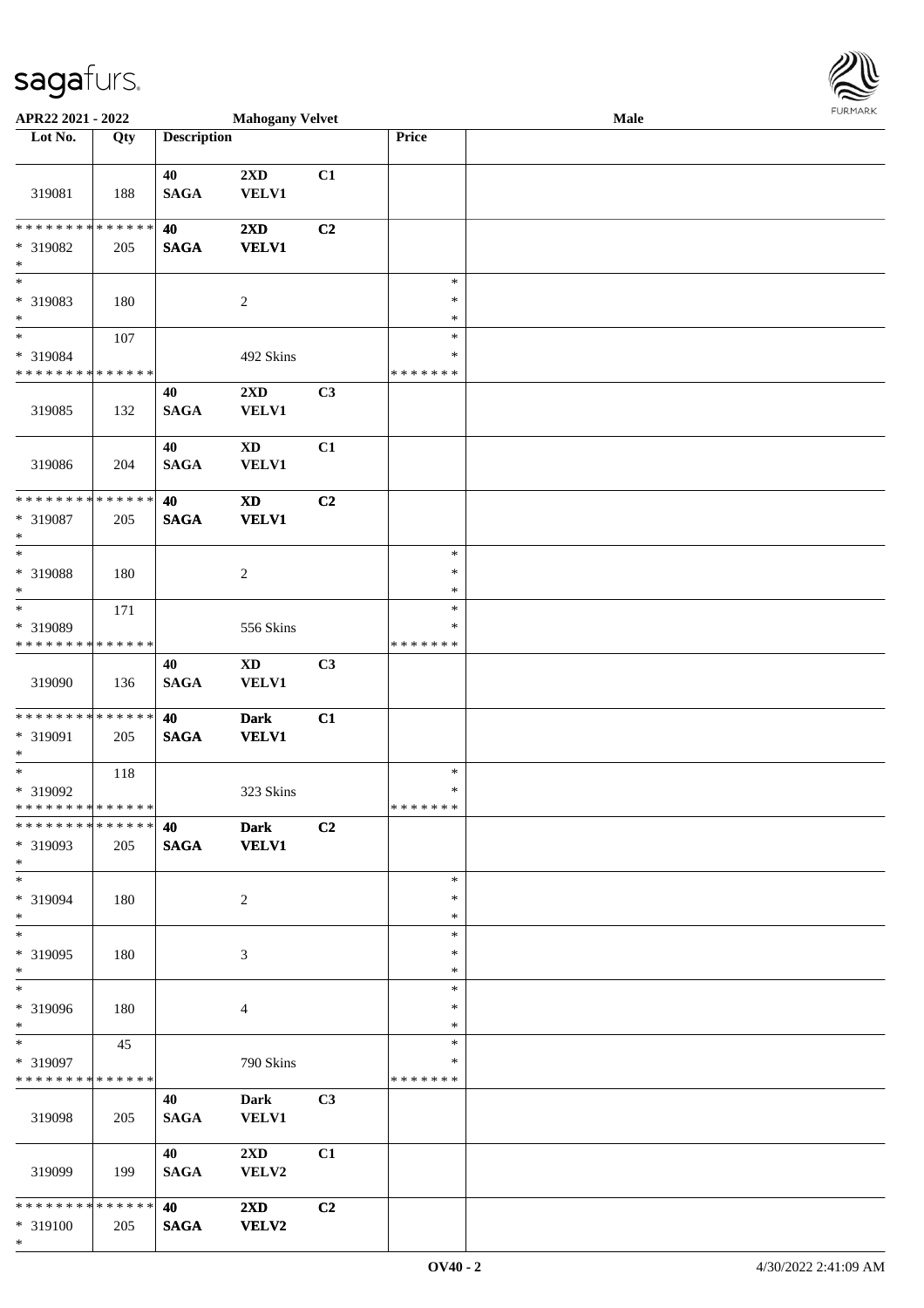\* \* \* \* \* \* \* \* \* \* \* \* \* \* \*

| APR22 2021 - 2022                                    |     |                    | <b>Mahogany Velvet</b>  |                |                    | Male | <b>FURMARK</b> |
|------------------------------------------------------|-----|--------------------|-------------------------|----------------|--------------------|------|----------------|
| Lot No.                                              | Qty | <b>Description</b> |                         |                | Price              |      |                |
| $*$                                                  |     | 40                 | $2\mathbf{X}\mathbf{D}$ | C <sub>2</sub> | $\ast$             |      |                |
| * 319101                                             | 180 | <b>SAGA</b>        | VELV2                   |                | $\ast$             |      |                |
| $*$                                                  |     |                    |                         |                | $\ast$             |      |                |
|                                                      |     |                    |                         |                | $\ast$             |      |                |
| * 319102                                             | 180 |                    | 3                       |                | $\ast$             |      |                |
| $*$<br>$\overline{\mathbf{r}}$                       |     |                    |                         |                | $\ast$<br>$\ast$   |      |                |
| * 319103                                             | 86  |                    | 651 Skins               |                | $\ast$             |      |                |
| * * * * * * * * <mark>* * * * * *</mark>             |     |                    |                         |                | * * * * * * *      |      |                |
| * * * * * * * * <mark>* * * * * * *</mark>           |     | 40                 | $2\mathbf{X}\mathbf{D}$ | C3             |                    |      |                |
| * 319104                                             | 205 | <b>SAGA</b>        | VELV2                   |                |                    |      |                |
| $\ast$<br>$\overline{\ast}$                          |     |                    |                         |                | $\ast$             |      |                |
| * 319105                                             | 57  |                    | 262 Skins               |                | ∗                  |      |                |
| * * * * * * * * <mark>* * * * * *</mark>             |     |                    |                         |                | * * * * * * *      |      |                |
|                                                      |     | 40                 | <b>XD</b>               | C1             |                    |      |                |
| 319106                                               | 157 | <b>SAGA</b>        | VELV2                   |                |                    |      |                |
| * * * * * * * * * * * * * *                          |     |                    |                         |                |                    |      |                |
| * 319107                                             | 205 | 40<br><b>SAGA</b>  | <b>XD</b><br>VELV2      | C2             |                    |      |                |
| $\ast$                                               |     |                    |                         |                |                    |      |                |
|                                                      |     |                    |                         |                | $\ast$             |      |                |
| * 319108                                             | 180 |                    | 2                       |                | $\ast$             |      |                |
| $*$<br>$\overline{\mathbf{r}}$                       |     |                    |                         |                | $\ast$<br>$\ast$   |      |                |
| * 319109                                             | 184 |                    | 569 Skins               |                | $\ast$             |      |                |
| * * * * * * * * <mark>* * * * * * *</mark>           |     |                    |                         |                | * * * * * * *      |      |                |
| ******** <mark>******</mark>                         |     | 40                 | <b>XD</b>               | C3             |                    |      |                |
| * 319110                                             | 195 | <b>SAGA</b>        | <b>VELV2</b>            |                |                    |      |                |
| $\ast$                                               |     |                    |                         |                | $\ast$             |      |                |
| * 319111                                             | 46  |                    | 241 Skins               |                | ∗                  |      |                |
| * * * * * * * * <mark>* * * * * *</mark>             |     |                    |                         |                | *******            |      |                |
|                                                      |     | 40                 | <b>Dark</b>             | C1             |                    |      |                |
| 319112                                               | 192 | <b>SAGA</b>        | VELV2                   |                |                    |      |                |
| * * * * * * * * * * * * * * *                        |     | 40                 | <b>Dark</b>             | C2             |                    |      |                |
| * 319113                                             | 205 | <b>SAGA</b>        | <b>VELV2</b>            |                |                    |      |                |
| $\ast$                                               |     |                    |                         |                |                    |      |                |
| $\ast$                                               |     |                    |                         |                | $\ast$             |      |                |
| * 319114<br>$*$                                      | 180 |                    | 2                       |                | ∗<br>$\ast$        |      |                |
| $*$                                                  |     |                    |                         |                | $\ast$             |      |                |
| * 319115                                             | 180 |                    | $\mathfrak{Z}$          |                | $\ast$             |      |                |
| $*$                                                  |     |                    |                         |                | ∗                  |      |                |
| $*$                                                  | 127 |                    |                         |                | $\ast$             |      |                |
| * 319116<br>* * * * * * * * <mark>* * * * * *</mark> |     |                    | 692 Skins               |                | ∗<br>* * * * * * * |      |                |
| * * * * * * * * * * * * * * <mark>*</mark>           |     | 40                 | <b>Dark</b>             | C3             |                    |      |                |
| * 319117                                             | 205 | <b>SAGA</b>        | <b>VELV2</b>            |                |                    |      |                |
| $\ast$                                               |     |                    |                         |                |                    |      |                |
| $\overline{\ast}$                                    | 99  |                    |                         |                | $\ast$             |      |                |
| * 319118<br>* * * * * * * * <mark>* * * * * *</mark> |     |                    | 304 Skins               |                | *<br>*******       |      |                |
| * * * * * * * * * * * * * * <mark>*</mark>           |     | 40                 | $\mathbf{X}\mathbf{D}$  | C1/C2          |                    |      |                |
| * 319119                                             | 205 | <b>SROY</b>        | <b>VELV1</b>            |                |                    |      |                |
| $*$                                                  |     |                    |                         |                |                    |      |                |
| $*$ $*$                                              | 68  |                    |                         |                | $\ast$             |      |                |
| * 319120                                             |     |                    | 273 Skins               |                | $\ast$             |      |                |

\* \* \* \* \* \* \*

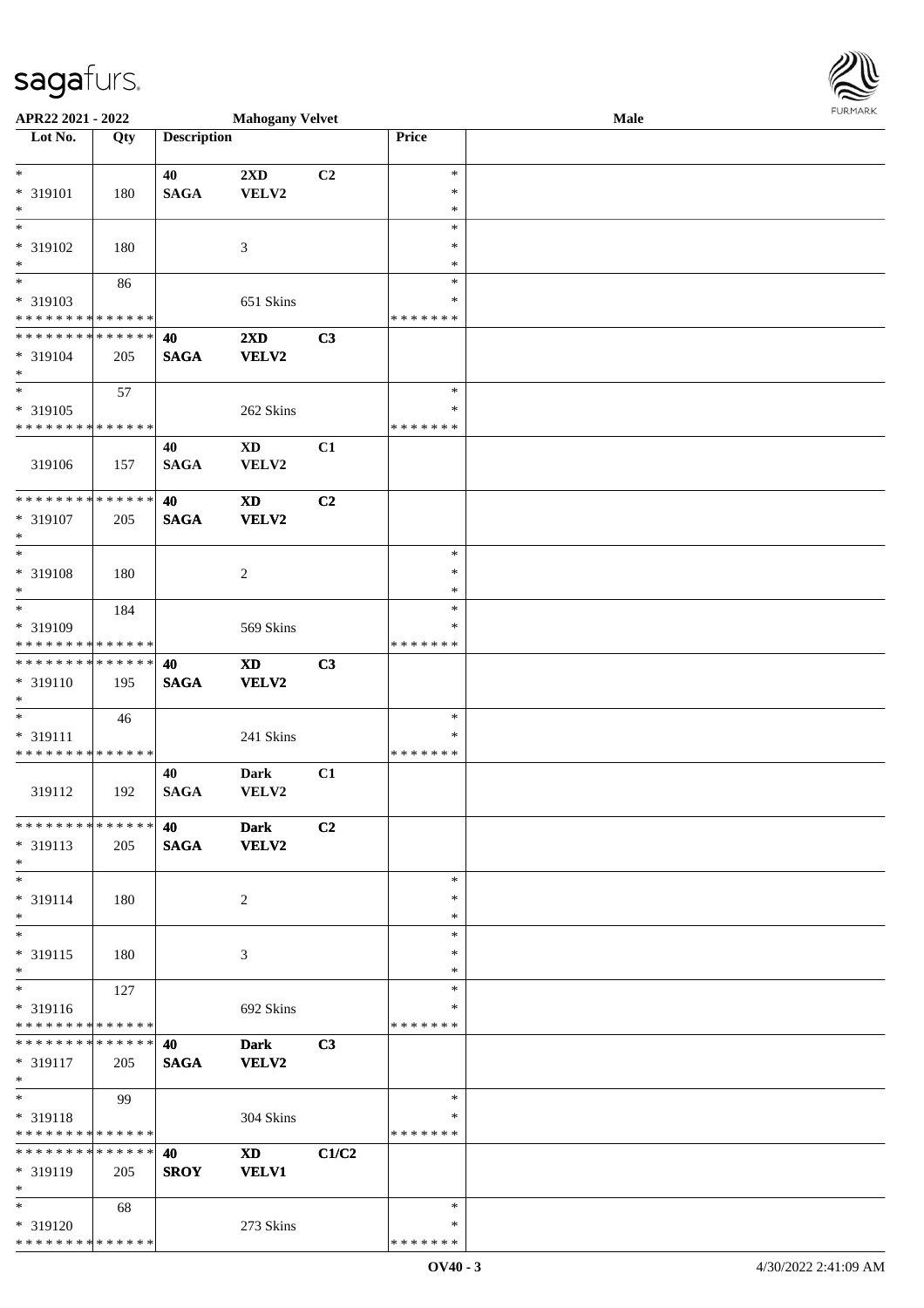| APR22 2021 - 2022                                                   |                    |                    | <b>Mahogany Velvet</b>              |                |                                   | Male | 1011111111 |
|---------------------------------------------------------------------|--------------------|--------------------|-------------------------------------|----------------|-----------------------------------|------|------------|
| Lot No.                                                             | Qty                | <b>Description</b> |                                     |                | Price                             |      |            |
| 319121                                                              | 118                | 40<br><b>SROY</b>  | <b>Dark</b><br><b>VELV1</b>         | C1             |                                   |      |            |
| * * * * * * * *<br>* 319122<br>$\ast$                               | * * * * * *<br>205 | 40<br><b>SROY</b>  | <b>Dark</b><br><b>VELV1</b>         | C2             |                                   |      |            |
| $\overline{\phantom{0}}$<br>* 319123<br>* * * * * * * * * * * * * * | 89                 |                    | 294 Skins                           |                | $\ast$<br>∗<br>* * * * * * *      |      |            |
| 319124                                                              | 112                | 40<br><b>SROY</b>  | <b>Dark</b><br>VELV1                | C3             |                                   |      |            |
| 319125                                                              | 141                | 40<br><b>SROY</b>  | $2{\bf X}{\bf D}$<br>VELV2          | C1             |                                   |      |            |
| * * * * * * * * * * * * * *<br>* 319126<br>$*$                      | 205                | 40<br><b>SROY</b>  | $2\mathbf{X}\mathbf{D}$<br>VELV2    | C2             |                                   |      |            |
| $\ast$<br>* 319127<br>* * * * * * * * * * * * * *                   | 68                 |                    | 273 Skins                           |                | $\ast$<br>$\ast$<br>* * * * * * * |      |            |
| 319128                                                              | 113                | 40<br><b>SROY</b>  | 2XD<br>VELV2                        | C <sub>3</sub> |                                   |      |            |
| 319129                                                              | 142                | 40<br><b>SROY</b>  | $\mathbf{X}\mathbf{D}$<br>VELV2     | C1             |                                   |      |            |
| * * * * * * * * * * * * * *<br>* 319130<br>$*$                      | 205                | 40<br><b>SROY</b>  | $\boldsymbol{\mathrm{XD}}$<br>VELV2 | C2             |                                   |      |            |
| $\ast$<br>* 319131<br>* * * * * * * * * * * * * *                   | 72                 |                    | 277 Skins                           |                | $\ast$<br>*<br>* * * * * * *      |      |            |
| 319132                                                              | 140                | 40<br><b>SROY</b>  | $\mathbf{X}\mathbf{D}$<br>VELV2     | C3             |                                   |      |            |
| 319133                                                              | 166                | 40<br><b>SROY</b>  | <b>Dark</b><br>VELV2                | C1             |                                   |      |            |
| * * * * * * * * * * * * * *<br>* 319134<br>$*$                      | 205                | 40<br><b>SROY</b>  | <b>Dark</b><br>VELV2                | C2             |                                   |      |            |
| $*$<br>* 319135<br>* * * * * * * * * * * * * *                      | 167                |                    | 372 Skins                           |                | $\ast$<br>∗<br>* * * * * * *      |      |            |
| 319136                                                              | 151                | 40<br><b>SROY</b>  | Dark<br>VELV2                       | C3             |                                   |      |            |

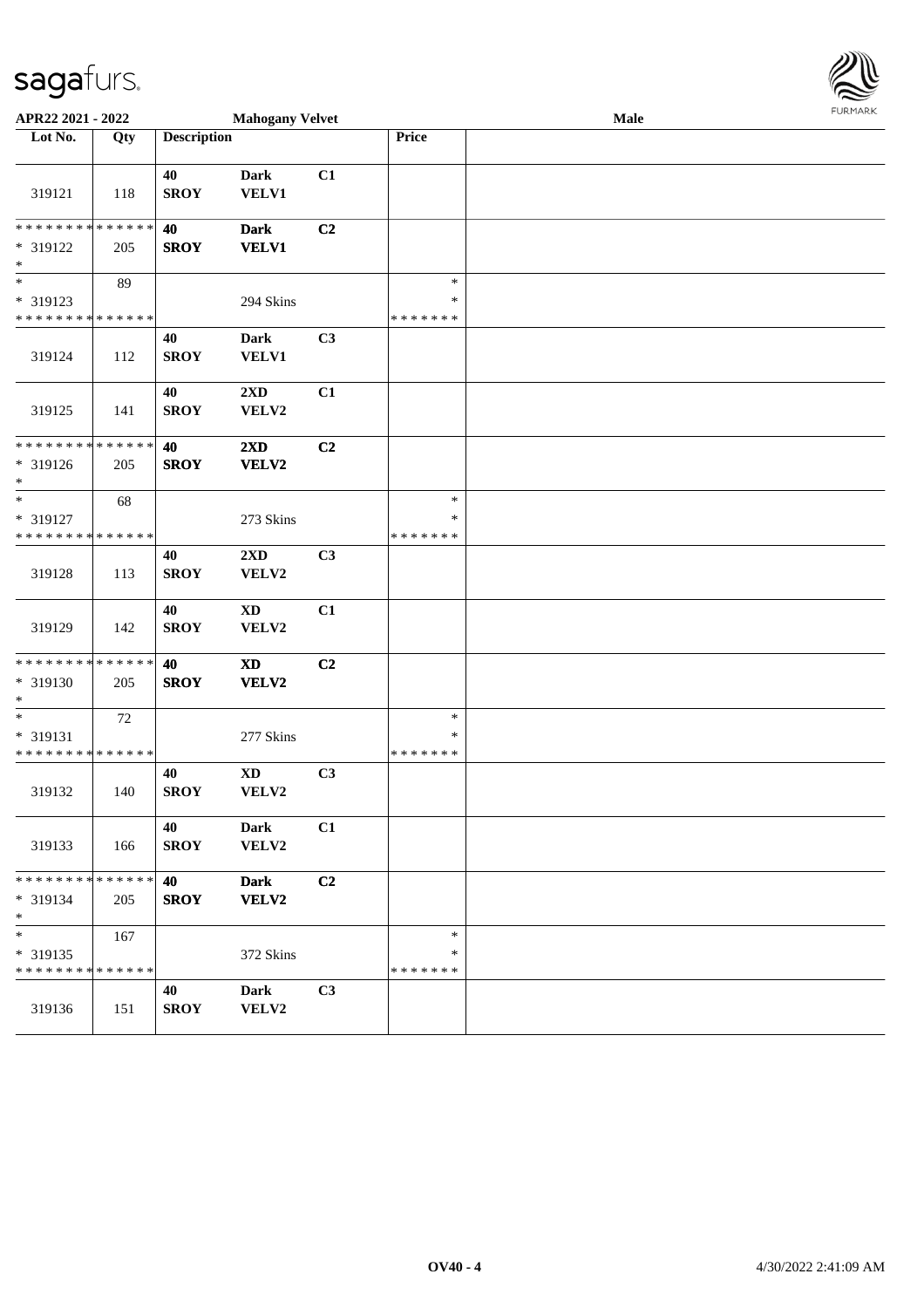| APR22 2021 - 2022                          |     |                    | <b>Mahogany Velvet</b>  |                |               | Male |  |
|--------------------------------------------|-----|--------------------|-------------------------|----------------|---------------|------|--|
| Lot No.                                    | Qty | <b>Description</b> |                         |                | Price         |      |  |
|                                            |     |                    |                         |                |               |      |  |
|                                            |     | 30                 | 2XD                     | C1             |               |      |  |
| 319181                                     | 132 | SI                 | <b>VELV1</b>            |                |               |      |  |
|                                            |     |                    |                         |                |               |      |  |
| * * * * * * * * <mark>* * * * * *</mark>   |     | 30                 | $2\mathbf{X}\mathbf{D}$ | C <sub>2</sub> |               |      |  |
|                                            |     |                    |                         |                |               |      |  |
| * 319182                                   | 245 | SI                 | <b>VELV1</b>            |                |               |      |  |
| $\ast$                                     |     |                    |                         |                |               |      |  |
| $\overline{\ast}$                          | 124 |                    |                         |                | $\ast$        |      |  |
| * 319183                                   |     |                    | 369 Skins               |                | $\ast$        |      |  |
| * * * * * * * * * * * * * *                |     |                    |                         |                | * * * * * * * |      |  |
|                                            |     | 30                 | $2\mathbf{X}\mathbf{D}$ | C3             |               |      |  |
| 319184                                     | 126 | ${\bf SI}$         | <b>VELV1</b>            |                |               |      |  |
|                                            |     |                    |                         |                |               |      |  |
|                                            |     | 30                 | <b>XD</b>               | C1             |               |      |  |
|                                            |     |                    |                         |                |               |      |  |
| 319185                                     | 123 | SI                 | <b>VELV1</b>            |                |               |      |  |
|                                            |     |                    |                         |                |               |      |  |
| * * * * * * * * <mark>* * * * * * *</mark> |     | 30                 | <b>XD</b>               | C <sub>2</sub> |               |      |  |
| * 319186                                   | 245 | SI                 | <b>VELV1</b>            |                |               |      |  |
| $\ast$                                     |     |                    |                         |                |               |      |  |
| $\ast$                                     | 247 |                    |                         |                | $\ast$        |      |  |
| * 319187                                   |     |                    | 492 Skins               |                | ∗             |      |  |
| * * * * * * * * <mark>* * * * * *</mark>   |     |                    |                         |                | * * * * * * * |      |  |
|                                            |     | 30                 | XD                      | C <sub>3</sub> |               |      |  |
| 319188                                     | 192 | SI                 | <b>VELV1</b>            |                |               |      |  |
|                                            |     |                    |                         |                |               |      |  |
| * * * * * * * * <mark>* * * * * *</mark>   |     |                    |                         |                |               |      |  |
|                                            |     | 30                 | <b>Dark</b>             | C1             |               |      |  |
| * 319189                                   | 245 | SI                 | <b>VELV1</b>            |                |               |      |  |
| $\ast$                                     |     |                    |                         |                |               |      |  |
| $\overline{\ast}$                          | 50  |                    |                         |                | $\ast$        |      |  |
| * 319190                                   |     |                    | 295 Skins               |                | *             |      |  |
| * * * * * * * * <mark>* * * * * * *</mark> |     |                    |                         |                | *******       |      |  |
| * * * * * * * * <mark>* * * * * * *</mark> |     | 30                 | <b>Dark</b>             | C <sub>2</sub> |               |      |  |
| * 319191                                   | 245 | SI                 | <b>VELV1</b>            |                |               |      |  |
| $\ast$                                     |     |                    |                         |                |               |      |  |
| $\ast$                                     |     |                    |                         |                | $\ast$        |      |  |
| * 319192                                   | 220 |                    | $\overline{c}$          |                | $\ast$        |      |  |
| $*$                                        |     |                    |                         |                | $\ast$        |      |  |
| $\ast$                                     |     |                    |                         |                | $\ast$        |      |  |
|                                            |     |                    |                         |                |               |      |  |
| * 319193                                   | 220 |                    | 3                       |                | $\ast$        |      |  |
| $*$                                        |     |                    |                         |                | $\ast$        |      |  |
| $*$                                        | 142 |                    |                         |                | $\ast$        |      |  |
| * 319194                                   |     |                    | 827 Skins               |                | ∗             |      |  |
| * * * * * * * * <mark>* * * * * *</mark>   |     |                    |                         |                | *******       |      |  |
| * * * * * * * * * * * * * * *              |     | 30                 | <b>Dark</b>             | C3             |               |      |  |
| * 319195                                   | 225 | SI                 | <b>VELV1</b>            |                |               |      |  |
| $*$                                        |     |                    |                         |                |               |      |  |
| $\ast$                                     | 53  |                    |                         |                | $\ast$        |      |  |
|                                            |     |                    |                         |                | ∗             |      |  |
| * 319196                                   |     |                    | 278 Skins               |                |               |      |  |
| * * * * * * * * * * * * * *                |     |                    |                         |                | *******       |      |  |
|                                            |     | 30                 | $2\mathbf{X}\mathbf{D}$ | C1             |               |      |  |
| 319197                                     | 135 | SI                 | VELV2                   |                |               |      |  |
|                                            |     |                    |                         |                |               |      |  |
| * * * * * * * * <mark>* * * * * *</mark> * |     | 30                 | $2\mathbf{X}\mathbf{D}$ | C <sub>2</sub> |               |      |  |
| * 319198                                   | 245 | SI                 | VELV2                   |                |               |      |  |
| $\ast$                                     |     |                    |                         |                |               |      |  |
| $\ast$                                     | 47  |                    |                         |                | $\ast$        |      |  |
| * 319199                                   |     |                    | 292 Skins               |                | ∗             |      |  |
| * * * * * * * * * * * * * *                |     |                    |                         |                | * * * * * * * |      |  |
|                                            |     |                    |                         | C1             |               |      |  |
|                                            |     | 30                 | XD                      |                |               |      |  |
| 319200                                     | 153 | SI                 | VELV2                   |                |               |      |  |

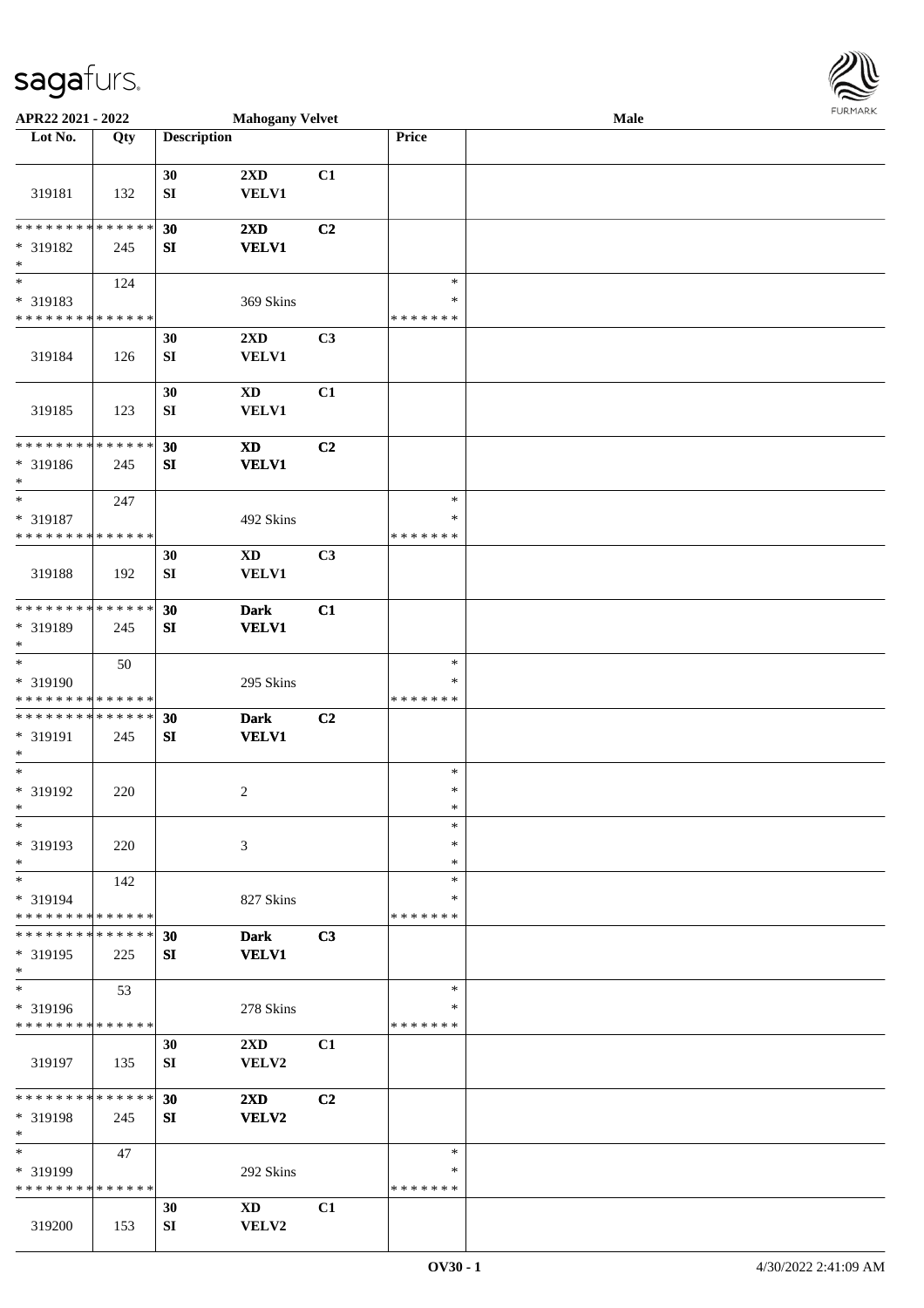| APR22 2021 - 2022                                                                        |     |                    | <b>Mahogany Velvet</b>  |                |               | Male |  |
|------------------------------------------------------------------------------------------|-----|--------------------|-------------------------|----------------|---------------|------|--|
| Lot No.                                                                                  | Qty | <b>Description</b> |                         |                | Price         |      |  |
|                                                                                          |     |                    |                         |                |               |      |  |
| ******** <mark>******</mark>                                                             |     | 30                 | <b>XD</b>               | C2             |               |      |  |
| * 319201                                                                                 | 245 | SI                 | <b>VELV2</b>            |                |               |      |  |
| $\ast$                                                                                   |     |                    |                         |                |               |      |  |
|                                                                                          | 68  |                    |                         |                | $\ast$        |      |  |
| * 319202                                                                                 |     |                    | 313 Skins               |                | ∗             |      |  |
| * * * * * * * * <mark>* * * * * * *</mark>                                               |     |                    |                         |                | * * * * * * * |      |  |
|                                                                                          |     | 30                 | <b>XD</b>               | C3             |               |      |  |
| 319203                                                                                   | 105 | ${\bf SI}$         | VELV2                   |                |               |      |  |
|                                                                                          |     |                    |                         |                |               |      |  |
|                                                                                          |     | 30                 | Dark                    | C1             |               |      |  |
| 319204                                                                                   | 242 | ${\bf S}{\bf I}$   | VELV2                   |                |               |      |  |
|                                                                                          |     |                    |                         |                |               |      |  |
| * * * * * * * * <mark>* * * * * * *</mark>                                               |     | 30                 | <b>Dark</b>             | C2             |               |      |  |
| * 319205                                                                                 | 245 | SI                 | VELV2                   |                |               |      |  |
| *                                                                                        |     |                    |                         |                |               |      |  |
| $\ast$                                                                                   |     |                    |                         |                | $\ast$        |      |  |
| * 319206                                                                                 | 220 |                    | $\overline{c}$          |                | $\ast$        |      |  |
| $\ast$                                                                                   |     |                    |                         |                | *             |      |  |
| $\overline{\ast}$                                                                        | 108 |                    |                         |                | $\ast$        |      |  |
| * 319207                                                                                 |     |                    | 573 Skins               |                | ∗             |      |  |
| * * * * * * * * <mark>* * * * * * *</mark>                                               |     |                    |                         |                | * * * * * * * |      |  |
|                                                                                          |     | 30                 | Dark                    | C3             |               |      |  |
| 319208                                                                                   | 197 | SI                 | VELV2                   |                |               |      |  |
|                                                                                          |     |                    |                         |                |               |      |  |
| * * * * * * * * <mark>* * * * * * *</mark>                                               |     | 30                 | 2XD                     | C2             |               |      |  |
| * 319209                                                                                 | 200 | <b>SAGA</b>        | <b>VELV1</b>            |                |               |      |  |
| $\ast$                                                                                   |     |                    |                         |                |               |      |  |
| $\ast$                                                                                   |     |                    |                         |                | $\ast$        |      |  |
| * 319210                                                                                 |     |                    |                         |                | $\ast$        |      |  |
| $*$                                                                                      | 200 |                    | 2                       |                | $\ast$        |      |  |
|                                                                                          |     |                    |                         |                | $\ast$        |      |  |
|                                                                                          | 211 |                    |                         |                | *             |      |  |
| * 319211<br>* * * * * * * * <mark>* * * * * * *</mark>                                   |     |                    | 611 Skins               |                | *******       |      |  |
| * * * * * * * * <mark>* * * * * * *</mark>                                               |     | 30                 | $2\mathbf{X}\mathbf{D}$ | C3             |               |      |  |
| * 319212                                                                                 |     |                    | <b>VELV1</b>            |                |               |      |  |
| $*$                                                                                      | 225 | <b>SAGA</b>        |                         |                |               |      |  |
| $\ast$                                                                                   |     |                    |                         |                | $\ast$        |      |  |
|                                                                                          | 131 |                    |                         |                | ∗             |      |  |
| * 319213<br>* * * * * * * * <mark>* * * * * * *</mark>                                   |     |                    | 356 Skins               |                | * * * * * * * |      |  |
| * * * * * * * * <mark>* * * * * * *</mark>                                               |     |                    |                         |                |               |      |  |
|                                                                                          |     | 30                 | <b>XD</b>               | C1             |               |      |  |
| * 319214                                                                                 | 225 | <b>SAGA</b>        | <b>VELV1</b>            |                |               |      |  |
| $\ast$<br>$\ddot{x}$                                                                     |     |                    |                         |                |               |      |  |
|                                                                                          | 170 |                    |                         |                | $\ast$        |      |  |
| * 319215                                                                                 |     |                    | 395 Skins               |                | ∗             |      |  |
| * * * * * * * * <mark>* * * * * *</mark> *<br>* * * * * * * * * * * * * * <mark>*</mark> |     |                    |                         |                | *******       |      |  |
|                                                                                          |     | 30 <sub>1</sub>    | XD 3                    | C <sub>2</sub> |               |      |  |
| * 319216                                                                                 | 225 | <b>SAGA</b>        | <b>VELV1</b>            |                |               |      |  |
| $*$<br>$\overline{\mathbf{r}}$                                                           |     |                    |                         |                |               |      |  |
|                                                                                          |     |                    |                         |                | $\ast$        |      |  |
| * 319217                                                                                 | 200 |                    | 2                       |                | $\ast$        |      |  |
| $*$                                                                                      |     |                    |                         |                | $\ast$        |      |  |
| $*$                                                                                      |     |                    |                         |                | $\ast$        |      |  |
| * 319218                                                                                 | 200 |                    | 3                       |                | $\ast$        |      |  |
| $*$                                                                                      |     |                    |                         |                | $\ast$        |      |  |
| $\ast$                                                                                   |     |                    |                         |                | $\ast$        |      |  |
| * 319219                                                                                 | 200 |                    | $\overline{4}$          |                | ∗             |      |  |
| $*$                                                                                      |     |                    |                         |                | $\ast$        |      |  |
| $\ddot{x}$                                                                               |     |                    |                         |                | $\ast$        |      |  |
| * 319220                                                                                 | 200 |                    | 5                       |                | $\ast$        |      |  |

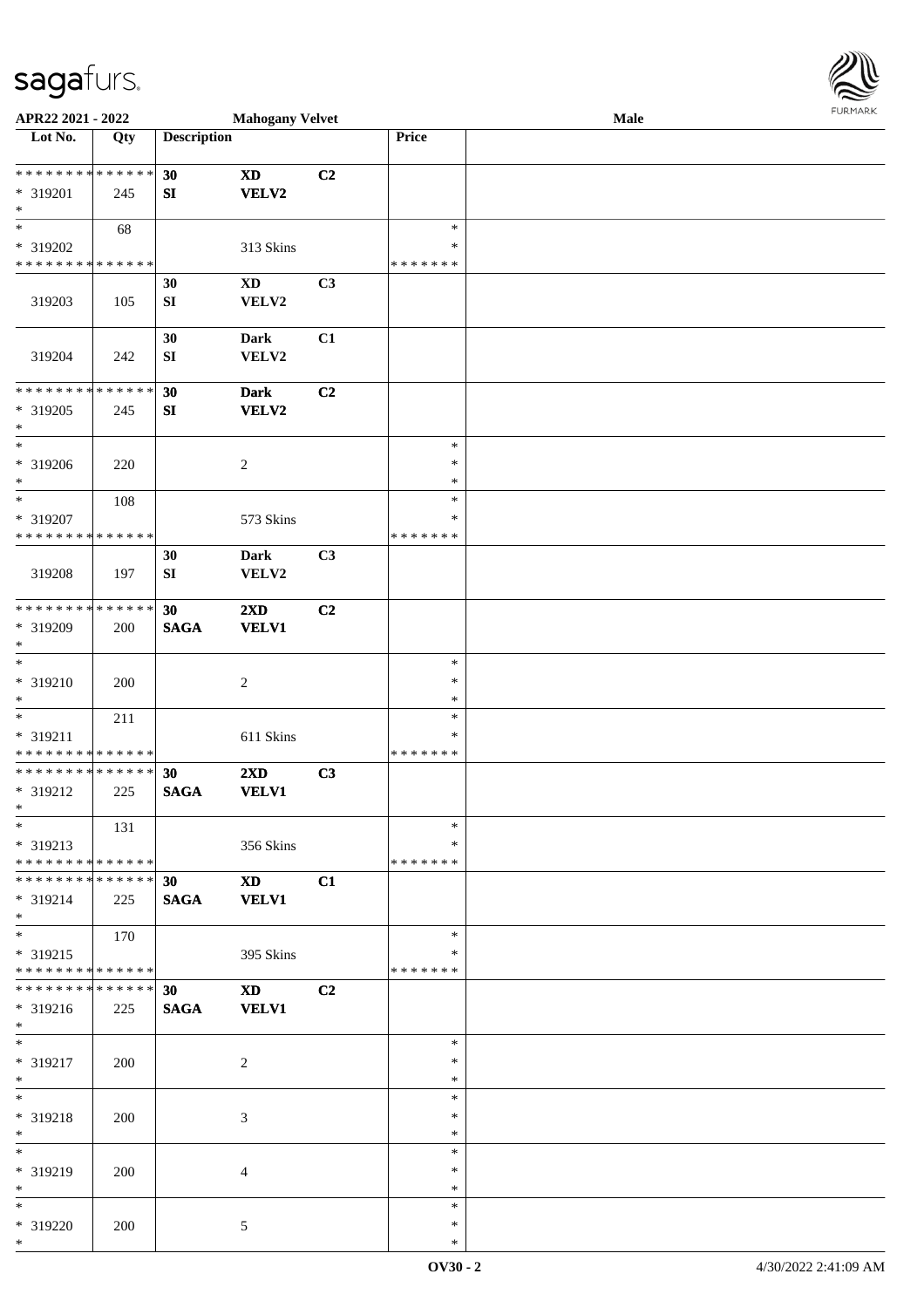| APR22 2021 - 2022                           |     |                    | <b>Mahogany Velvet</b>  |    |                  | Male | <b>FURPIARA</b> |
|---------------------------------------------|-----|--------------------|-------------------------|----|------------------|------|-----------------|
| Lot No.                                     | Qty | <b>Description</b> |                         |    | Price            |      |                 |
|                                             |     |                    |                         |    |                  |      |                 |
| $*$                                         | 213 | 30 <sup>°</sup>    | $\mathbf{X}\mathbf{D}$  | C2 | $\ast$           |      |                 |
| $* 319221$                                  |     | <b>SAGA</b>        | <b>VELV1</b>            |    | $\ast$           |      |                 |
| * * * * * * * * <mark>* * * * * * *</mark>  |     |                    |                         |    | * * * * * * *    |      |                 |
|                                             |     | 30                 | $\mathbf{X}\mathbf{D}$  | C3 |                  |      |                 |
| * 319222                                    | 225 | <b>SAGA</b>        | <b>VELV1</b>            |    |                  |      |                 |
| $\ast$<br>$*$                               |     |                    |                         |    | $\ast$           |      |                 |
|                                             |     |                    |                         |    | $\ast$           |      |                 |
| * 319223<br>$*$                             | 200 |                    | 2                       |    | $\ast$           |      |                 |
| $\ddot{x}$                                  | 57  |                    |                         |    | $\ast$           |      |                 |
| * 319224                                    |     |                    | 482 Skins               |    | ∗                |      |                 |
| * * * * * * * * * * * * * *                 |     |                    |                         |    | * * * * * * *    |      |                 |
|                                             |     | 30                 | <b>Dark</b>             | C1 |                  |      |                 |
| 319225                                      | 200 | <b>SAGA</b>        | <b>VELV1</b>            |    |                  |      |                 |
|                                             |     |                    |                         |    |                  |      |                 |
| ******** <mark>*</mark> ****** <sup> </sup> |     | 30                 | <b>Dark</b>             | C2 |                  |      |                 |
| * 319226                                    | 225 | <b>SAGA</b>        | <b>VELV1</b>            |    |                  |      |                 |
| $*$                                         |     |                    |                         |    |                  |      |                 |
| $\ast$                                      |     |                    |                         |    | $\ast$           |      |                 |
| * 319227                                    | 200 |                    | $\overline{2}$          |    | $\ast$           |      |                 |
| $\ast$                                      |     |                    |                         |    | $\ast$           |      |                 |
|                                             |     |                    |                         |    | $\ast$           |      |                 |
| * 319228                                    | 200 |                    | 3                       |    | $\ast$           |      |                 |
| $\ast$                                      |     |                    |                         |    | $\ast$           |      |                 |
|                                             |     |                    |                         |    | $\ast$           |      |                 |
| * 319229                                    | 200 |                    | $\overline{4}$          |    | $\ast$           |      |                 |
| $\ast$                                      |     |                    |                         |    | $\ast$           |      |                 |
| $\overline{\ast}$                           |     |                    |                         |    | $\ast$           |      |                 |
| * 319230                                    | 200 |                    | 5                       |    | $\ast$           |      |                 |
| $\ast$<br>$\overline{\ast}$                 |     |                    |                         |    | $\ast$           |      |                 |
|                                             |     |                    |                         |    | $\ast$           |      |                 |
| * 319231                                    | 200 |                    | $\sqrt{6}$              |    | $\ast$           |      |                 |
| $\ast$<br>$*$                               |     |                    |                         |    | $\ast$           |      |                 |
|                                             |     |                    |                         |    | $\ast$<br>$\ast$ |      |                 |
| * 319232<br>$\ddot{x}$                      | 200 |                    | $\boldsymbol{7}$        |    | *                |      |                 |
| $\ast$                                      |     |                    |                         |    | $\ast$           |      |                 |
| * 319233                                    |     |                    | $\,8\,$                 |    | $\ast$           |      |                 |
| $\ast$                                      | 200 |                    |                         |    | $\ast$           |      |                 |
| $\ast$                                      |     |                    |                         |    | $\ast$           |      |                 |
| * 319234                                    | 200 |                    | 9                       |    | $\ast$           |      |                 |
| $\ast$                                      |     |                    |                         |    | $\ast$           |      |                 |
| $*$                                         | 200 |                    |                         |    | $\ast$           |      |                 |
| * 319235                                    |     |                    | 2025 Skins              |    | ∗                |      |                 |
| * * * * * * * * <mark>* * * * * *</mark> *  |     |                    |                         |    | * * * * * * *    |      |                 |
| * * * * * * * * * * * * * * <mark>*</mark>  |     | 30                 | <b>Dark</b>             | C3 |                  |      |                 |
| * 319236                                    | 225 | <b>SAGA</b>        | <b>VELV1</b>            |    |                  |      |                 |
| $\ast$                                      |     |                    |                         |    |                  |      |                 |
| $\overline{\phantom{0}}$                    |     |                    |                         |    | $\ast$           |      |                 |
| * 319237                                    | 200 |                    | 2                       |    | $\ast$           |      |                 |
| $\ast$                                      |     |                    |                         |    | $\ast$           |      |                 |
| $*$                                         |     |                    |                         |    | $\ast$           |      |                 |
| * 319238                                    | 200 |                    | 3                       |    | $\ast$           |      |                 |
| $*$                                         |     |                    |                         |    | $\ast$           |      |                 |
| $\overline{\ast}$                           | 172 |                    |                         |    | $\ast$           |      |                 |
| * 319239                                    |     |                    | 797 Skins               |    | $\ast$           |      |                 |
| * * * * * * * * <mark>* * * * * *</mark>    |     |                    |                         |    | *******          |      |                 |
| * * * * * * * * * * * * * * *               |     | 30 <sup>°</sup>    | $2\mathbf{X}\mathbf{D}$ | C1 |                  |      |                 |
| * 319240                                    | 225 | <b>SAGA</b>        | <b>VELV2</b>            |    |                  |      |                 |

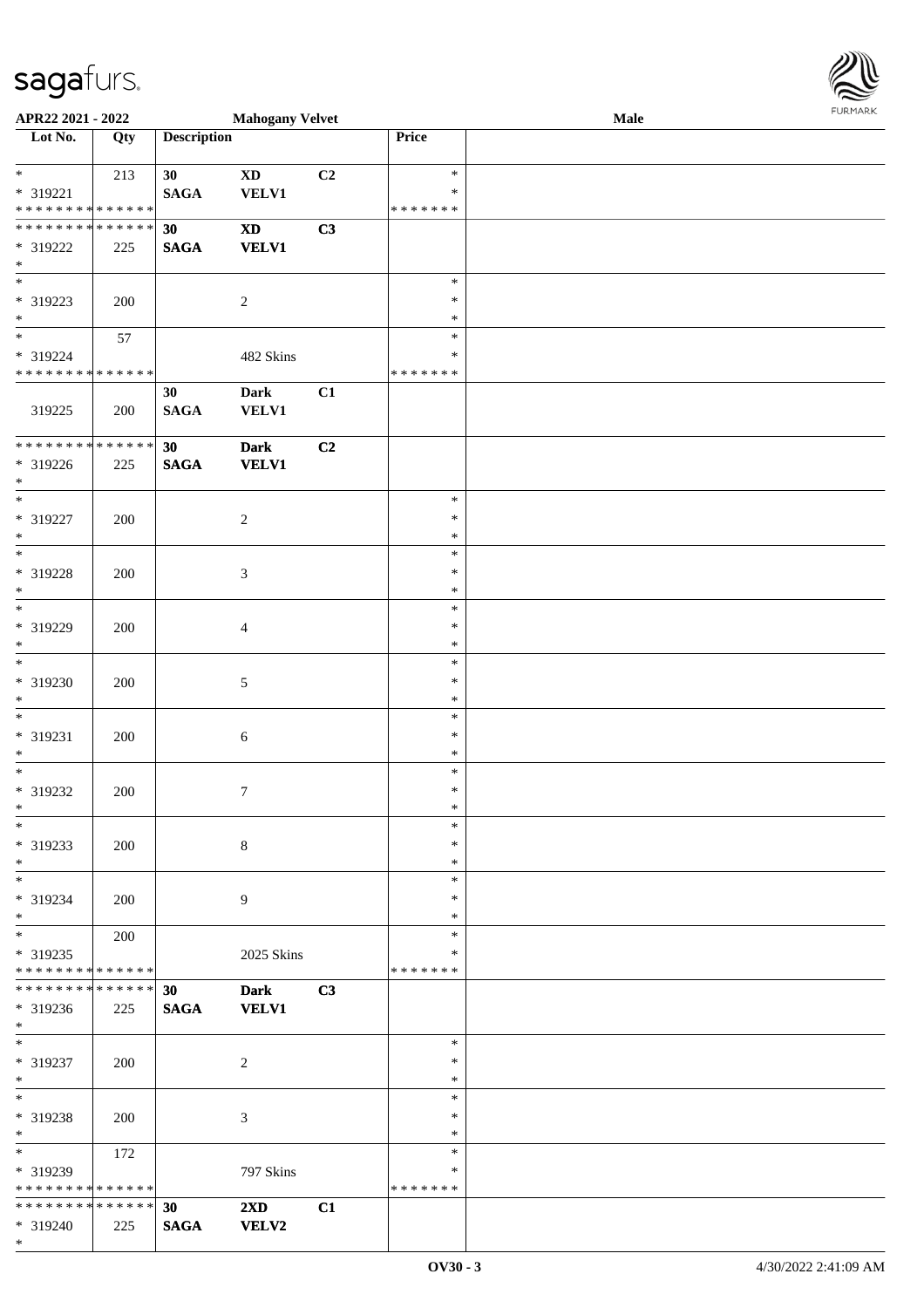| APR22 2021 - 2022                    |     |                    | <b>Mahogany Velvet</b> |                |               | Male | <b>FURMARK</b> |
|--------------------------------------|-----|--------------------|------------------------|----------------|---------------|------|----------------|
| Lot No.                              | Qty | <b>Description</b> |                        |                | Price         |      |                |
| $*$                                  |     | 30                 | 2XD                    | C1             | $\ast$        |      |                |
| * 319241                             | 180 | <b>SAGA</b>        | VELV2                  |                | $\ast$        |      |                |
| $\ast$                               |     |                    |                        |                | $\ast$        |      |                |
| $\overline{\phantom{a}^*}$           | 47  |                    |                        |                | $\ast$        |      |                |
| * 319242                             |     |                    | 452 Skins              |                | *             |      |                |
| **************                       |     |                    |                        |                | *******       |      |                |
| * * * * * * * * * * * * * * *        |     | 30                 | 2XD                    | C2             |               |      |                |
| * 319243                             | 225 | <b>SAGA</b>        | <b>VELV2</b>           |                |               |      |                |
| $*$                                  |     |                    |                        |                |               |      |                |
| $\ast$                               |     |                    |                        |                | $\ast$        |      |                |
| * 319244                             | 200 |                    |                        |                | $\ast$        |      |                |
| $*$                                  |     |                    | $\overline{c}$         |                | $\ast$        |      |                |
| $\overline{\phantom{1}}$             |     |                    |                        |                | $\ast$        |      |                |
|                                      |     |                    |                        |                |               |      |                |
| * 319245                             | 197 |                    | 3                      |                | $\ast$        |      |                |
| $\ast$                               |     |                    |                        |                | $\ast$        |      |                |
| $\ast$                               |     |                    |                        |                | $\ast$        |      |                |
| * 319246                             | 200 |                    | $\overline{4}$         |                | $\ast$        |      |                |
| $\ast$                               |     |                    |                        |                | $\ast$        |      |                |
| $*$                                  | 186 |                    |                        |                | $\ast$        |      |                |
| * 319247                             |     |                    | 1008 Skins             |                | ∗             |      |                |
| ******** <mark>*****</mark> *        |     |                    |                        |                | * * * * * * * |      |                |
| **************                       |     | 30                 | 2XD                    | C3             |               |      |                |
| * 319248                             | 225 | <b>SAGA</b>        | <b>VELV2</b>           |                |               |      |                |
| $\ast$                               |     |                    |                        |                |               |      |                |
| $_{\ast}^{-}$                        | 142 |                    |                        |                | $\ast$        |      |                |
| * 319249                             |     |                    | 367 Skins              |                | $\ast$        |      |                |
| **************                       |     |                    |                        |                | * * * * * * * |      |                |
| ******** <mark>*****</mark> *        |     | 30                 | $\mathbf{X}\mathbf{D}$ | C1             |               |      |                |
| * 319250                             | 225 | <b>SAGA</b>        | VELV2                  |                |               |      |                |
| $\ast$                               |     |                    |                        |                |               |      |                |
| $_{\ast}^{-}$                        | 205 |                    |                        |                | $\ast$        |      |                |
| * 319251                             |     |                    | 430 Skins              |                | $\ast$        |      |                |
| * * * * * * * * * * * * * *          |     |                    |                        |                | *******       |      |                |
| **************                       |     | 30                 | <b>XD</b>              | C <sub>2</sub> |               |      |                |
| * 319252                             | 226 | <b>SAGA</b>        | <b>VELV2</b>           |                |               |      |                |
| $\ast$                               |     |                    |                        |                |               |      |                |
| $\ast$                               |     |                    |                        |                | $\ast$        |      |                |
| * 319253                             |     |                    |                        |                | ∗             |      |                |
| $\ast$                               | 200 |                    | 2                      |                | $\ast$        |      |                |
| $\overline{\phantom{a}^*}$           |     |                    |                        |                | $\ast$        |      |                |
|                                      |     |                    |                        |                |               |      |                |
| * 319254                             | 200 |                    | 3                      |                | $\ast$        |      |                |
| $\ast$<br>$\overline{\phantom{a}^*}$ |     |                    |                        |                | $\ast$        |      |                |
|                                      |     |                    |                        |                | $\ast$        |      |                |
| * 319255                             | 200 |                    | $\overline{4}$         |                | $\ast$        |      |                |
| $\ast$                               |     |                    |                        |                | $\ast$        |      |                |
| $\ast$                               |     |                    |                        |                | $\ast$        |      |                |
| * 319256                             | 190 |                    | 5                      |                | $\ast$        |      |                |
| $\ast$                               |     |                    |                        |                | ∗             |      |                |
| $\ast$                               | 49  |                    |                        |                | $\ast$        |      |                |
| * 319257                             |     |                    | 1065 Skins             |                | $\ast$        |      |                |
| **************                       |     |                    |                        |                | * * * * * * * |      |                |
| ******** <mark>******</mark>         |     | 30                 | <b>XD</b>              | C3             |               |      |                |
| $* 319258$                           | 225 | <b>SAGA</b>        | VELV2                  |                |               |      |                |
| $\ast$                               |     |                    |                        |                |               |      |                |
| $\ast$                               | 183 |                    |                        |                | $\ast$        |      |                |
| * 319259                             |     |                    | 408 Skins              |                | ∗             |      |                |
| ******** <mark>*****</mark> *        |     |                    |                        |                | * * * * * * * |      |                |
| **************                       |     | 30                 | <b>Dark</b>            | C1             |               |      |                |
| * 319260                             | 225 | <b>SAGA</b>        | <b>VELV2</b>           |                |               |      |                |

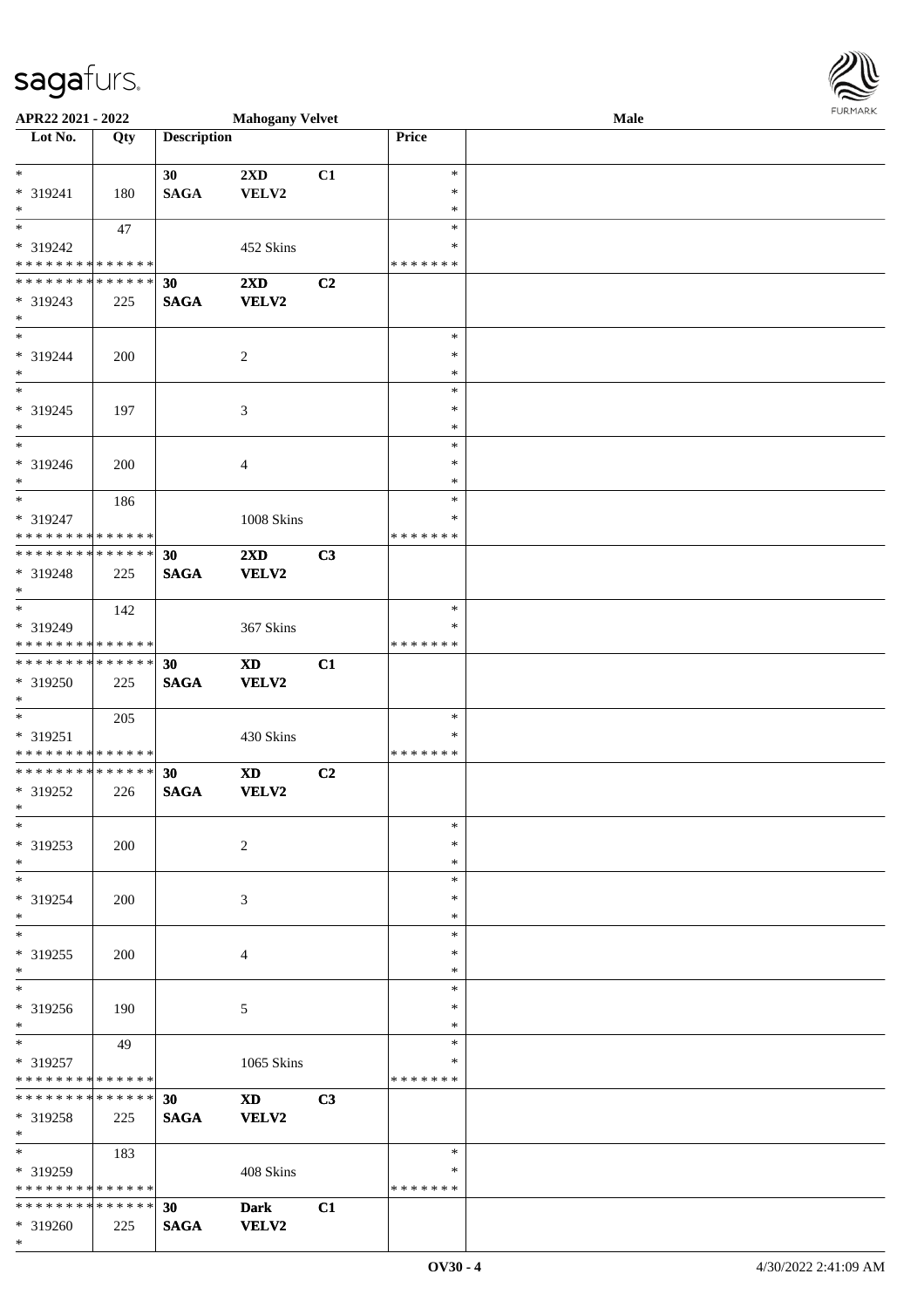| APR22 2021 - 2022                                                                 |     |                    | <b>Mahogany Velvet</b>                  |                |                                   | Male | FURMARK |
|-----------------------------------------------------------------------------------|-----|--------------------|-----------------------------------------|----------------|-----------------------------------|------|---------|
| Lot No.                                                                           | Qty | <b>Description</b> |                                         |                | Price                             |      |         |
| $*$<br>* 319261<br>$\ast$                                                         | 200 | 30<br><b>SAGA</b>  | <b>Dark</b><br>VELV2                    | C1             | $\ast$<br>$\ast$<br>$\ast$        |      |         |
| $\overline{\ast}$<br>* 319262<br>* * * * * * * * <mark>* * * * * * *</mark>       | 108 |                    | 533 Skins                               |                | $\ast$<br>*<br>*******            |      |         |
| * * * * * * * * <mark>* * * * * * *</mark><br>* 319263<br>$\ast$                  | 225 | 30<br><b>SAGA</b>  | <b>Dark</b><br>VELV2                    | C2             |                                   |      |         |
| * 319264<br>$*$                                                                   | 200 |                    | 2                                       |                | $\ast$<br>$\ast$<br>$\ast$        |      |         |
| $\overline{\ast}$<br>* 319265<br>$*$                                              | 200 |                    | 3                                       |                | $\ast$<br>∗<br>$\ast$             |      |         |
| $\overline{\phantom{0}}$<br>* 319266<br>$\ast$                                    | 200 |                    | $\overline{4}$                          |                | $\ast$<br>$\ast$<br>$\ast$        |      |         |
| $\overline{\ast}$<br>* 319267<br>$\ast$                                           | 200 |                    | 5                                       |                | $\ast$<br>$\ast$<br>$\ast$        |      |         |
| $\overline{\ }$<br>* 319268<br>$*$                                                | 200 |                    | $\boldsymbol{6}$                        |                | $\ast$<br>∗<br>$\ast$             |      |         |
| $\overline{\mathbf{r}}$<br>* 319269<br>* * * * * * * * <mark>* * * * * * *</mark> | 179 |                    | 1404 Skins                              |                | $\ast$<br>$\ast$<br>* * * * * * * |      |         |
| * * * * * * * * * * * * * * <mark>*</mark><br>* 319270<br>$\ast$                  | 225 | 30<br><b>SAGA</b>  | <b>Dark</b><br><b>VELV2</b>             | C3             |                                   |      |         |
| * 319271<br>$*$                                                                   | 200 |                    | 2                                       |                | $\ast$<br>$\ast$<br>$\ast$        |      |         |
| * 319272<br>* * * * * * * * * * * * * *                                           | 158 |                    | 583 Skins                               |                | $\ast$<br>$\ast$<br>* * * * * * * |      |         |
| 319273                                                                            | 146 | 30<br><b>SROY</b>  | 2XD<br><b>VELV1</b>                     | C1             |                                   |      |         |
| * * * * * * * * <mark>* * * * * *</mark><br>* 319274<br>$\ast$                    | 205 | 30<br><b>SROY</b>  | $2\mathbf{X}\mathbf{D}$<br><b>VELV1</b> | C <sub>2</sub> |                                   |      |         |
| $\ast$<br>* 319275<br>* * * * * * * * * * * * * *                                 | 173 |                    | 378 Skins                               |                | $\ast$<br>$\ast$<br>* * * * * * * |      |         |
| 319276                                                                            | 125 | 30<br><b>SROY</b>  | $2\mathbf{X}\mathbf{D}$<br><b>VELV1</b> | C3             |                                   |      |         |
| 319277                                                                            | 151 | 30<br><b>SROY</b>  | $\mathbf{X}\mathbf{D}$<br><b>VELV1</b>  | C1             |                                   |      |         |
| * * * * * * * * <mark>* * * * * *</mark> *<br>* 319278<br>$\ast$                  | 205 | 30<br><b>SROY</b>  | <b>XD</b><br><b>VELV1</b>               | C2             |                                   |      |         |
| $\ast$<br>* 319279<br>* * * * * * * * <mark>* * * * * * *</mark>                  | 164 |                    | 369 Skins                               |                | $\ast$<br>∗<br>* * * * * * *      |      |         |
| 319280                                                                            | 125 | 30<br><b>SROY</b>  | $\mathbf{X}\mathbf{D}$<br><b>VELV1</b>  | C3             |                                   |      |         |

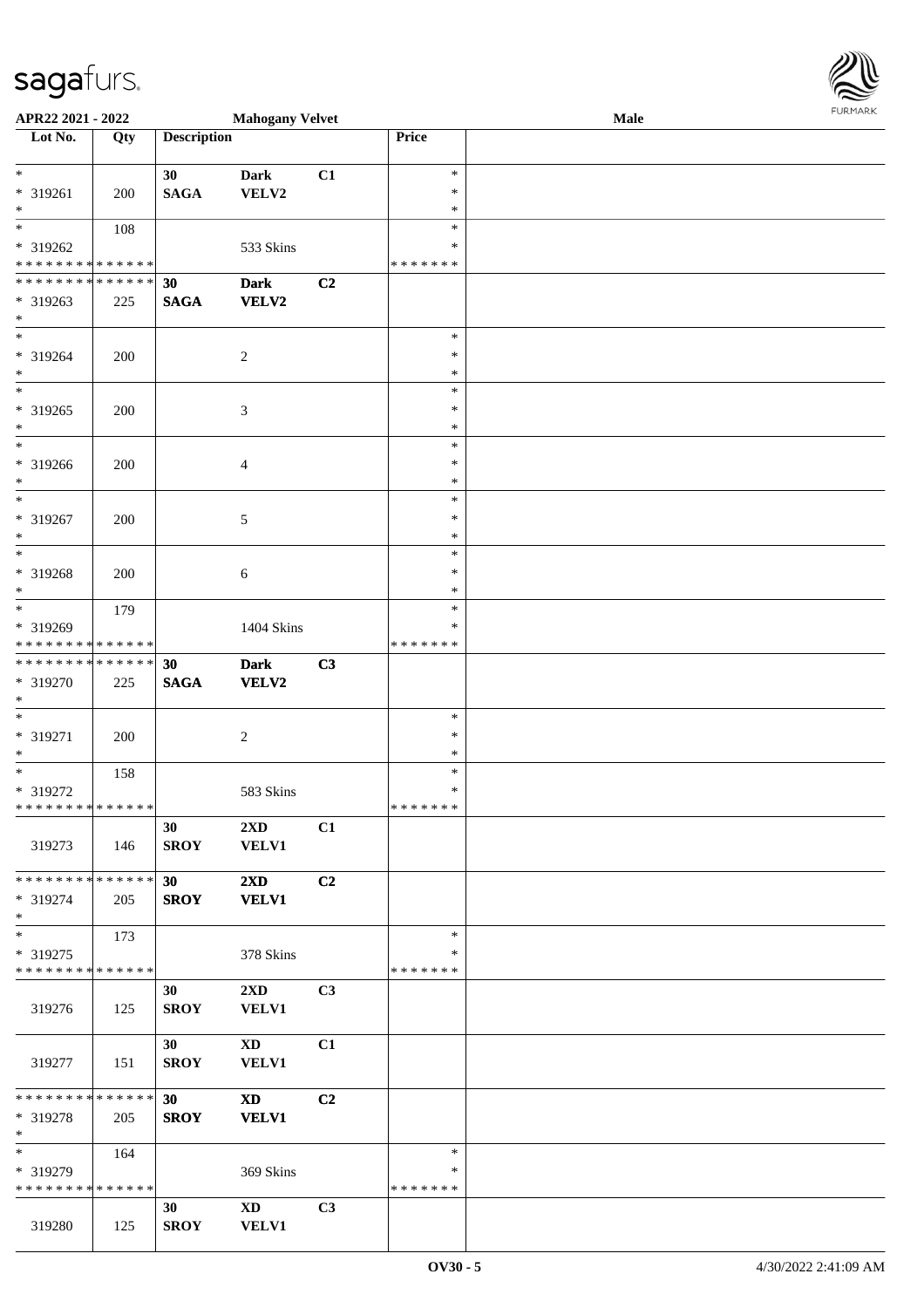| APR22 2021 - 2022                                                |     |                    | <b>Mahogany Velvet</b>                     |    |                                   | Male | $1 \times 1$ |
|------------------------------------------------------------------|-----|--------------------|--------------------------------------------|----|-----------------------------------|------|--------------|
| Lot No.                                                          | Qty | <b>Description</b> |                                            |    | Price                             |      |              |
| 319281                                                           | 186 | 30<br><b>SROY</b>  | <b>Dark</b><br><b>VELV1</b>                | C1 |                                   |      |              |
| * * * * * * * * <mark>* * * * * * *</mark><br>* 319282<br>$\ast$ | 205 | 30<br><b>SROY</b>  | <b>Dark</b><br><b>VELV1</b>                | C2 |                                   |      |              |
| * 319283<br>$\ast$                                               | 180 |                    | $\overline{c}$                             |    | $\ast$<br>$\ast$<br>$\ast$        |      |              |
| $\overline{\ast}$<br>* 319284<br>* * * * * * * * * * * * * *     | 139 |                    | 524 Skins                                  |    | $\ast$<br>$\ast$<br>* * * * * * * |      |              |
| 319285                                                           | 185 | 30<br><b>SROY</b>  | <b>Dark</b><br><b>VELV1</b>                | C3 |                                   |      |              |
| 319286                                                           | 189 | 30<br><b>SROY</b>  | $2\mathbf{X}\mathbf{D}$<br>VELV2           | C1 |                                   |      |              |
| * * * * * * * * <mark>* * * * * * *</mark><br>* 319287<br>$\ast$ | 205 | 30<br><b>SROY</b>  | $2\mathbf{X}\mathbf{D}$<br>VELV2           | C2 |                                   |      |              |
| $\ast$<br>* 319288<br>* * * * * * * * <mark>* * * * * * *</mark> | 170 |                    | 375 Skins                                  |    | $\ast$<br>∗<br>* * * * * * *      |      |              |
| 319289                                                           | 121 | 30<br><b>SROY</b>  | 2XD<br>VELV2                               | C3 |                                   |      |              |
| 319290                                                           | 174 | 30<br><b>SROY</b>  | <b>XD</b><br>VELV2                         | C1 |                                   |      |              |
| * * * * * * * * <mark>* * * * * * *</mark><br>* 319291<br>$*$    | 205 | 30<br><b>SROY</b>  | $\boldsymbol{\mathrm{XD}}$<br><b>VELV2</b> | C2 |                                   |      |              |
| * 319292<br>* * * * * * * * * * * * * * *                        | 86  |                    | 291 Skins                                  |    | $\ast$<br>$\ast$<br>*******       |      |              |
| 319293                                                           | 116 | 30<br><b>SROY</b>  | $\mathbf{X}\mathbf{D}$<br>VELV2            | C3 |                                   |      |              |
| 319294                                                           | 227 | 30<br><b>SROY</b>  | <b>Dark</b><br>VELV2                       | C1 |                                   |      |              |
| * * * * * * * * <mark>* * * * * *</mark><br>* 319295<br>$\ast$   | 225 | 30<br><b>SROY</b>  | <b>Dark</b><br>VELV2                       | C2 |                                   |      |              |
| $\ast$<br>* 319296<br>* * * * * * * * <mark>* * * * * * *</mark> | 188 |                    | 413 Skins                                  |    | $\ast$<br>∗<br>* * * * * * *      |      |              |
| 319297                                                           | 159 | 30<br><b>SROY</b>  | <b>Dark</b><br>VELV2                       | C3 |                                   |      |              |

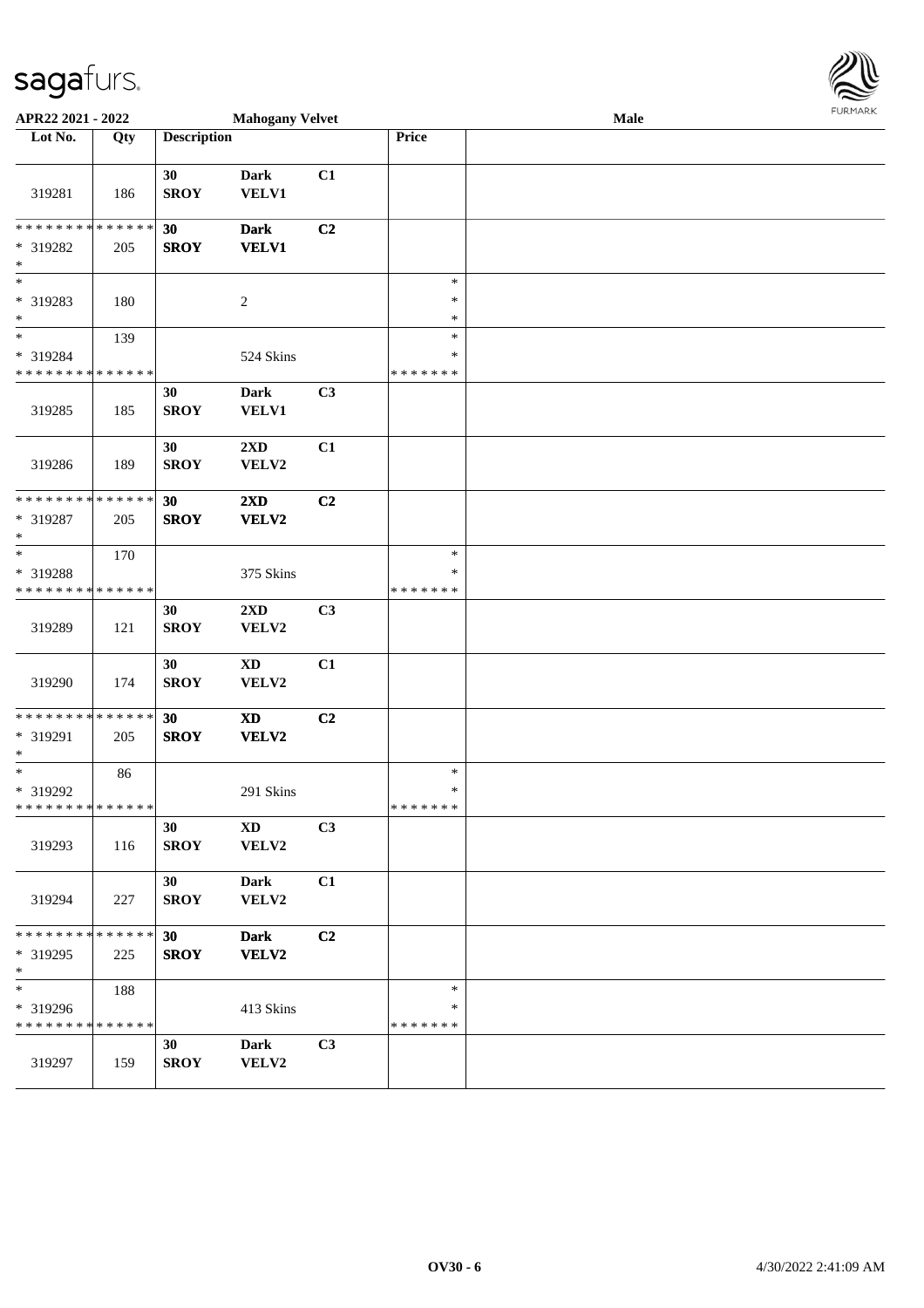

| APR22 2021 - 2022                        |     |                                  | <b>Mahogany</b>            |                           |                         | Female |  |
|------------------------------------------|-----|----------------------------------|----------------------------|---------------------------|-------------------------|--------|--|
| Lot No.                                  | Qty | <b>Description</b>               |                            |                           | Price                   |        |  |
| 419001                                   | 386 | $\mathbf{1}$<br>${\bf S}{\bf I}$ | 2XD                        | C2                        |                         |        |  |
|                                          |     |                                  |                            |                           |                         |        |  |
| 419002                                   | 179 | $\mathbf{1}$<br>${\bf S}{\bf I}$ | $\boldsymbol{\mathrm{XD}}$ | C1                        |                         |        |  |
| 419003                                   | 233 | $\mathbf{1}$<br>${\bf S}{\bf I}$ | $\mathbf{X}\mathbf{D}$     | $\mathbf{C1}/\mathbf{C2}$ |                         |        |  |
| 419004                                   | 354 | $\mathbf{1}$<br>${\bf SI}$       | $\mathbf{X}\mathbf{D}$     | C2                        |                         |        |  |
| 419005                                   | 173 | $\mathbf{1}$<br>${\bf S}{\bf I}$ | $\mathbf{X}\mathbf{D}$     | C3                        |                         |        |  |
| 419006                                   | 223 | $\mathbf{1}$<br>${\bf S}{\bf I}$ | <b>Dark</b>                | C1                        |                         |        |  |
| 419007                                   | 403 | $\mathbf{1}$<br>${\bf S}{\bf I}$ | Dark                       | C1/C2                     |                         |        |  |
| * * * * * * * * * * * * * * *            |     | $\mathbf{1}$                     | <b>Dark</b>                | C2                        |                         |        |  |
| * 419008<br>$\ast$                       | 505 | SI                               |                            |                           |                         |        |  |
| $_{\ast}^{-}$                            | 135 |                                  |                            |                           | $\ast$                  |        |  |
| * 419009<br>******** <mark>******</mark> |     |                                  | 640 Skins                  |                           | $\ast$<br>* * * * * * * |        |  |
|                                          |     | $\mathbf{1}$                     | Dark                       | C3                        |                         |        |  |
| 419010                                   | 125 | ${\bf S}{\bf I}$                 |                            |                           |                         |        |  |
|                                          |     | $\mathbf{1}$                     | 2XD                        | C3                        |                         |        |  |
| 419011                                   | 504 | $\mathbf{SAGA}$                  |                            |                           |                         |        |  |
|                                          |     | $\mathbf{1}$                     | $\mathbf{X}\mathbf{D}$     | C1                        |                         |        |  |
| 419012                                   | 227 | <b>SAGA</b>                      |                            |                           |                         |        |  |
| ************** 1                         |     |                                  | $\boldsymbol{\mathrm{XD}}$ | C2                        |                         |        |  |
| $* 419013$<br>$*$                        | 485 | <b>SAGA</b>                      |                            |                           |                         |        |  |
| $\overline{\phantom{0}}$<br>* 419014     | 480 |                                  | $\overline{2}$             |                           | $\ast$<br>*             |        |  |
| $*$                                      |     |                                  |                            |                           | $\ast$                  |        |  |
| $\overline{\phantom{0}}$                 | 188 |                                  |                            |                           | $\ast$                  |        |  |
| * 419015<br>******** <mark>******</mark> |     |                                  | 1153 Skins                 |                           | ∗<br>* * * * * * *      |        |  |
| ************** 1                         |     |                                  | <b>XD</b>                  | C3                        |                         |        |  |
| * 419016<br>$*$                          | 505 | <b>SAGA</b>                      |                            |                           |                         |        |  |
| $*$                                      | 102 |                                  |                            |                           | $\ast$                  |        |  |
| * 419017                                 |     |                                  | 607 Skins                  |                           | *                       |        |  |
| * * * * * * * * * * * * * *              |     | $\mathbf{1}$                     | Dark                       | C1                        | * * * * * * *           |        |  |
| 419018                                   | 438 | <b>SAGA</b>                      |                            |                           |                         |        |  |
|                                          |     | $1 \quad \blacksquare$           | <b>Dark</b>                | C1/C2                     |                         |        |  |
| 419019                                   | 485 | <b>SAGA</b>                      |                            |                           |                         |        |  |
| * * * * * * * * * * * * * * *            |     | $1 \quad \blacksquare$           | <b>Dark</b>                | C2                        |                         |        |  |
| * 419020<br>$*$                          | 485 | <b>SAGA</b>                      |                            |                           |                         |        |  |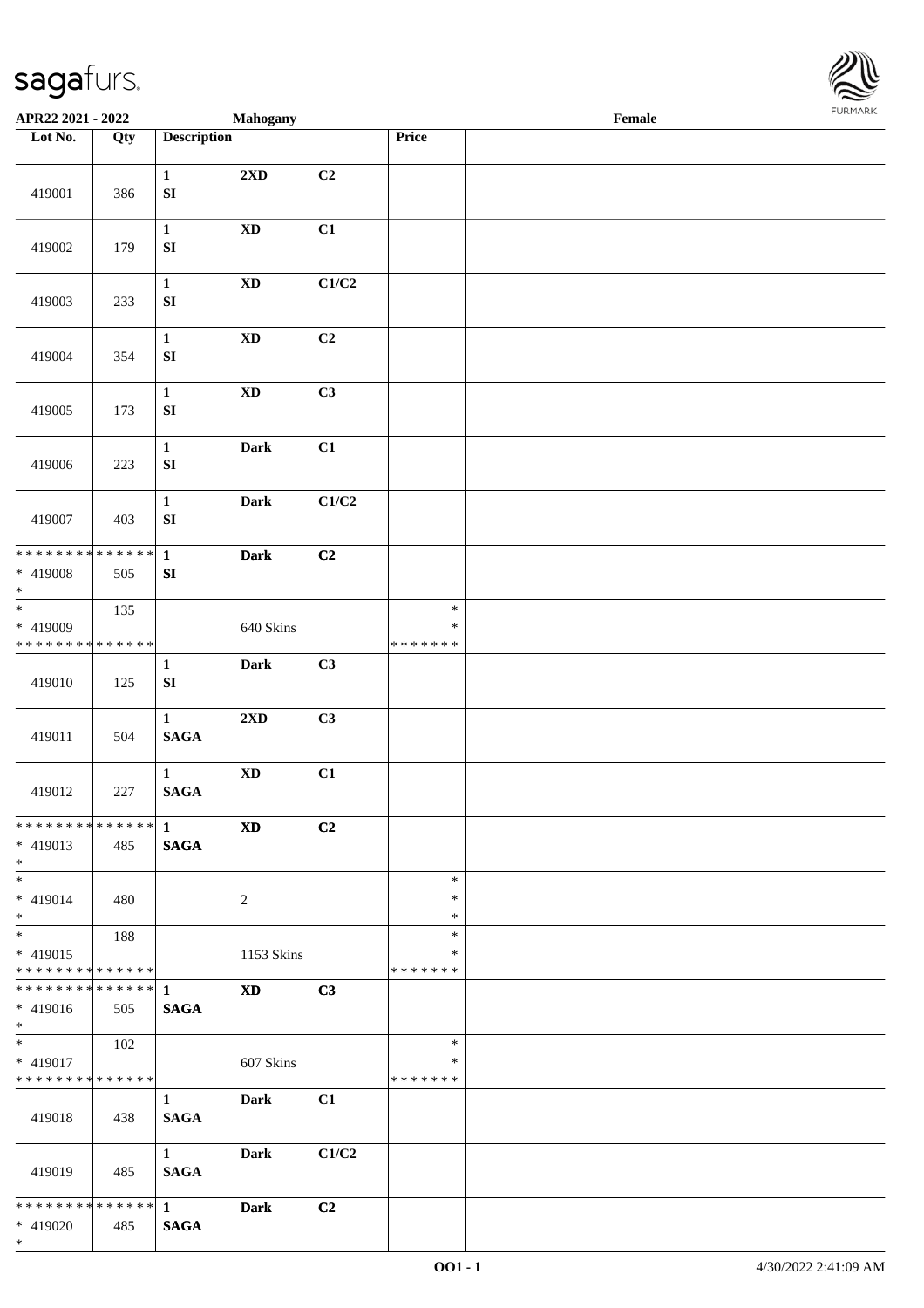

| APR22 2021 - 2022                       |     |                             | Mahogany                |                |                         | Female | <b>FURPIARR</b> |
|-----------------------------------------|-----|-----------------------------|-------------------------|----------------|-------------------------|--------|-----------------|
| $\overline{\text{Lot No.}}$             | Qty | <b>Description</b>          |                         |                | Price                   |        |                 |
| $*$<br>* 419021                         |     | $\mathbf{1}$                | <b>Dark</b>             | C <sub>2</sub> | $\ast$<br>$\ast$        |        |                 |
| $*$                                     | 460 | <b>SAGA</b>                 |                         |                | $\ast$                  |        |                 |
| $*$                                     | 282 |                             |                         |                | $\ast$                  |        |                 |
| * 419022<br>* * * * * * * * * * * * * * |     |                             | 1227 Skins              |                | ∗<br>* * * * * * *      |        |                 |
| **************                          |     | $\mathbf{1}$                | <b>Dark</b>             | C <sub>3</sub> |                         |        |                 |
| * 419023<br>$*$                         | 485 | <b>SAGA</b>                 |                         |                |                         |        |                 |
|                                         | 409 |                             |                         |                | $\ast$                  |        |                 |
| * 419024                                |     |                             | 894 Skins               |                | $\ast$                  |        |                 |
| * * * * * * * * * * * * * *             |     |                             |                         |                | * * * * * * *           |        |                 |
| 419025                                  | 183 | $\mathbf{1}$<br><b>SROY</b> | $2\mathbf{X}\mathbf{D}$ | C3             |                         |        |                 |
| 419026                                  | 449 | $\mathbf{1}$<br><b>SROY</b> | <b>XD</b>               | C1/C2          |                         |        |                 |
| 419027                                  | 223 | $\mathbf{1}$<br><b>SROY</b> | $\mathbf{X}\mathbf{D}$  | C3             |                         |        |                 |
| **************                          |     | $\mathbf{1}$                | <b>Dark</b>             | C1/C2          |                         |        |                 |
| * 419028<br>$\ast$                      | 465 | <b>SROY</b>                 |                         |                |                         |        |                 |
| $\overline{\phantom{0}}$                | 227 |                             |                         |                | $\ast$                  |        |                 |
| * 419029<br>* * * * * * * * * * * * * * |     |                             | 692 Skins               |                | $\ast$<br>* * * * * * * |        |                 |
| 419030                                  | 300 | $\mathbf{1}$<br><b>SROY</b> | <b>Dark</b>             | C3             |                         |        |                 |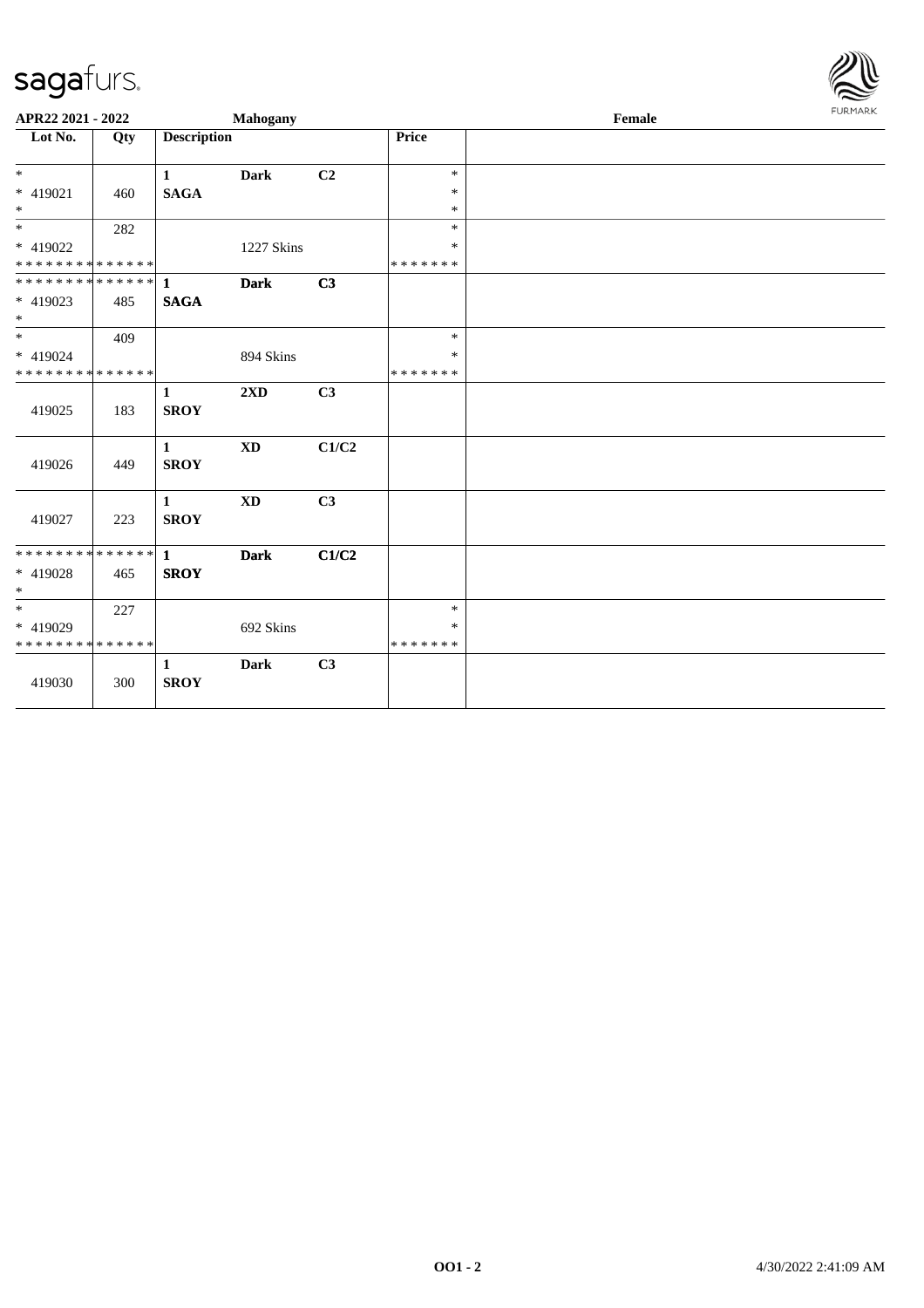

| APR22 2021 - 2022                                    |     |                             | <b>Mahogany Velvet</b>                 |                |                             | Female |  |
|------------------------------------------------------|-----|-----------------------------|----------------------------------------|----------------|-----------------------------|--------|--|
| Lot No.                                              | Qty | <b>Description</b>          |                                        |                | Price                       |        |  |
|                                                      |     |                             |                                        |                |                             |        |  |
| 419081                                               | 420 | $\mathbf{1}$<br>SI          | 2XD<br>VELV2                           | C1/C2          |                             |        |  |
| 419082                                               | 138 | $\mathbf{1}$<br>SI          | 2XD<br>VELV2                           | C3             |                             |        |  |
| 419083                                               | 396 | $\mathbf{1}$<br>SI          | XD<br>VELV2                            | C1/C2          |                             |        |  |
| 419084                                               | 127 | $\mathbf{1}$<br>${\bf SI}$  | $\mathbf{X}\mathbf{D}$<br>VELV2        | C3             |                             |        |  |
| 419085                                               | 134 | $\mathbf{1}$<br>SI          | <b>Dark</b><br>VELV2                   | C1             |                             |        |  |
| 419086                                               | 485 | $\mathbf{1}$<br>SI          | <b>Dark</b><br>VELV2                   | C2             |                             |        |  |
| 419087                                               | 165 | $\mathbf{1}$<br>${\bf SI}$  | <b>Dark</b><br>VELV2                   | C3             |                             |        |  |
| * * * * * * * * * * * * * *                          |     | $\mathbf{1}$                | $2\mathbf{X}\mathbf{D}$                | C2             |                             |        |  |
| * 419088<br>$*$                                      | 460 | <b>SAGA</b>                 | <b>VELV1</b>                           |                |                             |        |  |
| $\overline{\ast}$                                    | 257 |                             |                                        |                | $\ast$                      |        |  |
| * 419089<br>* * * * * * * * * * * * * *              |     |                             | 717 Skins                              |                | $\ast$<br>* * * * * * *     |        |  |
| * * * * * * * * * * * * * * *                        |     | 1                           | 2XD                                    | C3             |                             |        |  |
| * 419090<br>$*$                                      | 485 | <b>SAGA</b>                 | <b>VELV1</b>                           |                |                             |        |  |
| $*$<br>* 419091<br>* * * * * * * * * * * * * *       | 289 |                             | 774 Skins                              |                | $\ast$<br>$\ast$<br>******* |        |  |
| * * * * * * * * * * * * * * *<br>* 419092<br>$*$     | 485 | $\mathbf{1}$<br><b>SAGA</b> | $\mathbf{X}\mathbf{D}$<br><b>VELV1</b> | C1             |                             |        |  |
| $*$<br>* 419093<br>* * * * * * * * * * * * * * *     | 179 |                             | 664 Skins                              |                | $\ast$<br>$\ast$<br>******* |        |  |
| * 419094<br>$*$                                      | 485 | <b>SAGA</b>                 | $\mathbf{X}\mathbf{D}$<br><b>VELV1</b> | C2             |                             |        |  |
| $*$<br>* 419095<br>$*$                               | 460 |                             | 2                                      |                | $\ast$<br>$\ast$<br>$\ast$  |        |  |
| * 419096<br>$*$                                      | 460 |                             | 3                                      |                | $\ast$<br>$\ast$<br>$\ast$  |        |  |
| $*$ $*$<br>* 419097<br>* * * * * * * * * * * * * * * | 444 |                             | 1849 Skins                             |                | $\ast$<br>$\ast$<br>******* |        |  |
| * 419098<br>$*$ $*$                                  | 485 | <b>SAGA</b>                 | <b>XD</b><br><b>VELV1</b>              | C <sub>3</sub> |                             |        |  |
| $*$ $*$<br>* 419099<br>* * * * * * * * * * * * * *   | 143 |                             | 628 Skins                              |                | $\ast$<br>∗<br>*******      |        |  |
| * 419100<br>$*$                                      | 485 | <b>SAGA</b>                 | <b>Dark</b><br><b>VELV1</b>            | C1             |                             |        |  |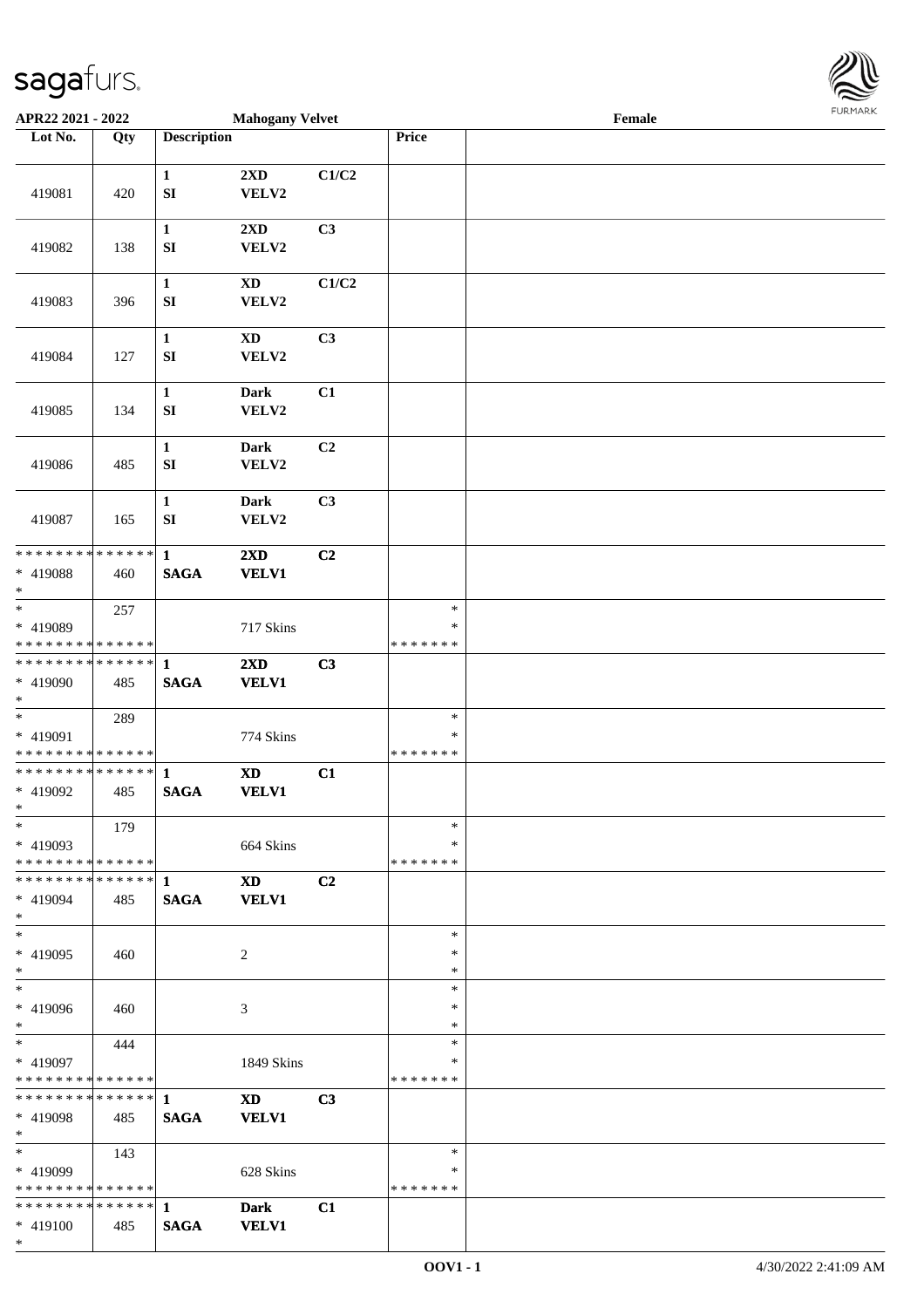| APR22 2021 - 2022                          |     |                    | <b>Mahogany Velvet</b>  |                |               | Female | <b>FURPIARA</b> |
|--------------------------------------------|-----|--------------------|-------------------------|----------------|---------------|--------|-----------------|
| Lot No.                                    | Qty | <b>Description</b> |                         |                | Price         |        |                 |
|                                            |     |                    |                         |                |               |        |                 |
| $*$                                        | 353 | $1 \qquad \qquad$  | <b>Dark</b>             | C1             | $\ast$        |        |                 |
| $* 419101$                                 |     | <b>SAGA</b>        | <b>VELV1</b>            |                | $\ast$        |        |                 |
| * * * * * * * * <mark>* * * * * * *</mark> |     |                    |                         |                | *******       |        |                 |
|                                            |     |                    | <b>Dark</b>             | C2             |               |        |                 |
| * 419102                                   | 485 | <b>SAGA</b>        | <b>VELV1</b>            |                |               |        |                 |
| $*$                                        |     |                    |                         |                |               |        |                 |
| $*$                                        |     |                    |                         |                | $\ast$        |        |                 |
| $* 419103$                                 | 460 |                    | 2                       |                | $\ast$        |        |                 |
| $*$                                        |     |                    |                         |                | $\ast$        |        |                 |
| $\overline{\phantom{0}}$                   |     |                    |                         |                | $\ast$        |        |                 |
| * 419104                                   | 460 |                    | 3                       |                | $\ast$        |        |                 |
| $\ast$                                     |     |                    |                         |                | $\ast$        |        |                 |
| $\overline{\phantom{0}}$                   |     |                    |                         |                | $\ast$        |        |                 |
| * 419105                                   | 460 |                    | 4                       |                | $\ast$        |        |                 |
| $\ast$                                     |     |                    |                         |                | $\ast$        |        |                 |
|                                            |     |                    |                         |                | $\ast$        |        |                 |
| $* 419106$                                 | 460 |                    | 5                       |                | $\ast$        |        |                 |
| $*$                                        |     |                    |                         |                | $\ast$        |        |                 |
| $*$                                        | 169 |                    |                         |                | $\ast$        |        |                 |
| * 419107                                   |     |                    | 2494 Skins              |                | *             |        |                 |
| * * * * * * * * <mark>* * * * * *</mark>   |     |                    |                         |                | * * * * * * * |        |                 |
|                                            |     |                    | <b>Dark</b>             | C3             |               |        |                 |
| * 419108                                   | 485 | <b>SAGA</b>        | <b>VELV1</b>            |                |               |        |                 |
| $\ast$                                     |     |                    |                         |                |               |        |                 |
|                                            | 395 |                    |                         |                | ∗             |        |                 |
| * 419109                                   |     |                    | 880 Skins               |                | *             |        |                 |
| * * * * * * * * <mark>* * * * * *</mark>   |     |                    |                         |                | * * * * * * * |        |                 |
|                                            |     |                    | $2\mathbf{X}\mathbf{D}$ | C1             |               |        |                 |
| $* 419110$                                 | 485 | <b>SAGA</b>        | <b>VELV2</b>            |                |               |        |                 |
| $*$                                        |     |                    |                         |                |               |        |                 |
|                                            | 189 |                    |                         |                | $\ast$        |        |                 |
| * 419111                                   |     |                    | 674 Skins               |                | ∗             |        |                 |
| * * * * * * * * <mark>* * * * * * *</mark> |     |                    |                         |                | * * * * * * * |        |                 |
|                                            |     |                    | $2\mathbf{X}\mathbf{D}$ | C2             |               |        |                 |
| * 419112                                   | 485 | <b>SAGA</b>        | <b>VELV2</b>            |                |               |        |                 |
| $\ddot{x}$                                 |     |                    |                         |                |               |        |                 |
| $\ast$                                     |     |                    |                         |                | $\ast$        |        |                 |
| * 419113                                   | 460 |                    | 2                       |                | ∗             |        |                 |
| $\ast$                                     |     |                    |                         |                | $\ast$        |        |                 |
| $\ast$                                     |     |                    |                         |                | $\ast$        |        |                 |
| $* 419114$                                 | 460 |                    | 3                       |                | $\ast$        |        |                 |
| $\ast$                                     |     |                    |                         |                | $\ast$        |        |                 |
| $*$                                        | 159 |                    |                         |                | $\ast$        |        |                 |
| $* 419115$                                 |     |                    | 1564 Skins              |                | *             |        |                 |
| * * * * * * * * <mark>* * * * * *</mark> * |     |                    |                         |                | * * * * * * * |        |                 |
|                                            |     |                    | $2\mathbf{X}\mathbf{D}$ | C3             |               |        |                 |
| * 419116                                   | 517 | <b>SAGA</b>        | <b>VELV2</b>            |                |               |        |                 |
| $\ast$                                     |     |                    |                         |                |               |        |                 |
| $*$                                        | 98  |                    |                         |                | $\ast$        |        |                 |
| $* 419117$                                 |     |                    | 615 Skins               |                | ∗             |        |                 |
| * * * * * * * * <mark>* * * * * *</mark>   |     |                    |                         |                | *******       |        |                 |
|                                            |     |                    | <b>XD</b>               | C1             |               |        |                 |
| $* 419118$                                 | 485 | <b>SAGA</b>        | VELV2                   |                |               |        |                 |
| $*$ $-$                                    |     |                    |                         |                |               |        |                 |
| $\overline{\mathbf{r}}$                    | 117 |                    |                         |                | $\ast$        |        |                 |
| * 419119                                   |     |                    | 602 Skins               |                | *             |        |                 |
| * * * * * * * * <mark>* * * * * *</mark>   |     |                    |                         |                | *******       |        |                 |
|                                            |     |                    | $\mathbf{X}\mathbf{D}$  | C <sub>2</sub> |               |        |                 |
| * 419120                                   | 485 | <b>SAGA</b>        | <b>VELV2</b>            |                |               |        |                 |

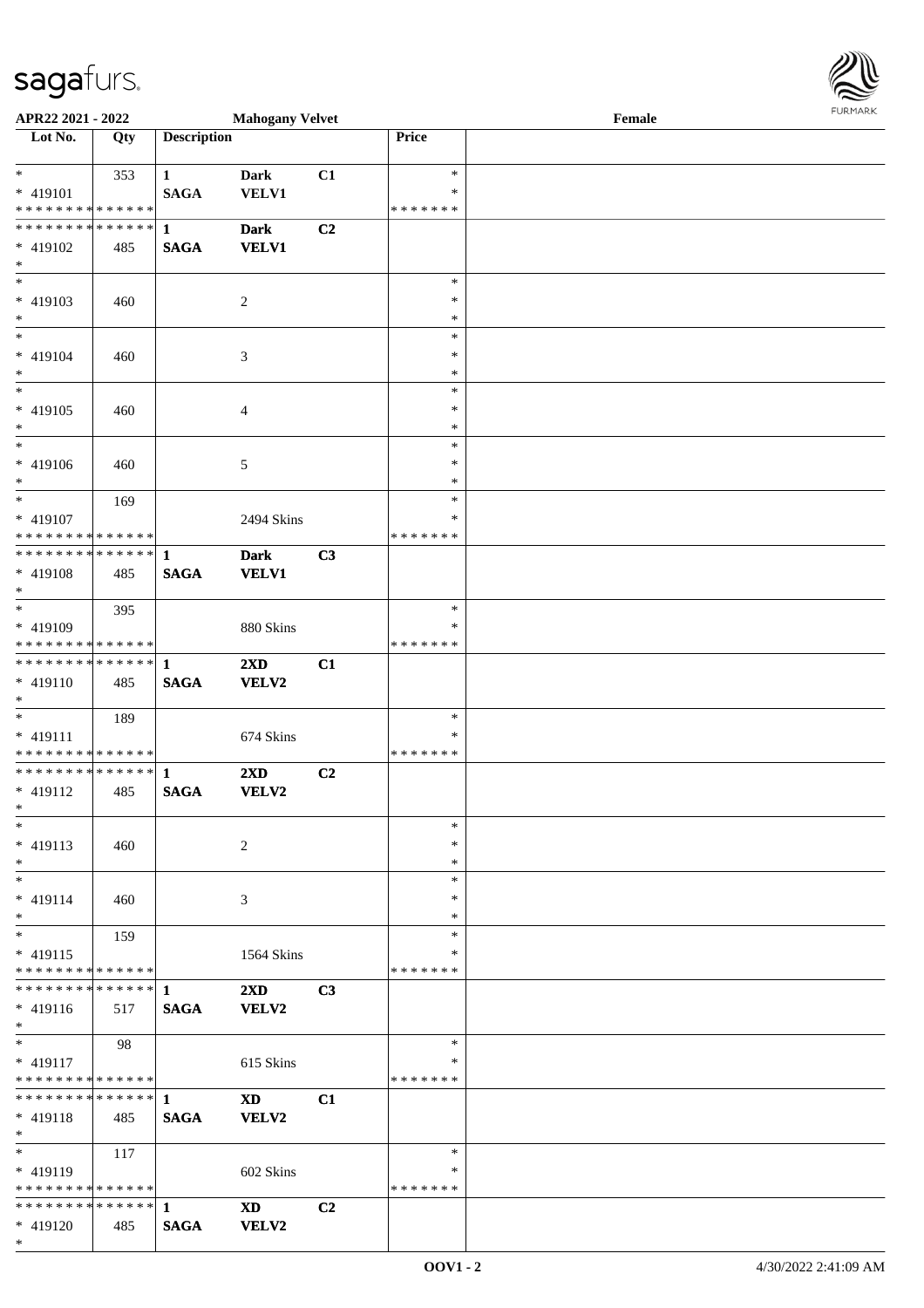| APR22 2021 - 2022                                      |             |                    | <b>Mahogany Velvet</b>                 |                |                    | Female | $1 \times 1 \times 1 \times 1 \times 1$ |
|--------------------------------------------------------|-------------|--------------------|----------------------------------------|----------------|--------------------|--------|-----------------------------------------|
| Lot No.                                                | Qty         | <b>Description</b> |                                        |                | Price              |        |                                         |
|                                                        |             |                    |                                        |                |                    |        |                                         |
| $*$                                                    |             | $\mathbf{1}$       | $\mathbf{X}\mathbf{D}$                 | C2             | $\ast$             |        |                                         |
| * 419121<br>$\ast$                                     | 460         | <b>SAGA</b>        | VELV2                                  |                | $\ast$<br>$\ast$   |        |                                         |
|                                                        | 443         |                    |                                        |                | $\ast$             |        |                                         |
| * 419122                                               |             |                    | 1388 Skins                             |                | ∗                  |        |                                         |
| * * * * * * * * * * * * * *                            |             |                    |                                        |                | * * * * * * *      |        |                                         |
|                                                        |             | $\mathbf{1}$       | $\mathbf{X}\mathbf{D}$                 | C3             |                    |        |                                         |
| 419123                                                 | 510         | <b>SAGA</b>        | VELV2                                  |                |                    |        |                                         |
|                                                        |             |                    |                                        |                |                    |        |                                         |
| **************                                         |             | $\mathbf{1}$       | <b>Dark</b>                            | C1             |                    |        |                                         |
| * 419124                                               | 485         | <b>SAGA</b>        | VELV2                                  |                |                    |        |                                         |
| $\ast$                                                 |             |                    |                                        |                |                    |        |                                         |
| $\overline{\ast}$                                      | 266         |                    |                                        |                | $\ast$             |        |                                         |
| * 419125                                               |             |                    | 751 Skins                              |                | ∗                  |        |                                         |
| * * * * * * * * <mark>* * * * * *</mark>               |             |                    |                                        |                | * * * * * * *      |        |                                         |
| * * * * * * * * <mark>* * * * * * *</mark>             |             | $\mathbf{1}$       | <b>Dark</b>                            | C2             |                    |        |                                         |
| * 419126                                               | 485         | <b>SAGA</b>        | <b>VELV2</b>                           |                |                    |        |                                         |
| $\ast$<br>$*$                                          |             |                    |                                        |                | $\ast$             |        |                                         |
| * 419127                                               | 460         |                    | 2                                      |                | $\ast$             |        |                                         |
| $\ast$                                                 |             |                    |                                        |                | $\ast$             |        |                                         |
| $\overline{\ast}$                                      |             |                    |                                        |                | $\ast$             |        |                                         |
| * 419128                                               | 460         |                    | 3                                      |                | ∗                  |        |                                         |
| $*$                                                    |             |                    |                                        |                | $\ast$             |        |                                         |
|                                                        | 318         |                    |                                        |                | $\ast$             |        |                                         |
| * 419129                                               |             |                    | 1723 Skins                             |                | ∗                  |        |                                         |
| * * * * * * * * <mark>* * * * * * *</mark>             |             |                    |                                        |                | * * * * * * *      |        |                                         |
|                                                        |             |                    | <b>Dark</b>                            | C3             |                    |        |                                         |
| * 419130                                               | 505         | <b>SAGA</b>        | VELV2                                  |                |                    |        |                                         |
| $*$                                                    |             |                    |                                        |                |                    |        |                                         |
| $\ast$                                                 | 170         |                    |                                        |                | $\ast$             |        |                                         |
| * 419131<br>* * * * * * * * <mark>* * * * * * *</mark> |             |                    | 675 Skins                              |                | ∗<br>* * * * * * * |        |                                         |
|                                                        |             | $\mathbf{1}$       | $2\mathbf{X}\mathbf{D}$                | C1             |                    |        |                                         |
| 419132                                                 | 249         | <b>SROY</b>        | <b>VELV1</b>                           |                |                    |        |                                         |
|                                                        |             |                    |                                        |                |                    |        |                                         |
|                                                        |             |                    | $2\mathbf{X}\mathbf{D}$                | C2             |                    |        |                                         |
| $* 419133$                                             | 465         | <b>SROY</b>        | <b>VELV1</b>                           |                |                    |        |                                         |
| $*$                                                    |             |                    |                                        |                |                    |        |                                         |
| $\ast$                                                 | 384         |                    |                                        |                | $\ast$             |        |                                         |
| * 419134                                               |             |                    | 849 Skins                              |                | ∗                  |        |                                         |
| * * * * * * * * <mark>* * * * * * *</mark>             |             |                    |                                        |                | * * * * * * *      |        |                                         |
|                                                        |             | $\mathbf{1}$       | $2\mathbf{X}\mathbf{D}$                | C3             |                    |        |                                         |
| 419135                                                 | 353         | <b>SROY</b>        | <b>VELV1</b>                           |                |                    |        |                                         |
|                                                        |             | $\mathbf{1}$       |                                        |                |                    |        |                                         |
| 419136                                                 | 220         | <b>SROY</b>        | $\mathbf{X}\mathbf{D}$<br><b>VELV1</b> | C1             |                    |        |                                         |
|                                                        |             |                    |                                        |                |                    |        |                                         |
| * * * * * * * *                                        | * * * * * * | $\mathbf{1}$       | <b>XD</b>                              | C2             |                    |        |                                         |
| * 419137                                               | 465         | <b>SROY</b>        | <b>VELV1</b>                           |                |                    |        |                                         |
| $*$                                                    |             |                    |                                        |                |                    |        |                                         |
| $\ast$                                                 | 215         |                    |                                        |                | $\ast$             |        |                                         |
| * 419138                                               |             |                    | 680 Skins                              |                | ∗                  |        |                                         |
| * * * * * * * * * * * * * *                            |             |                    |                                        |                | * * * * * * *      |        |                                         |
|                                                        |             | $\mathbf{1}$       | $\mathbf{X}\mathbf{D}$                 | C <sub>3</sub> |                    |        |                                         |
| 419139                                                 | 257         | <b>SROY</b>        | <b>VELV1</b>                           |                |                    |        |                                         |
|                                                        |             |                    |                                        |                |                    |        |                                         |
|                                                        |             | $\mathbf{1}$       | <b>Dark</b>                            | C1             |                    |        |                                         |
| 419140                                                 | 215         | <b>SROY</b>        | <b>VELV1</b>                           |                |                    |        |                                         |